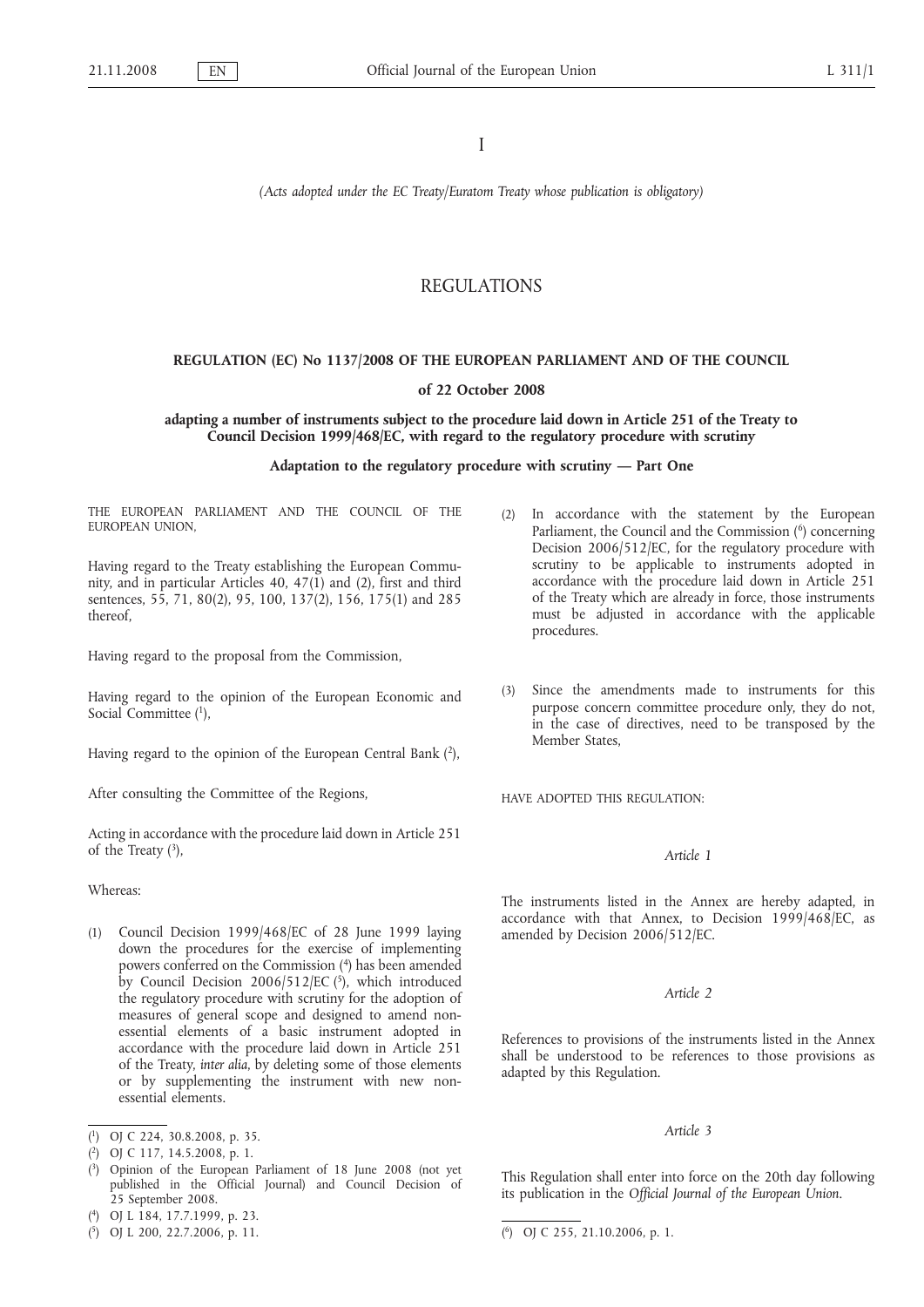This Regulation shall be binding in its entirety and directly applicable in all Member States.

Done at Strasbourg, 22 October 2008.

*For the European Parliament The President* H.-G. PÖTTERING *For the Council The President* J.-P. JOUYET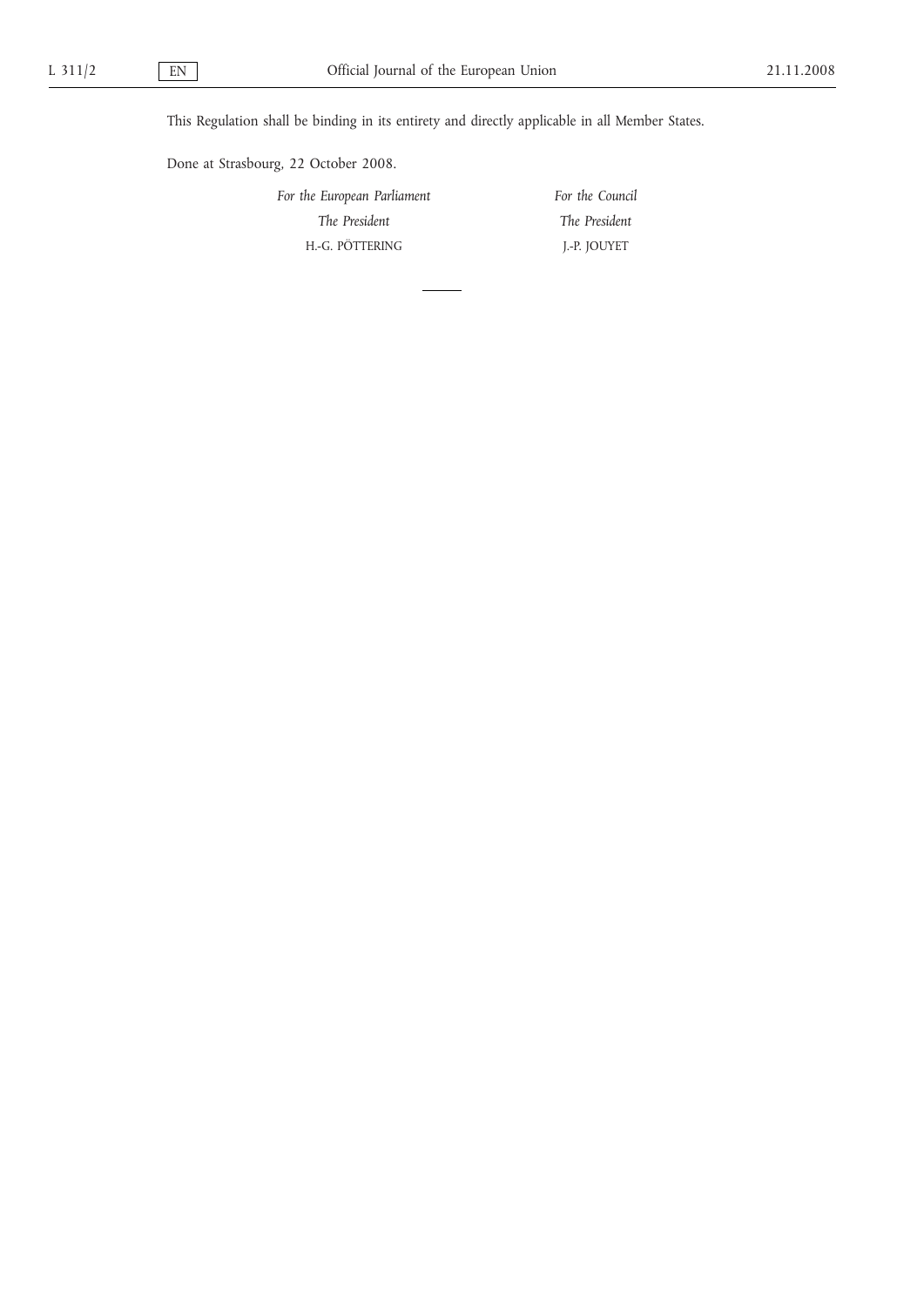*ANNEX*

### 1. AGRICULTURE

# 1.1. **Directive 1999/4/EC of the European Parliament and of the Council of 22 February 1999 relating to coffee extracts and chicory extracts** ( 1)

As regards Directive 1999/4/EC, the Commission should be empowered to bring it into line with the general Community provisions applicable to foodstuffs. Since those measures are of general scope and are designed to amend non-essential elements of Directive 1999/4/EC, they must be adopted in accordance with the regulatory procedure with scrutiny provided for in Article 5a of Decision 1999/468/EC.

Accordingly, Directive 1999/4/EC is hereby amended as follows:

1. Article 4 shall be replaced by the following:

*'Article 4*

A decision to bring this Directive into line with the general Community provisions applicable to foodstuffs shall be taken by the Commission. That measure, designed to amend non-essential elements of this Directive, shall be adopted in accordance with the regulatory procedure with scrutiny referred to in Article 5(2).';

2. Article 5 shall be replaced by the following:

*'Article 5*

1. The Commission shall be assisted by the Standing Committee on the Food Chain and Animal Health, set up by Article 58 of Regulation (EC) No 178/2002 of the European Parliament and of the Council (\*)

2. Where reference is made to this paragraph, Article 5a(1) to (4) and Article 7 of Decision 1999/468/EC shall apply, having regard to the provisions of Article 8 thereof.

(\*) OJ L 31, 1.2.2002, p. 1.'

# 1.2. **Directive 2000/36/EC of the European Parliament and of the Council of 23 June 2000 relating to cocoa and chocolate products intended for human consumption** ( 2)

As regards Directive 2000/36/EC, the Commission should be empowered to adopt the measures necessary for its implementation. Since those measures are of general scope and are designed to amend non-essential elements of Directive 2000/36/EC, *inter alia*, by supplementing it with new non-essential elements, they must be adopted in accordance with the regulatory procedure with scrutiny provided for in Article 5a of Decision 1999/468/EC.

Accordingly, Directive 2000/36/EC is hereby amended as follows:

1. Article 5(1) shall be replaced by the following:

'1. The following measures necessary for the implementation of this Directive and designed to amend nonessential elements of it, *inter alia*, by supplementing it, shall be adopted in accordance with the regulatory procedure with scrutiny referred to in Article 6(2):

— measures bringing this Directive into line with general Community provisions applicable to foodstuffs,

<sup>(</sup> 1) OJ L 66, 13.3.1999, p. 26.

<sup>(</sup> 2) OJ L 197, 3.8.2000, p. 19.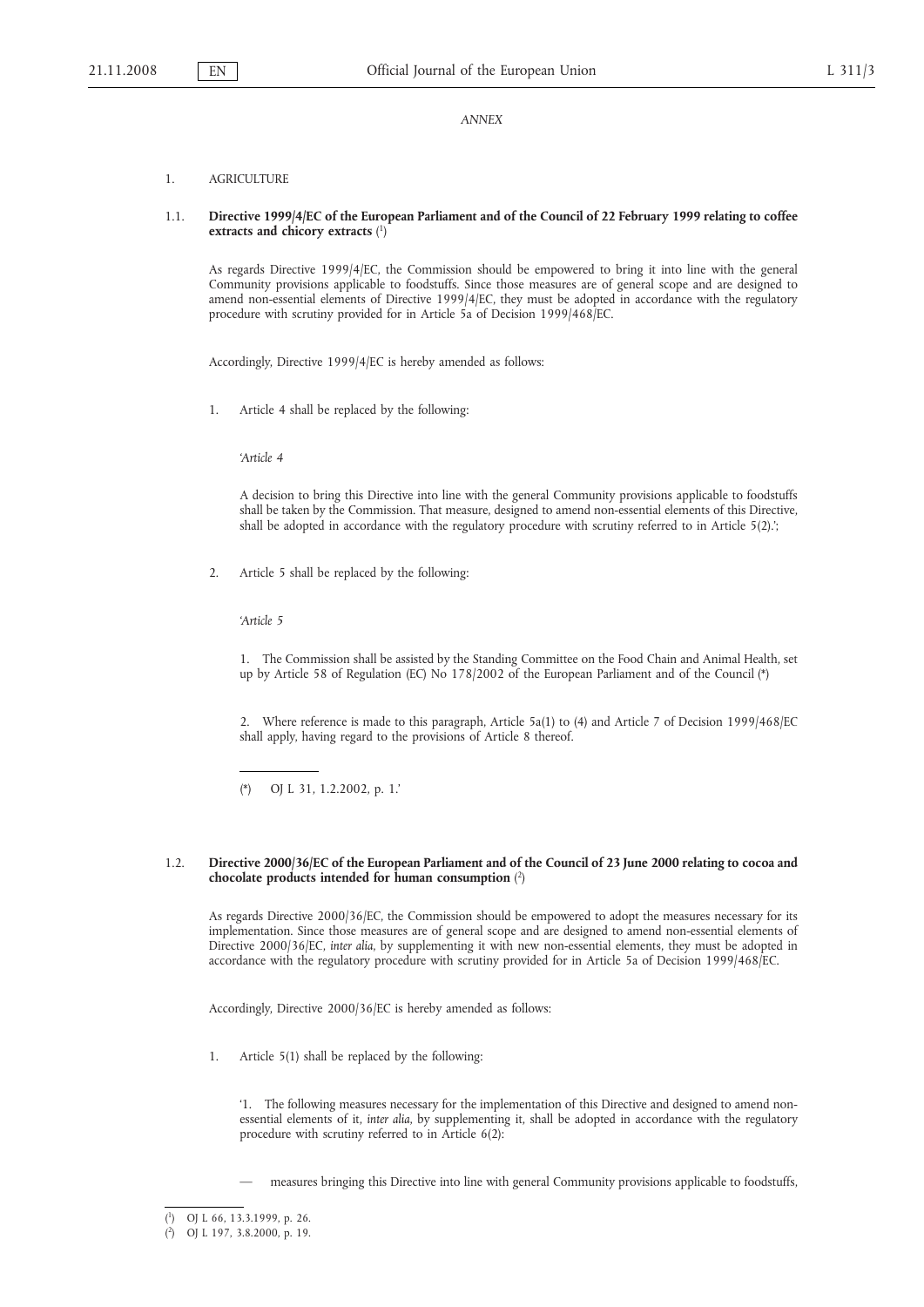measures adapting the provisions of Annex  $I(B)(2)$ , (C) and (D) to technical progress.';

2. Article 6 shall be replaced by the following:

*'Article 6*

1. The Commission shall be assisted by the Standing Committee on the Food Chain and Animal Health, set up by Article 58 of Regulation (EC) No 178/2002 of the European Parliament and of the Council (\*)

2. Where reference is made to this paragraph, Article 5a(1) to (4) and Article 7 of Decision 1999/468/EC shall apply, having regard to the provisions of Article 8 thereof.

(\*) OJ L 31, 1.2.2002, p. 1.'

# 2. EMPLOYMENT

# 2.1. **Council Directive 89/391/EEC of 12 June 1989 on the introduction of measures to encourage improvements in the safety and health of workers at work** ( 1)

As regards Directive 89/391/EEC, the Commission should be empowered to make purely technical adjustments to the individual directives provided for in Article 16(1) of Directive 89/391/EEC which result from the adoption of directives in the field of technical harmonisation and standardisation, as well as from technical progress, changes in international regulations or specifications and new findings. Since those measures are of general scope and are designed to amend non-essential elements of those individual directives, they must be adopted in accordance with the regulatory procedure with scrutiny provided for in Article 5a of Decision 1999/468/EC.

When, on imperative grounds of urgency, the normal time limits for the regulatory procedure with scrutiny cannot be complied with, the Commission should be able to apply the urgency procedure provided for in Article 5a(6) of Decision 1999/468/EC for the adoption of amendments of a purely technical nature.

Accordingly, Article 17 of Directive 89/391/EEC shall be replaced by the following:

*'Article 17*

#### **Committee procedure**

1. The Commission shall be assisted by a committee to make purely technical adjustments to the individual directives provided for in Article 16(1) in order to take account of:

- (a) the adoption of directives in the field of technical harmonisation and standardisation;
- (b) technical progress, changes in international regulations or specifications and new findings.

Those measures, designed to amend non-essential elements of the individual directives, shall be adopted in accordance with the regulatory procedure with scrutiny referred to in paragraph 2. On imperative grounds of urgency, the Commission may have recourse to the urgency procedure referred to in paragraph 3.

2. Where reference is made to this paragraph, Article 5a(1) to (4) and Article 7 of Decision 1999/468/EC shall apply, having regard to the provisions of Article 8 thereof.

3. Where reference is made to this paragraph, Article 5a(1), (2), (4) and (6) and Article 7 of Decision 1999/468/ EC shall apply, having regard to the provisions of Article 8 thereof.'

<sup>(</sup> 1) OJ L 183, 29.6.1989, p. 1.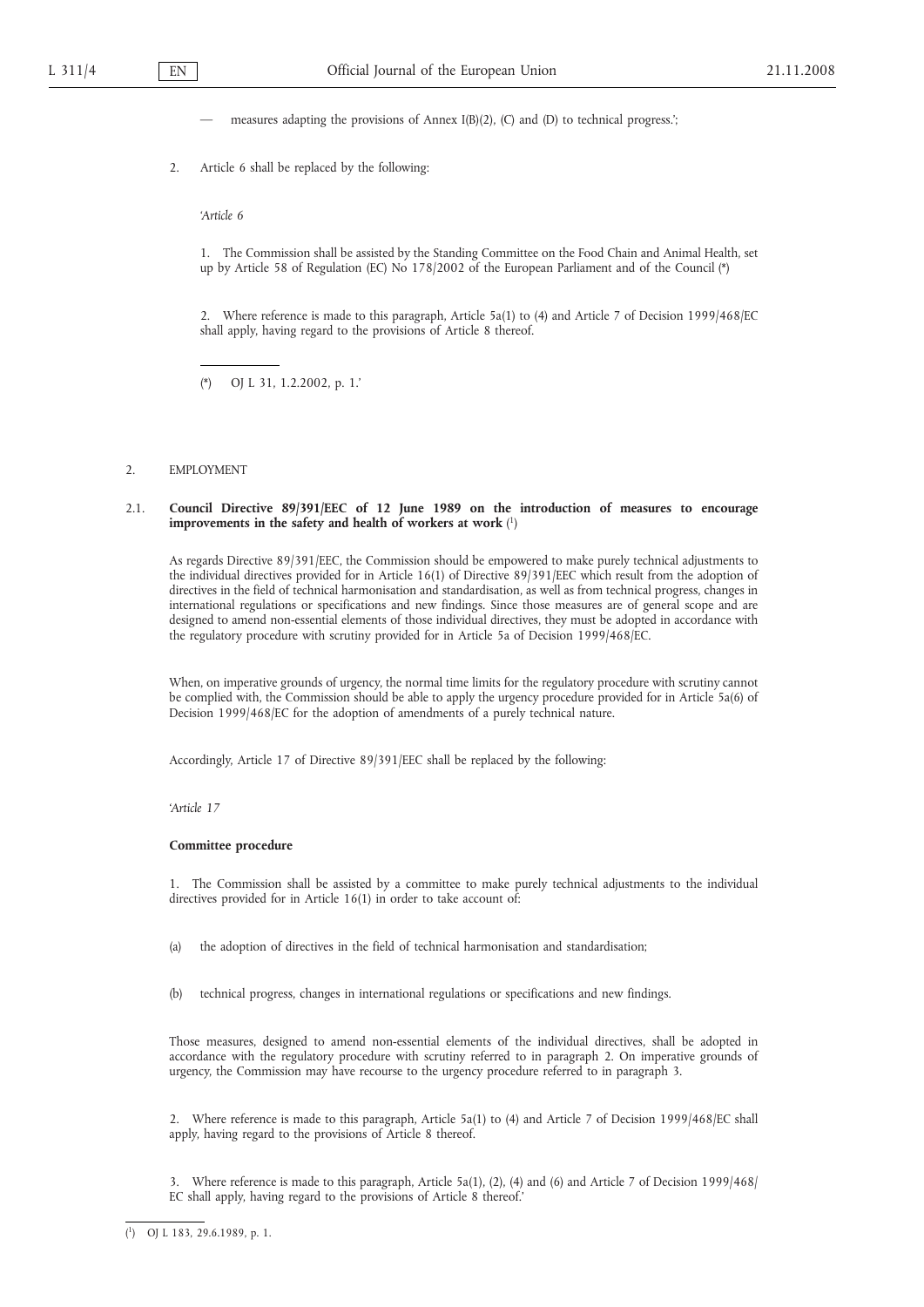### 2.2. **Council Directive 92/29/EEC of 31 March 1992 on the minimum safety and health requirements for improved medical treatment on board vessels** ( 1)

As regards Directive 92/29/EEC, the Commission should be empowered to make purely technical adjustments to its Annexes in the light of technical progress or changes in international regulations or specifications and new findings in the field. Since those measures are of general scope and are designed to amend non-essential elements of Directive 92/29/EEC, they must be adopted in accordance with the regulatory procedure with scrutiny provided for in Article 5a of Decision 1999/468/EC.

When, on imperative grounds of urgency, the normal time limits for the regulatory procedure with scrutiny cannot be complied with, the Commission should be able to apply the urgency procedure provided for in Article 5a(6) of Decision 1999/468/EC for the adoption of amendments of a purely technical nature.

Accordingly, Article 8 of Directive 92/29/EEC shall be replaced by the following:

*'Article 8*

#### **Committee procedure**

1. The Commission shall be assisted by a committee to make purely technical adaptations of the Annexes to this Directive in the light of technical progress or changes in international regulations or specifications and new findings in the field.

Those measures, designed to amend non-essential elements of this Directive, shall be adopted in accordance with the regulatory procedure with scrutiny referred to in paragraph 2. On imperative grounds of urgency, the Commission may have recourse to the urgency procedure referred to in paragraph 3.

2. Where reference is made to this paragraph, Article 5a(1) to (4) and Article 7 of Decision 1999/468/EC shall apply, having regard to the provisions of Article 8 thereof.

3. Where reference is made to this paragraph, Article 5a(1), (2), (4) and (6) and Article 7 of Decision 1999/468/ EC shall apply, having regard to the provisions of Article 8 thereof.'

## 2.3. **Directive 2002/44/EC of the European Parliament and of the Council of 25 June 2002 on the minimum health and safety requirements regarding the exposure of workers to the risks arising from physical agents (vibration) (16th individual Directive within the meaning of Article 16(1) of Directive 89/391/EEC)** ( 2)

As regards Directive 2002/44/EC, the Commission should be empowered to make purely technical adjustments to its Annex resulting from the adoption of directives in the field of technical harmonisation and standardisation with regard to the design, building, manufacture or construction of work equipment and/or workplaces, as well as from technical progress, changes in the most appropriate harmonised European standards or specifications and new findings concerning mechanical vibration. Since those measures are of general scope and are designed to amend non-essential elements of Directive 2002/44/EC, they must be adopted in accordance with the regulatory procedure with scrutiny provided for in Article 5a of Decision 1999/468/EC.

When, on imperative grounds of urgency, the normal time limits for the regulatory procedure with scrutiny cannot be complied with, the Commission should be able to apply the urgency procedure provided for in Article 5a(6) of Decision 1999/468/EC for the adoption of amendments of a purely technical nature.

Accordingly, Articles 11 and 12 of Directive 2002/44/EC shall be replaced by the following:

*'Article 11*

# **Technical amendments**

Amendments to the Annex to this Directive of a purely technical nature shall be adopted by the Commission in line with:

(a) the adoption of directives in the field of technical harmonisation and standardisation with regard to the design, building, manufacture or construction of work equipment and/or workplaces;

<sup>(</sup> 1) OJ L 113, 30.4.1992, p. 19.

<sup>(</sup> 2) OJ L 177, 6.7.2002, p. 13.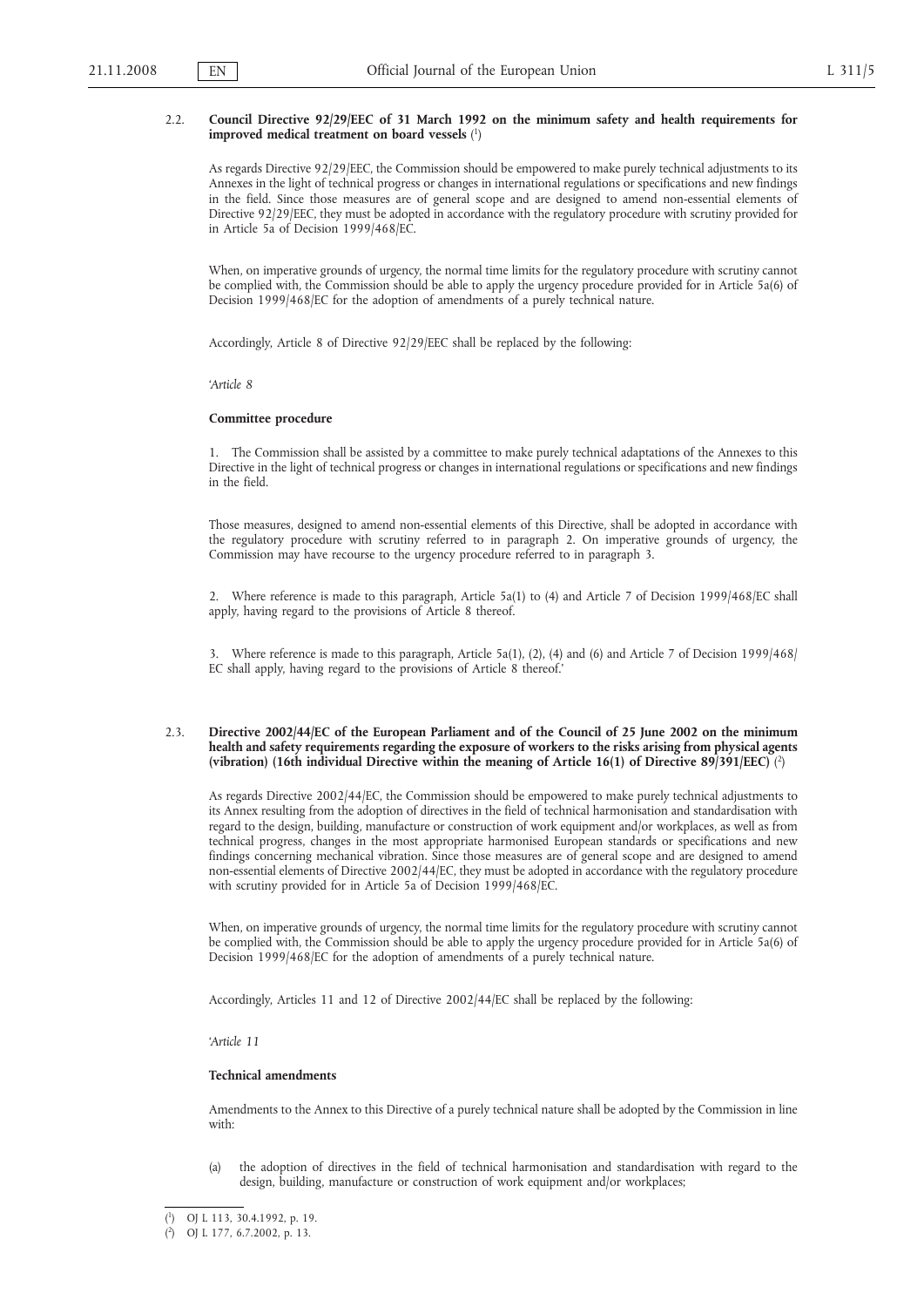(b) technical progress, changes in the most appropriate harmonised European standards or specifications and new findings concerning mechanical vibration.

Those measures, designed to amend non-essential elements of this Directive, shall be adopted in accordance with the regulatory procedure with scrutiny referred to in Article 12(2). On imperative grounds of urgency, the Commission may have recourse to the urgency procedure referred to in Article 12(3).

*Article 12*

#### **Committee procedure**

1. The Commission shall be assisted by the Committee referred to in Article 17(1) of Directive 89/391/EEC.

2. Where reference is made to this paragraph, Article 5a(1) to (4) and Article 7 of Decision 1999/468/EC shall apply, having regard to the provisions of Article 8 thereof.

3. Where reference is made to this paragraph, Article 5a(1), (2), (4) and (6) and Article 7 of Decision 1999/468/ EC shall apply, having regard to the provisions of Article 8 thereof.'

# 2.4. **Directive 2003/10/EC of the European Parliament and of the Council of 6 February 2003 on the minimum health and safety requirements regarding the exposure of workers to the risks arising from physical agents (noise) (17th individual Directive within the meaning of Article 16(1) of Directive 89/391/EEC)** ( 1)

As regards Directive 2003/10/EC, the Commission should be empowered to make purely technical adjustments resulting from the adoption of directives in the field of technical harmonisation and standardisation with regard to the design, building, manufacture or construction of work equipment and/or workplaces, as well as from technical progress, changes in the most appropriate harmonised European standards or specifications and new findings concerning noise. Since those measures are of general scope and are designed to amend non-essential elements of Directive 2003/10/EC, they must be adopted in accordance with the regulatory procedure with scrutiny provided for in Article 5a of Decision 1999/468/EC.

When, on imperative grounds of urgency, the normal time limits for the regulatory procedure with scrutiny cannot be complied with, the Commission should be able to apply the urgency procedure provided for in Article 5a(6) of Decision 1999/468/EC for the adoption of amendments of a purely technical nature.

Accordingly, Articles 12 and 13 of Directive 2003/10/EC shall be replaced by the following:

*'Article 12*

#### **Technical amendments**

Amendments of a purely technical nature shall be adopted by the Commission in line with:

- (a) the adoption of directives in the field of technical harmonisation and standardisation with regard to the design, building, manufacture or construction of work equipment and/or workplaces;
- (b) technical progress, changes in the most appropriate harmonised European standards or specifications and new findings concerning noise.

Those measures, designed to amend non-essential elements of this Directive, shall be adopted in accordance with the regulatory procedure with scrutiny referred to in Article 13(2). On imperative grounds of urgency, the Commission may have recourse to the urgency procedure referred to in Article 13(3).

*Article 13*

# **Committee procedure**

1. The Commission shall be assisted by the Committee referred to in Article 17(1) of Directive 89/391/EEC.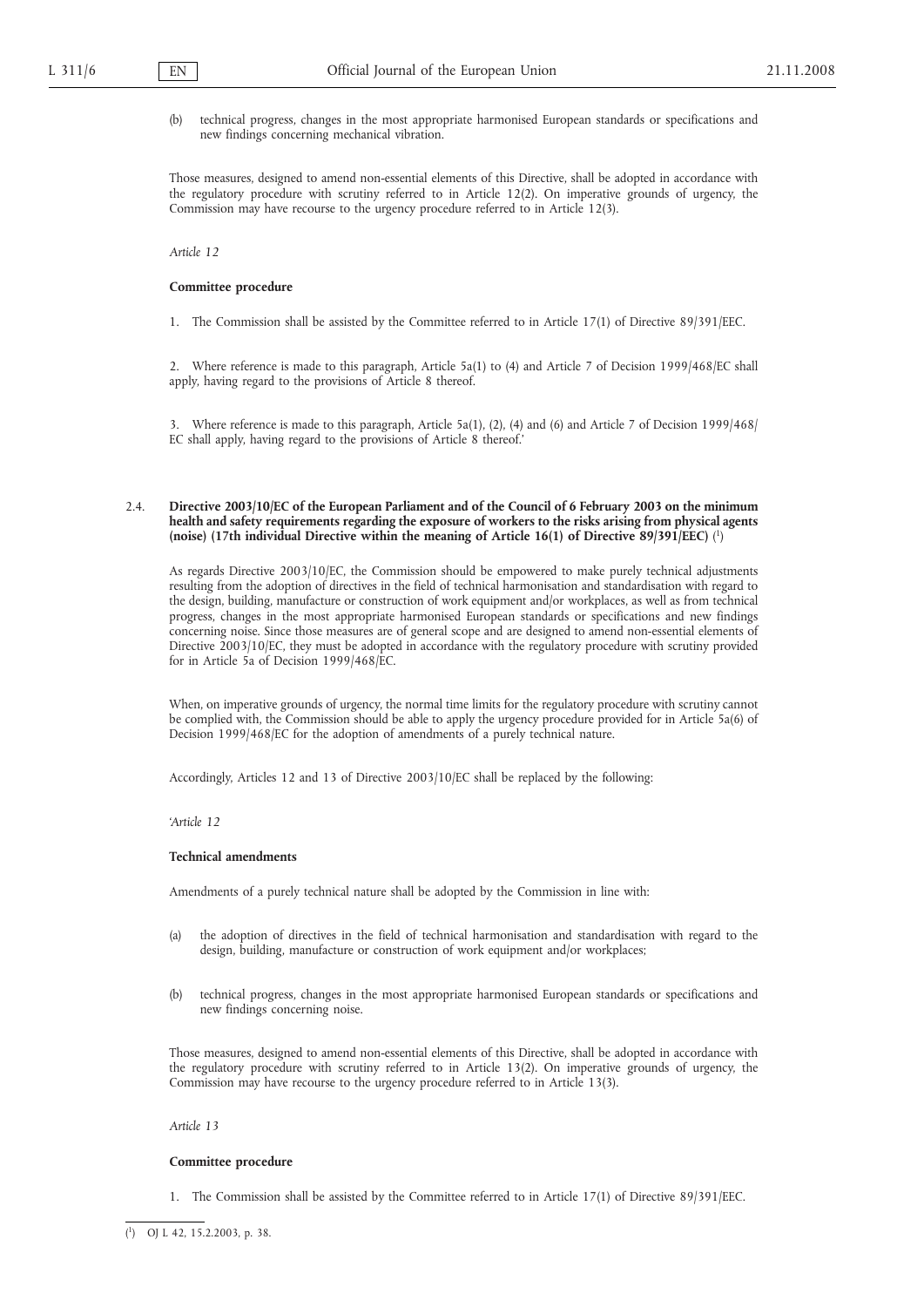2. Where reference is made to this paragraph, Article 5a(1) to (4) and Article 7 of Decision 1999/468/EC shall apply, having regard to the provisions of Article 8 thereof.

3. Where reference is made to this paragraph, Article 5a(1), (2), (4) and (6) and Article 7 of Decision 1999/468/ EC shall apply, having regard to the provisions of Article 8 thereof.'

# 2.5. **Directive 2004/40/EC of the European Parliament and of the Council of 29 April 2004 on the minimum health and safety requirements regarding the exposure of workers to the risks arising from physical agents (electromagnetic fields) (18th individual Directive within the meaning of Article 16(1) of Directive 89/ 391/EEC)** ( 1)

As regards Directive 2004/40/EC, the Commission should be empowered to make purely technical amendments to its Annexes, taking into account the adoption of directives in the field of technical harmonisation and standardisation with regard to the design, building, manufacture or construction of work equipment and/or workplaces, and taking into account technical progress, changes in the most appropriate harmonised European standards or specifications and new scientific findings concerning electromagnetic fields. Since those measures are of general scope and are designed to amend non-essential elements of Directive 2004/40/EC, they must be adopted in accordance with the regulatory procedure with scrutiny provided for in Article 5a of Decision 1999/468/EC.

When, on imperative grounds of urgency, the normal time limits for the regulatory procedure with scrutiny cannot be complied with, the Commission should be able to apply the urgency procedure provided for in Article 5a(6) of Decision 1999/468/EC for the adoption of amendments of a purely technical nature.

Accordingly, Directive 2004/40/EC is hereby amended as follows:

- 1. Article 10(2) shall be replaced by the following:
	- '2. Amendments to the Annex of a purely technical nature shall be adopted by the Commission in line with:
	- (a) the adoption of directives in the field of technical harmonisation and standardisation with regard to the design, building, manufacture or construction of work equipment and/or workplaces;
	- (b) technical progress, changes in the most relevant harmonised European standards or specifications, and new scientific findings concerning electromagnetic fields.

Those measures, designed to amend non-essential elements of this Directive, shall be adopted in accordance with the regulatory procedure with scrutiny referred to in Article 11(2). On imperative grounds of urgency, the Commission may have recourse to the urgency procedure referred to in Article 11(3).';

- 2. Article 11 shall be amended as follows:
	- (a) paragraph 2 shall be replaced by the following:

'2. Where reference is made to this paragraph, Article 5a(1) to (4) and Article 7 of Decision 1999/ 468/EC shall apply, having regard to the provisions of Article 8 thereof.';

(b) paragraph 3 shall be replaced by the following:

'3. Where reference is made to this paragraph, Article 5a(1), (2), (4) and (6) and Article 7 of Decision 1999/468/EC shall apply, having regard to the provisions of Article 8 thereof.'

2.6. **Directive 2006/25/EC of the European Parliament and of the Council of 5 April 2006 on the minimum health and safety requirements regarding the exposure of workers to risks arising from physical agents (artificial optical radiation) (19th individual Directive within the meaning of Article 16(1) of Directive 89/ 391/EEC)** ( 2)

As regards Directive 2006/25/EC, the Commission should be empowered to make purely technical amendments to its Annexes, taking into account the adoption of directives in the field of technical harmonisation and

<sup>(</sup> 1) OJ L 159, 30.4.2004, p. 1.

<sup>(</sup> 2) OJ L 114, 27.4.2006, p. 38.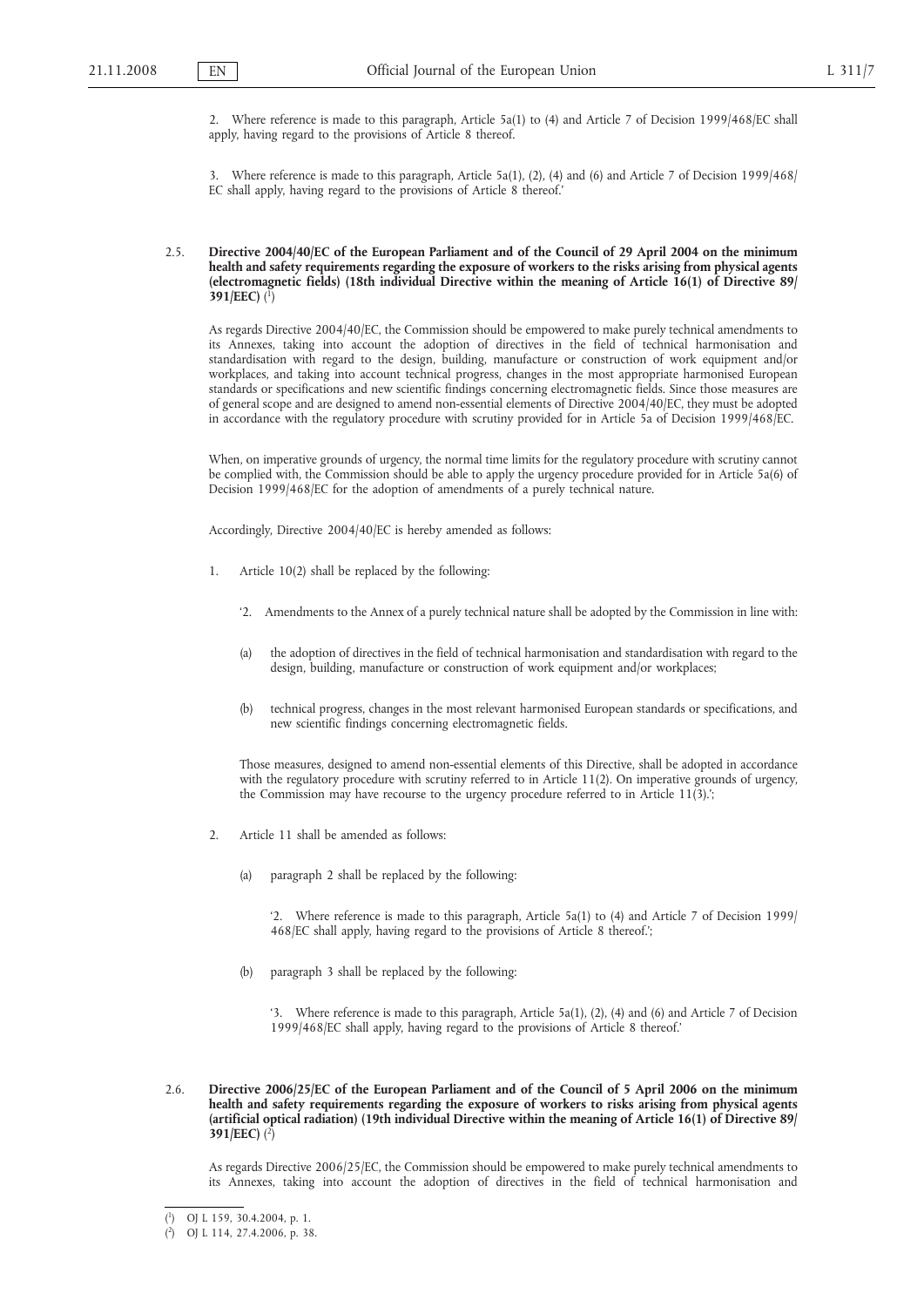standardisation with regard to the design, building, manufacture or construction of work equipment and/or workplaces, and taking into account technical progress, changes in the most appropriate harmonised European standards or international specifications, and new scientific findings concerning occupational exposure to optical radiation. Since those measures are of general scope and are designed to amend non-essential elements of Directive 2006/25/EC, they must be adopted in accordance with the regulatory procedure with scrutiny provided for in Article 5a of Decision 1999/468/EC.

When, on imperative grounds of urgency, the normal time limits for the regulatory procedure with scrutiny cannot be complied with, the Commission should be able to apply the urgency procedure provided for in Article 5a(6) of Decision 1999/468/EC for the adoption of amendments of a purely technical nature.

Accordingly, Directive 2006/25/EC is hereby amended as follows:

1. Article 10(2) shall be replaced by the following:

'2. Amendments to the Annexes of a purely technical nature shall be adopted by the Commission in line with:

- (a) the adoption of directives in the field of technical harmonisation and standardisation with regard to the design, building, manufacture or construction of work equipment and/or workplaces;
- (b) technical progress, changes in the most relevant harmonised European standards or international specifications, and new scientific findings concerning occupational exposure to optical radiation.

Those measures, designed to amend non-essential elements of this Directive, shall be adopted in accordance with the regulatory procedure with scrutiny referred to in Article 11(2). On imperative grounds of urgency, the Commission may have recourse to the urgency procedure referred to in Article 11(3).';

- 2. Article 11 shall be amended as follows:
	- (a) paragraph 2 shall be replaced by the following:

'2. Where reference is made to this paragraph, Article 5a(1) to (4) and Article 7 of Decision 1999/ 468/EC shall apply, having regard to the provisions of Article 8 thereof.';

(b) paragraph 3 shall be replaced by the following:

'3. Where reference is made to this paragraph, Article 5a(1), (2), (4) and (6) and Article 7 of Decision 1999/468/EC shall apply, having regard to the provisions of Article 8 thereof.'

#### 3. ENTERPRISE

# 3.1. **Council Directive 76/767/EEC of 27 July 1976 on the approximation of the laws of the Member States relating to common provisions for pressure vessels and methods of inspecting them** ( 1)

As regards Directive 76/767/EEC, the Commission should be empowered to adapt to technical progress its Annexes and those provisions of the separate directives which are specified in each of those directives. Since those measures are of general scope and are designed to amend non-essential elements of Directive 76/767/EEC and the separate directives, they must be adopted in accordance with the regulatory procedure with scrutiny provided for in Article 5a of Decision 1999/468/EC.

Accordingly, Directive 76/767/EEC is hereby amended as follows:

- 1. Article 17(2)(a) shall be replaced by the following:
	- '(a) the Member State shall forward the documents giving the description of the vessel and the documents supporting its request for derogation, including the results of any tests carried out, to the other Member States, which shall have a period of four months to agree or disagree, to submit any comments,

<sup>(</sup> 1) OJ L 262, 27.9.1976, p. 153.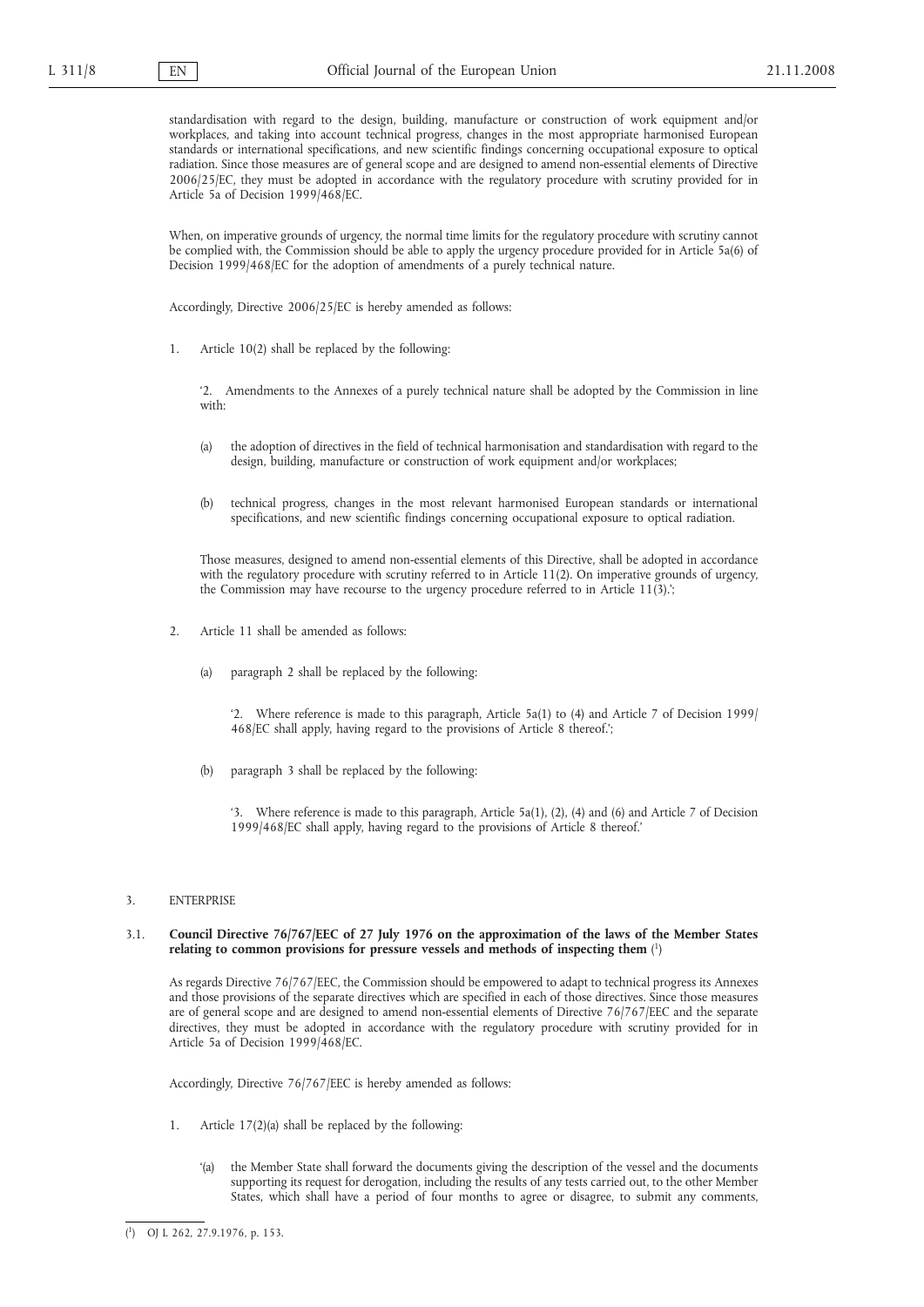questions, additional requirements or requests for further tests, or, if they so wish, to refer the matter to the Committee referred to in Article 20(1) for its view. Copies of the documents shall be sent to the Commission. Such correspondence shall be confidential.';

2. Article 18 shall be replaced by the following:

*'Article 18*

The Commission shall adapt to technical progress Annexes I and II to this Directive and those provisions of the separate directives which are specified in each of those directives. Those measures, designed to amend non-essential elements of this Directive and the separate directives, shall be adopted in accordance with the regulatory procedure with scrutiny referred to in Article 20(2).';

- 3. Article 20 shall be amended as follows:
	- (a) paragraph 2 shall be replaced by the following:

'2. Where reference is made to this paragraph, Article 5a(1) to (4) and Article 7 of Decision 1999/ 468/EC shall apply, having regard to the provisions of Article 8 thereof.';

- (b) paragraph 3 shall be deleted.
- 3.2. **Council Directive 76/769/EEC of 27 July 1976 on the approximation of the laws, regulations and administrative provisions of the Member States relating to restrictions on the marketing and use of certain dangerous substances and preparations** ( 1)

As regards Directive 76/769/EEC, the Commission should be empowered to adapt the Annexes thereto to technical progress. Since those measures are of general scope and are designed to amend non-essential elements of Directive 76/769/EEC, they must be adopted in accordance with the regulatory procedure with scrutiny provided for in Article 5a of Decision 1999/468/EC.

When, on imperative grounds of urgency, such as an urgent need to strengthen restrictions on the marketing or use of dangerous substances, the normal time limits for the regulatory procedure with scrutiny cannot be complied with, the Commission should be able to apply the urgency procedure provided for in Article 5a(6) of Decision 1999/468/EC.

Accordingly, Directive 76/769/EEC is hereby amended as follows:

1. Article 2a shall be replaced by the following:

*'Article 2a*

The Commission may adapt the Annexes to this Directive to technical progress with regard to substances and preparations covered by this Directive. Those measures, designed to amend non-essential elements of this Directive, shall be adopted in accordance with the regulatory procedure with scrutiny referred to in Article 2b(2). On imperative grounds of urgency, the Commission may have recourse to the urgency procedure referred to in Article  $2b(3)$ .';

2. the following Article shall be inserted:

*'Article 2b*

1. The Commission shall be assisted by the Committee established by Article 29(1) of Council Directive 67/ 548/EEC (\*)

 $(1)$ 1) OJ L 262, 27.9.1976, p. 201.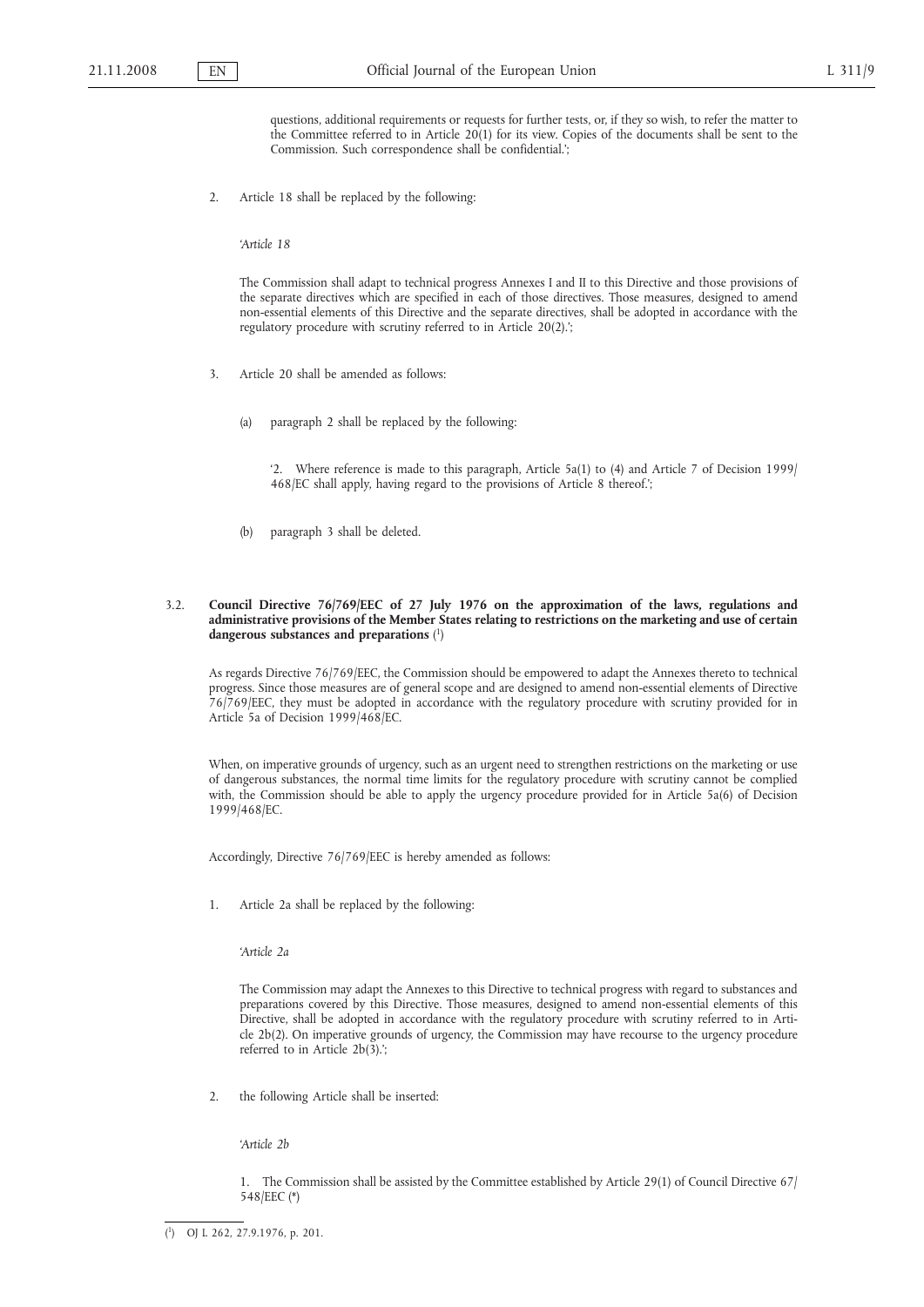2. Where reference is made to this paragraph, Article 5a(1) to (4) and Article 7 of Decision 1999/468/EC shall apply, having regard to the provisions of Article 8 thereof.

3. Where reference is made to this paragraph, Article 5a(1), (2), (4) and (6) and Article 7 of Decision 1999/ 468/EC shall apply, having regard to the provisions of Article 8 thereof.

(\*) OJ 196, 16.8.1967, p. 1.'

# 3.3. **Directive 94/25/EC of the European Parliament and of the Council of 16 June 1994 on the approximation of the laws, regulations and administrative provisions of the Member States relating to recreational craft** ( 1)

As regards Directive 94/25/EC, the Commission should be empowered to make amendments in the light of the progress of technical knowledge and in the light of new scientific evidence. Since those measures are of general scope and are designed to amend non-essential elements of Directive 94/25/EC, they must be adopted in accordance with the regulatory procedure with scrutiny provided for in Article 5a of Decision 1999/468/EC.

Accordingly, Directive 94/25/EC is hereby amended as follows:

1. Article 6a shall be replaced by the following:

*'Article 6a*

The Commission may make amendments which are necessary in the light of the progress of technical knowledge and in the light of new scientific evidence to the requirements of Annex I.B.2 and Annex I.C.1, excluding direct or indirect modifications to exhaust or noise emission values and to the Froude and P/D ratio values. Such amendments may include reference fuels and the standards to be used for exhaust and noise emissions testing.

Those measures, designed to amend non-essential elements of this Directive, shall be adopted in accordance with the regulatory procedure with scrutiny referred to in Article 6b(2).';

2. the following Article shall be inserted:

*'Article 6b*

1. The Commission shall be assisted by the Committee set up pursuant to Article 6(3).

2. Where reference is made to this paragraph, Article 5a(1) to (4) and Article 7 of Decision 1999/468/EC shall apply, having regard to the provisions of Article 8 thereof.'

# 3.4. **Directive 96/73/EC of the European Parliament and of the Council of 16 December 1996 on certain methods for the quantitative analysis of binary textile fibre mixtures** ( 2)

As regards Directive 96/73/EC, the Commission should be empowered to adopt the measures necessary for the adaptation to technical progress of the methods of quantitative analysis provided for in Annex II thereto. Since those measures are of general scope and are designed to amend non-essential elements of that Directive, they must be adopted in accordance with the regulatory procedure with scrutiny provided for in Article 5a of Decision 1999/ 468/EC.

Accordingly, Articles 5 and 6 of Directive 96/73/EC shall be replaced by the following:

*'Article 5*

The Commission shall adapt to technical progress the methods of quantitative analysis provided for in Annex II. Those measures, designed to amend non-essential elements of this Directive, shall be adopted in accordance with the regulatory procedure with scrutiny referred to in Article 6(2).

<sup>(</sup> 1) OJ L 164, 30.6.1994, p. 15.

<sup>(</sup> 2) OJ L 32, 3.2.1997, p. 1.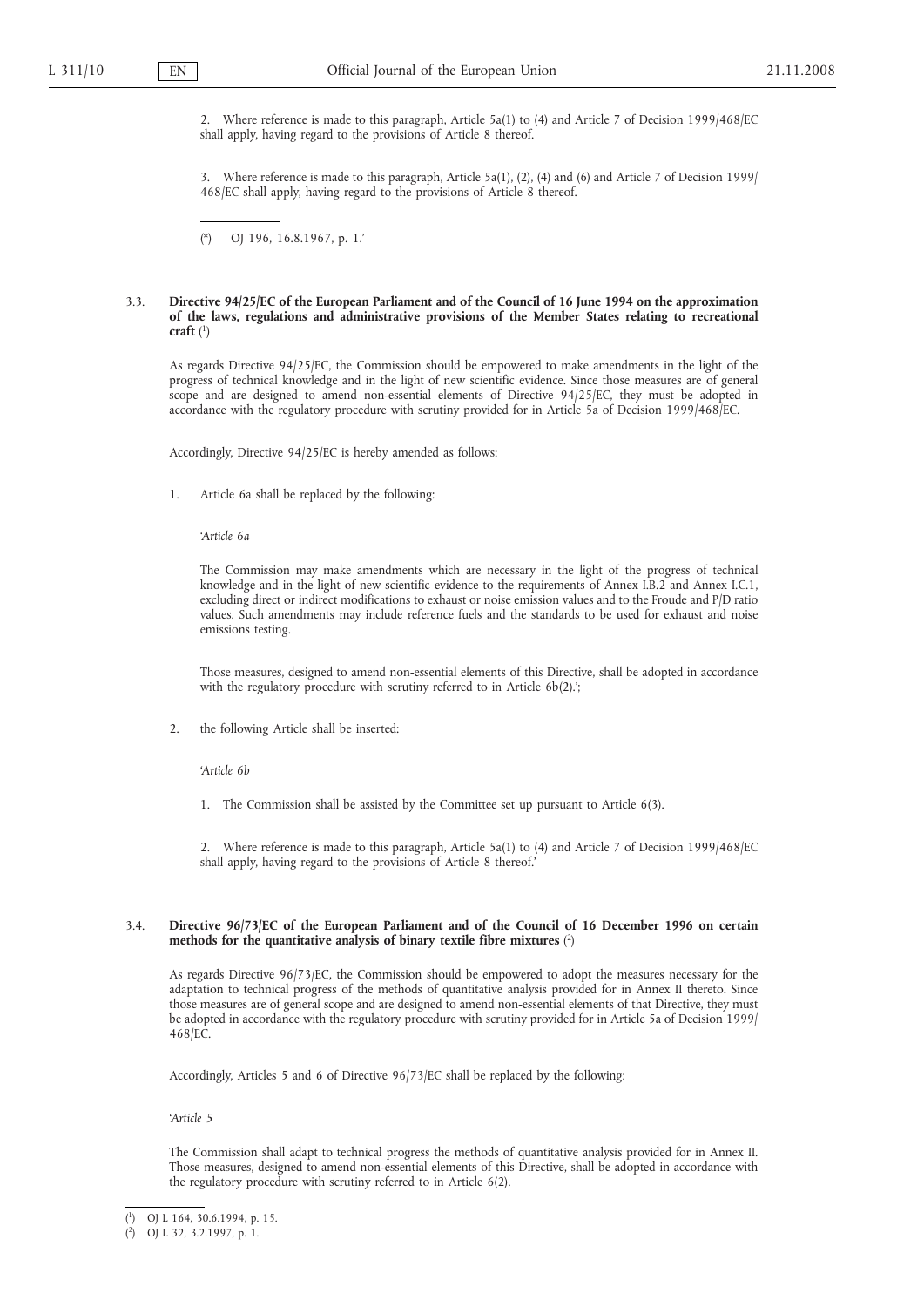*Article 6*

1. The Commission shall be assisted by a Committee for Directives relating to Textile Names and Labelling.

2. Where reference is made to this paragraph, Article 5a(1) to (4) and Article 7 of Decision 1999/468/EC shall apply, having regard to the provisions of Article 8 thereof.'

# 3.5. **Directive 1999/45/EC of the European Parliament and of the Council of 31 May 1999 concerning the approximation of the laws, regulations and administrative provisions of the Member States relating to the classification, packaging and labelling of dangerous preparations** ( 1)

As regards Directive 1999/45/EC, the Commission should be empowered to adapt the Annexes thereto to technical progress. Since those measures are of general scope and are designed to amend non-essential elements of Directive 1999/45/EC, they must be adopted in accordance with the regulatory procedure with scrutiny provided for in Article 5a of Decision 1999/468/EC.

Accordingly, Directive 1999/45/EC is hereby amended as follows:

1. the first sentence of Article 10(3) shall be replaced by the following:

'In relation to certain preparations classified as dangerous within the meaning of Article 7, by way of derogation from points 2.4, 2.5 and 2.6 of paragraph 2 of this Article, the Commission may determine exemptions to certain provisions on environmental labelling or specific provisions in relation to environmental labelling, where it can be demonstrated that there would be a reduction in the environmental impact. Those measures, designed to amend non-essential elements of this Directive by supplementing it, shall be adopted in accordance with the regulatory procedure with scrutiny referred to in Article 20a(3).';

2. the second sentence of Article 12(4) shall be replaced by the following:

'Where appropriate, the Commission may decide upon measures in the framework of Annex V. Those measures, designed to amend non-essential elements of this Directive by supplementing it, shall be adopted in accordance with the regulatory procedure with scrutiny referred to in Article 20a(3).';

3. Article 19(3) shall be replaced by the following:

'3. The Commission shall take a decision in accordance with the regulatory procedure referred to in Article 20a(2).';

4. Article 20 shall be replaced by the following:

*'Article 20*

The Commission shall adapt to technical progress the Annexes to this Directive. Those measures, designed to amend non-essential elements of this Directive, shall be adopted in accordance with the regulatory procedure with scrutiny referred to in Article 20a(3).';

5. the following Article shall be inserted:

*'Article 20a*

1. The Commission shall be assisted by the committee established by Article 29(1) of Council Directive 67/ 548/EEC (\*)

2. Where reference is made to this paragraph, Articles 5 and 7 of Decision 1999/468/EC shall apply, having regard to the provisions of Article 8 thereof.

The period laid down in Article 5(6) of Decision 1999/468/EC shall be set at three months.

<sup>(</sup> 1) OJ L 200, 30.7.1999, p. 1.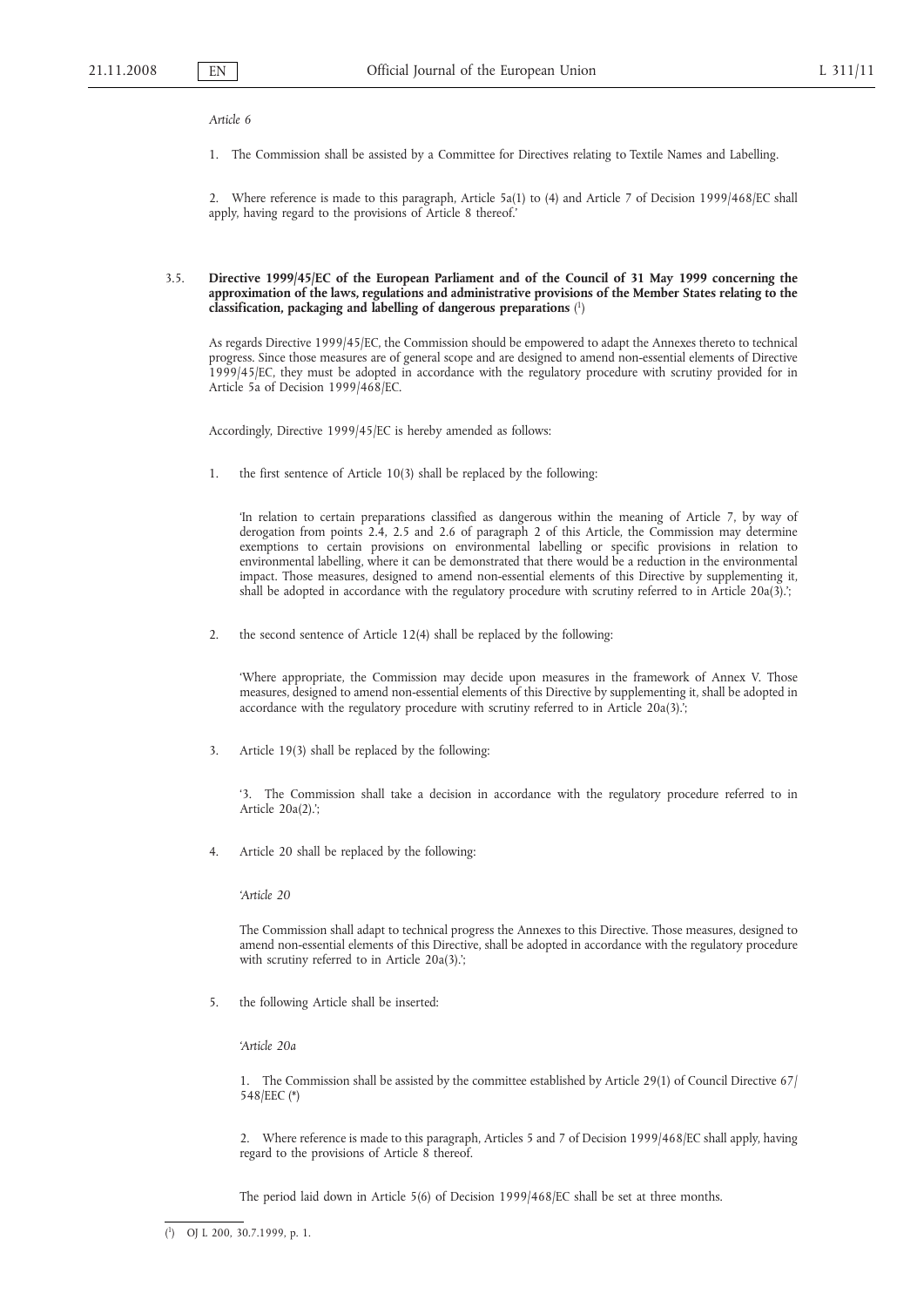3. Where reference is made to this paragraph, Article 5a(1) to (4) and Article 7 of Decision 1999/468/EC shall apply, having regard to the provisions of Article 8 thereof.

(\*) OJ 196, 16.8.1967, p. 1.'

### 3.6. **Directive 2002/24/EC of the European Parliament and of the Council of 18 March 2002 relating to the type-approval of two or three-wheel motor vehicles** ( 1)

As regards Directive 2002/24/EC, the Commission should be empowered to adapt to technical progress its Annexes or the provisions of the separate directives referred to in its Annex I. Since those measures are of general scope and are designed to amend non-essential elements of Directive 2002/24/EC or of the separate directives, they must be adopted in accordance with the regulatory procedure with scrutiny provided for in Article 5a of Decision 1999/ 468/EC.

Accordingly, Directive 2002/24/EC is hereby amended as follows:

1. Article 17 shall be replaced by the following:

*'Article 17*

The Commission may adapt to technical progress the Annexes to this Directive or the provisions of the separate directives referred to in Annex I to this Directive. Those measures, designed to amend non-essential elements of this Directive or of the separate directives, shall be adopted in accordance with the regulatory procedure with scrutiny referred to in Article 18(2).';

- 2. Article 18 shall be amended as follows:
	- (a) paragraph 2 shall be replaced by the following:

'2. Where reference is made to this paragraph, Articles 5a(1) to (4) and Article 7 of Decision 1999/ 468/EC shall apply, having regard to the provisions of Article 8 thereof.';

(b) paragraph 3 shall be deleted.

#### 3.7. **Directive 2003/37/EC of the European Parliament and of the Council of 26 May 2003 on type-approval of agricultural or forestry tractors, their trailers and interchangeable towed machinery, together with their systems, components and separate technical units** ( 2)

As regards Directive 2003/37/EC, the Commission should be empowered to adapt its Annexes, to adapt the technical provisions of the separate directives and to introduce into the separate directives provisions relating to the EC type-approval of separate technical units. Since those measures are of general scope and are designed to amend non-essential elements of Directive 2003/37/EC, they must be adopted in accordance with the regulatory procedure with scrutiny provided for in Article 5a of Decision 1999/468/EC.

Accordingly, Directive 2003/37/EC is hereby amended as follows:

- 1. Article 19 shall be amended as follows:
	- (a) in paragraph 1, the introductory wording shall be replaced by the following:

'1. The following measures designed to amend non-essential elements of this Directive which are necessary for the implementation of this Directive and which relate to the subject matter referred to below shall be adopted by the Commission in accordance with the regulatory procedure with scrutiny referred to in Article  $20(3)$ :

<sup>(</sup> 1) OJ L 124, 9.5.2002, p. 1.

<sup>(</sup> 2) OJ L 171, 9.7.2003, p. 1.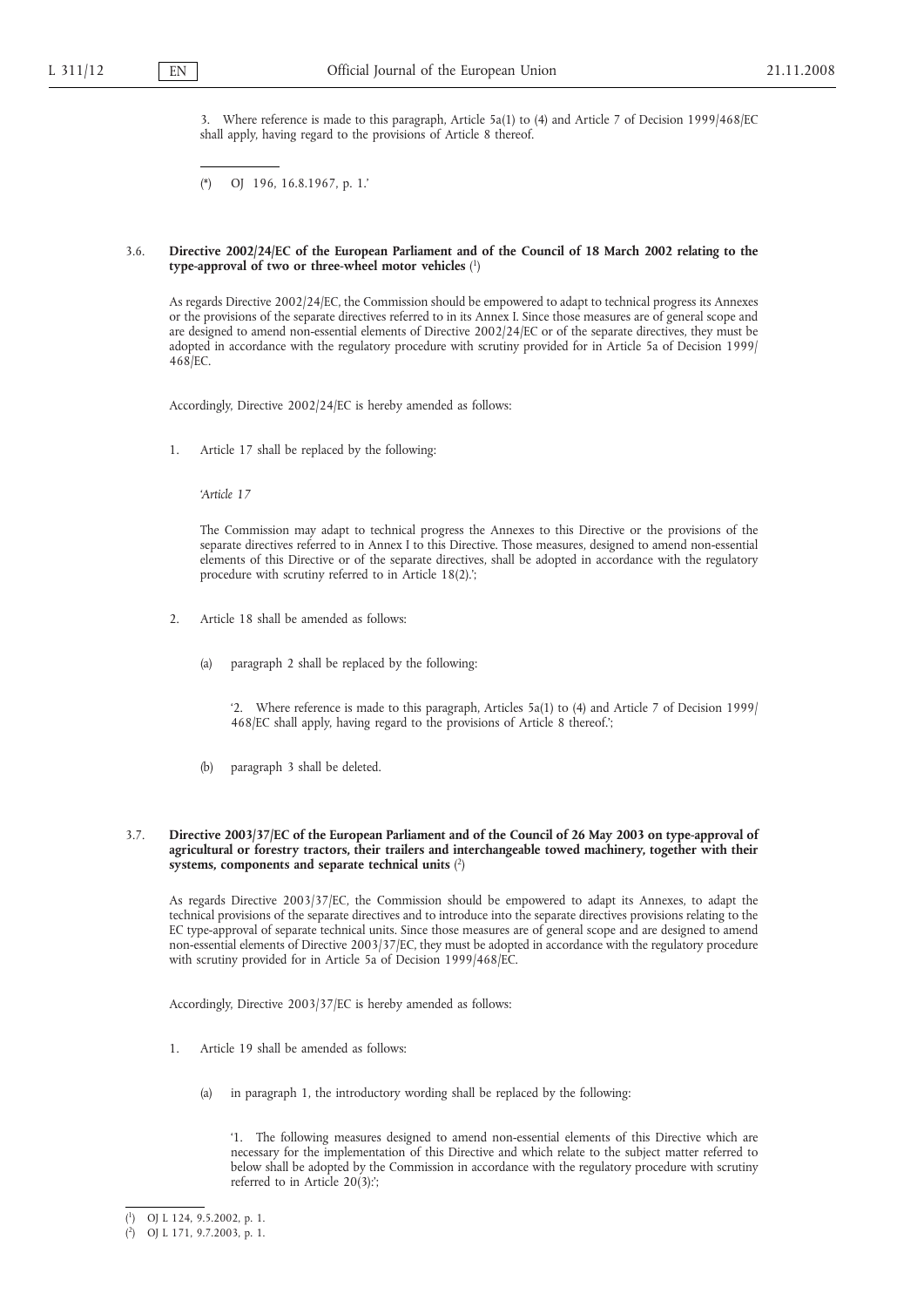(b) paragraph 2 shall be replaced by the following:

'2. The Commission shall adapt the Annexes to this Directive if, pursuant to Decision 97/836/EC, new regulations or amendments to existing regulations which the Community has accepted are introduced. Those measures, designed to amend non-essential elements of this Directive, shall be adopted in accordance with the regulatory procedure with scrutiny referred to in Article 20(3).';

2. Article 20(3) shall be replaced by the following:

'3. Where reference is made to this paragraph, Articles 5a(1) to (4) and Article 7 of Decision 1999/468/EC shall apply, having regard to the provisions of Article 8 thereof.'

# 3.8. **Directive 2004/22/EC of the European Parliament and of the Council of 31 March 2004 on measuring instruments** ( 1)

As regards Directive 2004/22/EC, the Commission should be empowered to take appropriate measures to amend the instrument-specific Annexes thereto (MI-001 to MI-010). Since those measures are of general scope and are designed to amend non-essential elements of Directive 2004/22/EC, they must be adopted in accordance with the regulatory procedure with scrutiny provided for in Article 5a of Decision 1999/468/EC.

Accordingly, Directive 2004/22/EC is hereby amended as follows:

- 1. Article 15 shall be amended as follows:
	- (a) paragraph 3 shall be replaced by the following:

'3. Where reference is made to this paragraph, Article 5a(1) to (4) and Article 7 of Decision 1999/ 468/EC shall apply, having regard to the provisions of Article 8 thereof.';

- (b) paragraph 4 shall be deleted.
- 2. Article 16(2) shall be replaced by the following:

'2. At the request of a Member State or on its own initiative, the Commission may amend the instrumentspecific Annexes (MI-001 to MI-010) in relation to the following:

- (a) maximum permissible errors (MPEs) and accuracy classes;
- (b) rated operating conditions;
- (c) critical change values;
- (d) disturbances.

Those measures, designed to amend non-essential elements of this Directive, shall be adopted in accordance with the regulatory procedure with scrutiny referred to in Article 15(3).'

4. ENVIRONMENT

#### 4.1. **Council Directive 76/160/EEC of 8 December 1975 concerning the quality of bathing water** ( 2)

As regards Directive 76/160/EEC, the Commission should be empowered to adapt to technical progress the G and I values for the parameters and the methods of analysis set out in the Annex thereto. Since those measures are of general scope and are designed to amend non-essential elements of Directive 76/160/EEC, they must be adopted in accordance with the regulatory procedure with scrutiny provided for in Article 5a of Decision 1999/468/EC.

<sup>(</sup> 1) OJ L 135, 30.4.2004, p. 1.

<sup>(</sup> 2) OJ L 31, 5.2.1976, p. 1.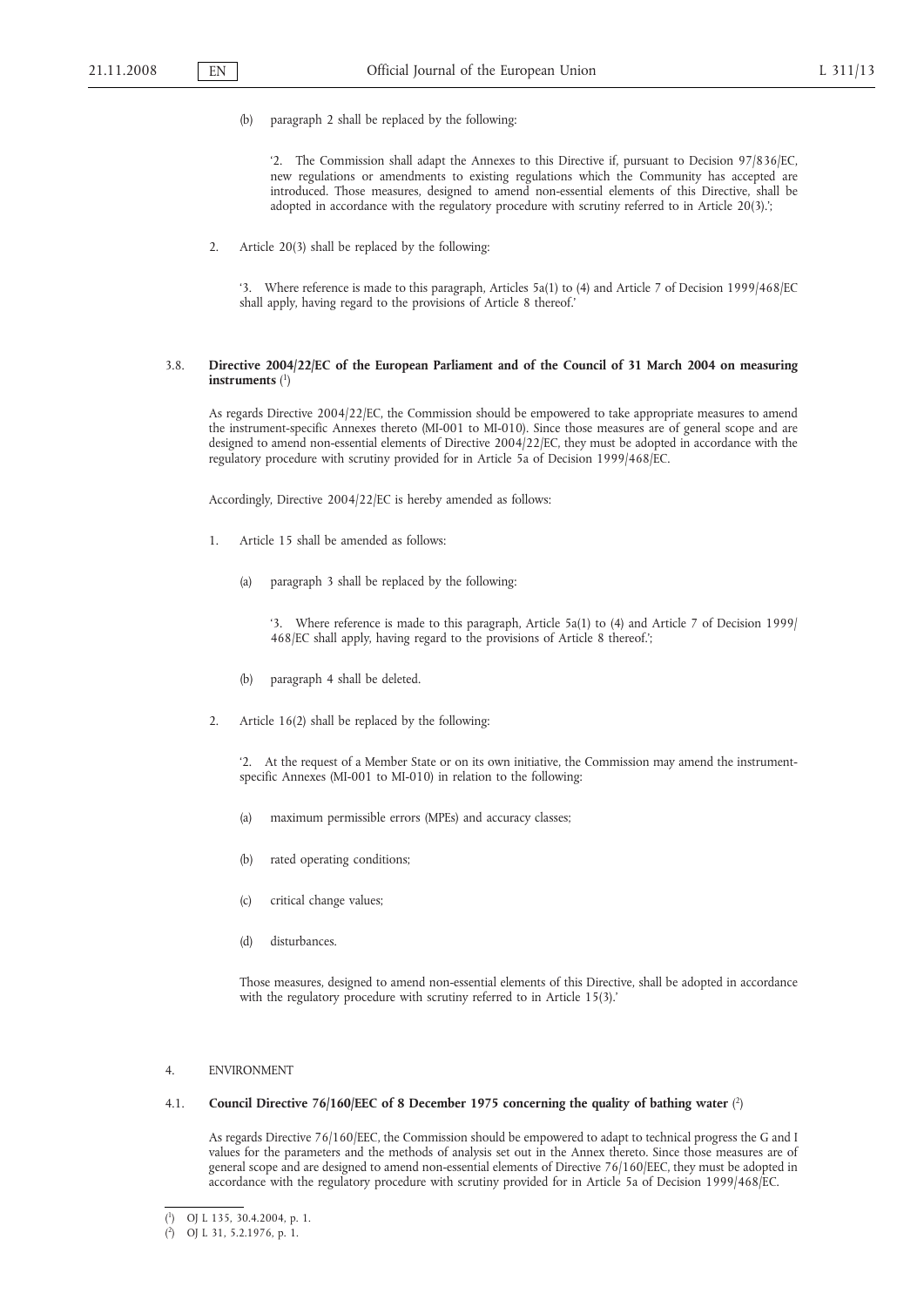Accordingly, Directive 76/160/EEC is hereby amended as follows:

1. Article 9 shall be replaced by the following:

*'Article 9*

The Commission shall adopt such amendments as are necessary to adapt to technical progress the G and I values for the parameters and the methods of analysis set out in the Annex to this Directive.

Those measures, designed to amend non-essential elements of this Directive, shall be adopted in accordance with the regulatory procedure with scrutiny referred to in Article 11(2).';

- 2. Article 11 shall be amended as follows:
	- (a) paragraph 2 shall be replaced by the following:

'2. Where reference is made to this paragraph, Article 5a(1) to (4) and Article 7 of Decision 1999/ 468/EC shall apply, having regard to the provisions of Article 8 thereof.';

(b) paragraph 3 shall be deleted.

#### 4.2. **Council Directive 91/271/EEC of 21 May 1991 concerning urban waste water treatment** ( 1)

As regards Directive 91/271/EEC, the Commission should be empowered to amend the requirements laid down in sections A, B and C of Annex I thereto. Since those measures are of general scope and are designed to amend nonessential elements of Directive 91/271/EEC, they must be adopted in accordance with the regulatory procedure with scrutiny provided for in Article 5a of Decision 1999/468/EC.

Accordingly, Directive 91/271/EEC is hereby amended as follows:

1. Article 3(2) shall be replaced by the following:

'2. Collecting systems described in paragraph 1 shall satisfy the requirements of section A of Annex I. The Commission may amend those requirements. Those measures, designed to amend non-essential elements of this Directive, shall be adopted in accordance with the regulatory procedure with scrutiny referred to in Article 18(3).';

2. Article 4(3) shall be replaced by the following:

'3. Discharges from urban waste water treatment plants described in paragraphs 1 and 2 shall satisfy the relevant requirements of section B of Annex I. The Commission may amend those requirements. Those measures, designed to amend non-essential elements of this Directive, shall be adopted in accordance with the regulatory procedure with scrutiny referred to in Article 18(3).';

3. Article 5(3) shall be replaced by the following:

'3. Discharges from urban waste water treatment plants described in paragraph 2 shall satisfy the relevant requirements of section B of Annex I. The Commission may amend those requirements. Those measures, designed to amend non-essential elements of this Directive, shall be adopted in accordance with the regulatory procedure with scrutiny referred to in Article 18(3).';

- 4. Article 8 shall be amended as follows:
	- (a) paragraph 4 shall be replaced by the following:

'4. The Commission shall examine that request and take appropriate measures in accordance with the regulatory procedure referred to in Article 18(2).';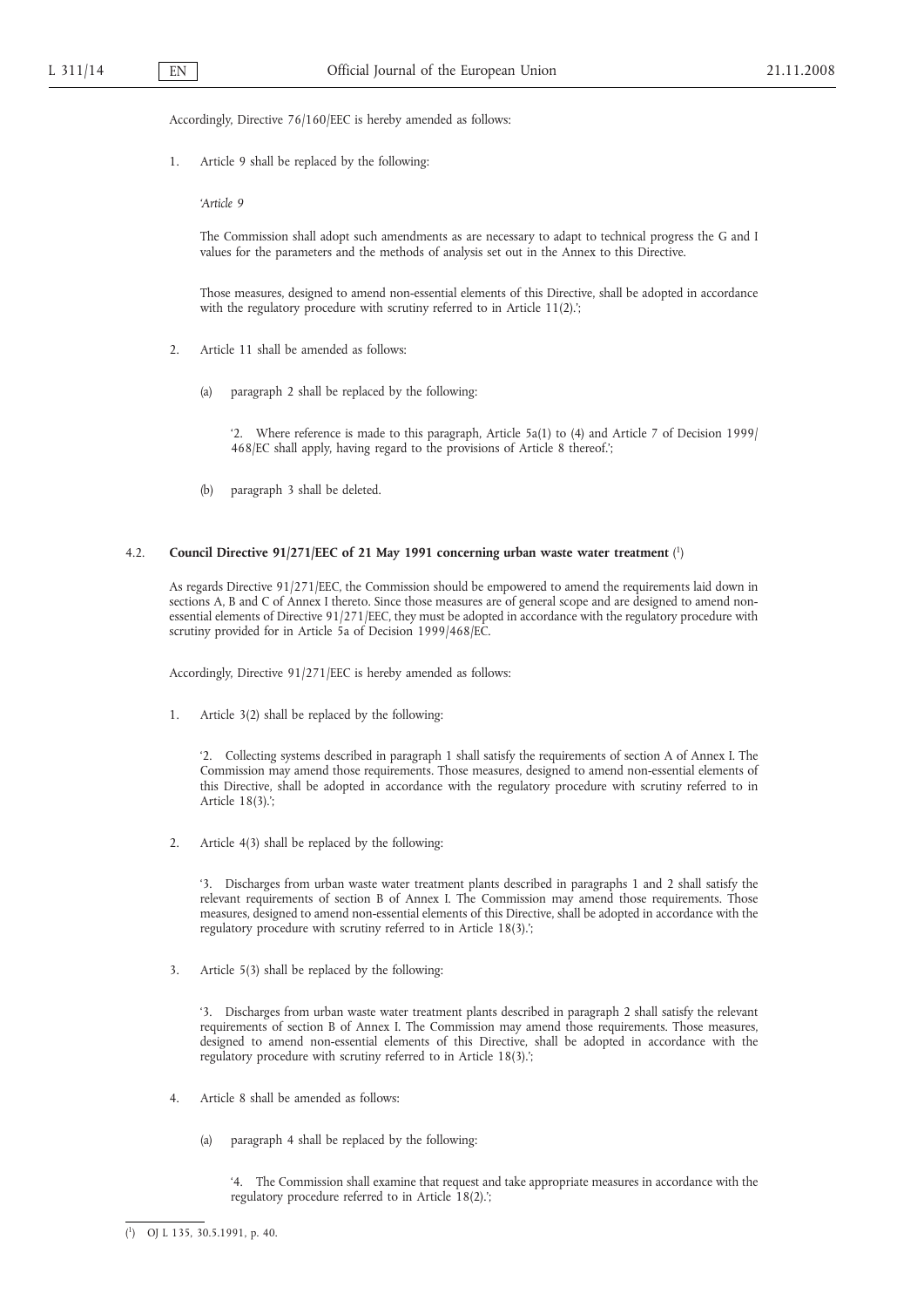(b) the second subparagraph of paragraph 5 shall be replaced by the following:

'In such circumstances, Member States shall submit beforehand the relevant documentation to the Commission. The Commission shall examine the case and take appropriate measures in accordance with the regulatory procedure referred to in Article 18(2).';

5. Article 11(2) shall be replaced by the following:

'2. Regulations and/or specific authorisation shall satisfy the requirements of section C of Annex I. The Commission may amend those requirements. Those measures, designed to amend non-essential elements of this Directive, shall be adopted in accordance with the regulatory procedure with scrutiny referred to in Article 18(3).';

6. Article 12(3) shall be replaced by the following:

'3. Prior regulations and/or specific authorisation of discharges from urban waste water treatment plants made pursuant to paragraph 2 within agglomerations of 2 000 to 10 000 p.e. in the case of discharges to fresh waters and estuaries, and within agglomerations of 10 000 p.e. or more in respect of all discharges, shall contain conditions to satisfy the relevant requirements of section B of Annex I. The Commission may amend those requirements. Those measures, designed to amend non-essential elements of this Directive, shall be adopted in accordance with the regulatory procedure with scrutiny referred to in Article 18(3).';

7. Article 15(5) shall be replaced by the following:

'5. The Commission may formulate guidelines on the monitoring referred to in paragraphs 1, 2 and 3 in accordance with the regulatory procedure referred to in Article 18(2).';

8. Article 17(4) shall be replaced by the following:

'4. The Commission shall determine, in accordance with the regulatory procedure referred to in Article 18(2), the methods and formats to be adopted for reporting on the national programmes. Any amendments to those methods and formats shall be adopted in accordance with that procedure.';

9. Article 18(2) and (3) shall be replaced by the following:

'2. Where reference is made to this paragraph, Articles 5 and 7 of Decision 1999/468/EC shall apply, having regard to the provisions of Article 8 thereof.

The period laid down in Article 5(6) of Decision 1999/468/EC shall be set at three months.

3. Where reference is made to this paragraph, Article 5a(1) to (4) and Article 7 of Decision 1999/468/EC shall apply, having regard to the provisions of Article 8 thereof.'

### 4.3. **Council Directive 91/676/EEC of 12 December 1991 concerning the protection of waters against pollution caused by nitrates from agricultural sources** ( 1)

As regards Directive 91/676/EEC, the Commission should be empowered to adapt or supplement the Annexes thereto to technical and scientific progress. Since those measures are of general scope and are designed to amend non-essential elements of Directive 91/676/EEC, *inter alia*, by supplementing it with new non-essential elements, they must be adopted in accordance with the regulatory procedure with scrutiny provided for in Article 5a of Decision 1999/468/EC.

<sup>(</sup> 1) OJ L 375, 31.12.1991, p. 1.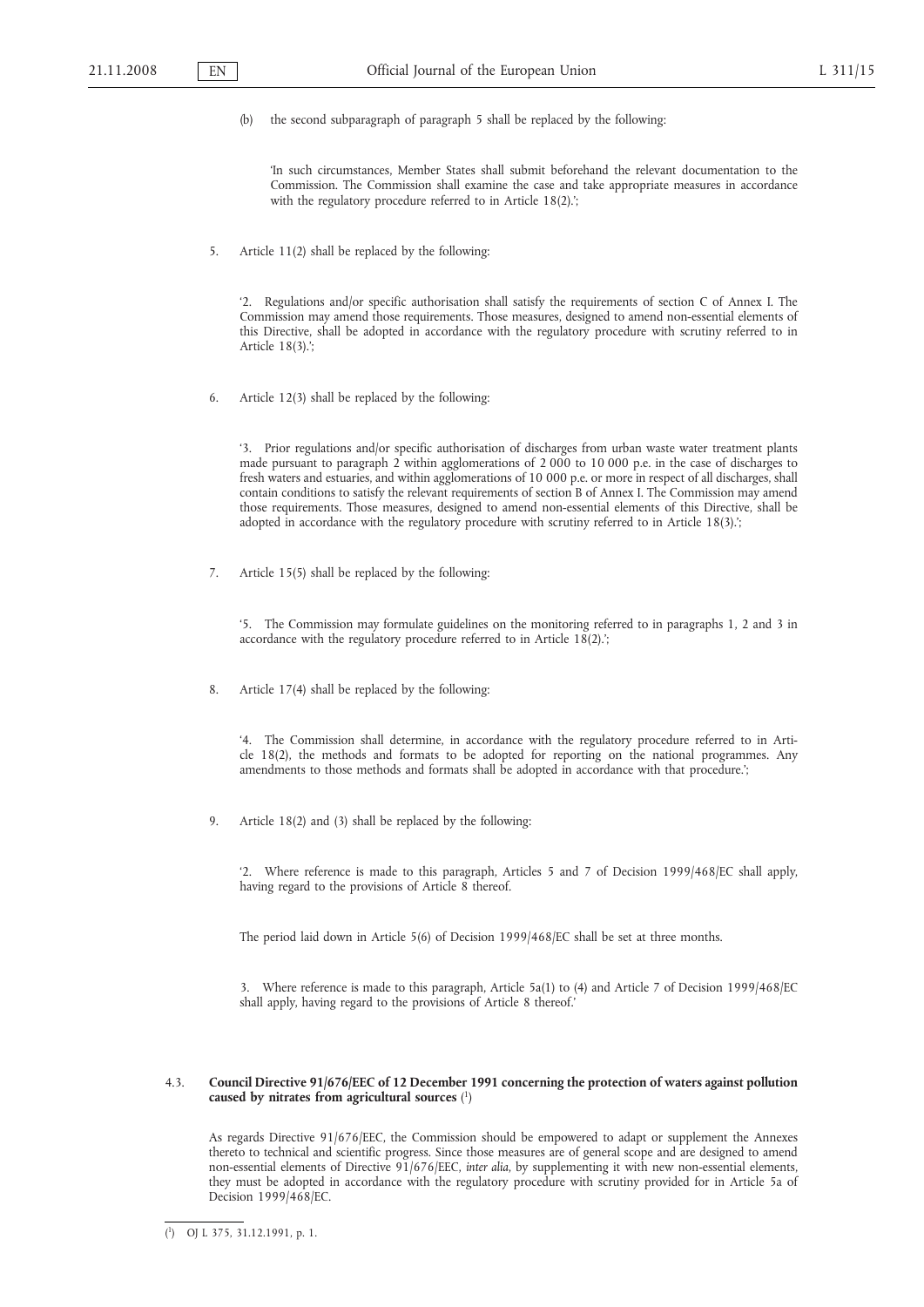Accordingly, Directive 91/676/EEC is hereby amended as follows:

1. Articles 7 and 8 shall be replaced by the following:

*'Article 7*

The Commission may draw up guidelines for the monitoring referred to in Articles 5 and 6 in accordance with the regulatory procedure referred to in Article 9(2).

*Article 8*

The Commission may adapt the Annexes to this Directive to scientific and technical progress.

Those measures, designed to amend non-essential elements of this Directive, shall be adopted in accordance with the regulatory procedure with scrutiny referred to in Article 9(3).';

2. Article 9(3) shall be replaced by the following:

'3. Where reference is made to this paragraph, Article 5a(1) to (4) and Article 7 of Decision 1999/468/EC shall apply, having regard to the provisions of Article 8 thereof.';

3. the third subparagraph of point 2 of Annex III shall be replaced by the following:

'If a Member State allows a different amount under point (b) of the second subparagraph, it shall inform the Commission, which shall examine the justification in accordance with the regulatory procedure referred to in Article 9(2).'

# 4.4. **Directive 94/63/EC of the European Parliament and of the Council of 20 December 1994 on the control of volatile organic compound (VOC) emissions resulting from the storage of petrol and its distribution from terminals to service stations** ( 1)

As regards Directive 94/63/EC, the Commission should be empowered to revise the specifications for bottom loading equipment laid down in Annex IV thereto, and to adapt, with the exception of limit values laid down in point 2 of Annex II, the Annexes to technical progress. Since those measures are of general scope and are designed to amend non-essential elements of Directive 94/63/EC, they must be adopted in accordance with the regulatory procedure with scrutiny provided for in Article 5a of Decision 1999/468/EC.

Accordingly, Directive 94/63/EC is hereby amended as follows:

1. in Article 4(1), the sixth subparagraph shall be replaced by the following:

'All terminals with loading facilities for road tankers shall be equipped with at least one gantry which meets the specifications for bottom loading equipment laid down in Annex IV. The Commission shall re-examine those specifications at regular intervals and, if appropriate, revise them. Those measures, designed to amend non-essential elements of this Directive, shall be adopted in accordance with the regulatory procedure with scrutiny referred to in Article 8(2).';

2. Article 7 shall be replaced by the following:

*'Article 7*

### **Adaptation to technical progress**

Except for the limit values laid down in point 2 of Annex II, the Commission may adapt the Annexes to this Directive to technical progress. Those measures, designed to amend non-essential elements of this Directive, shall be adopted in accordance with the regulatory procedure with scrutiny referred to in Article 8(2).';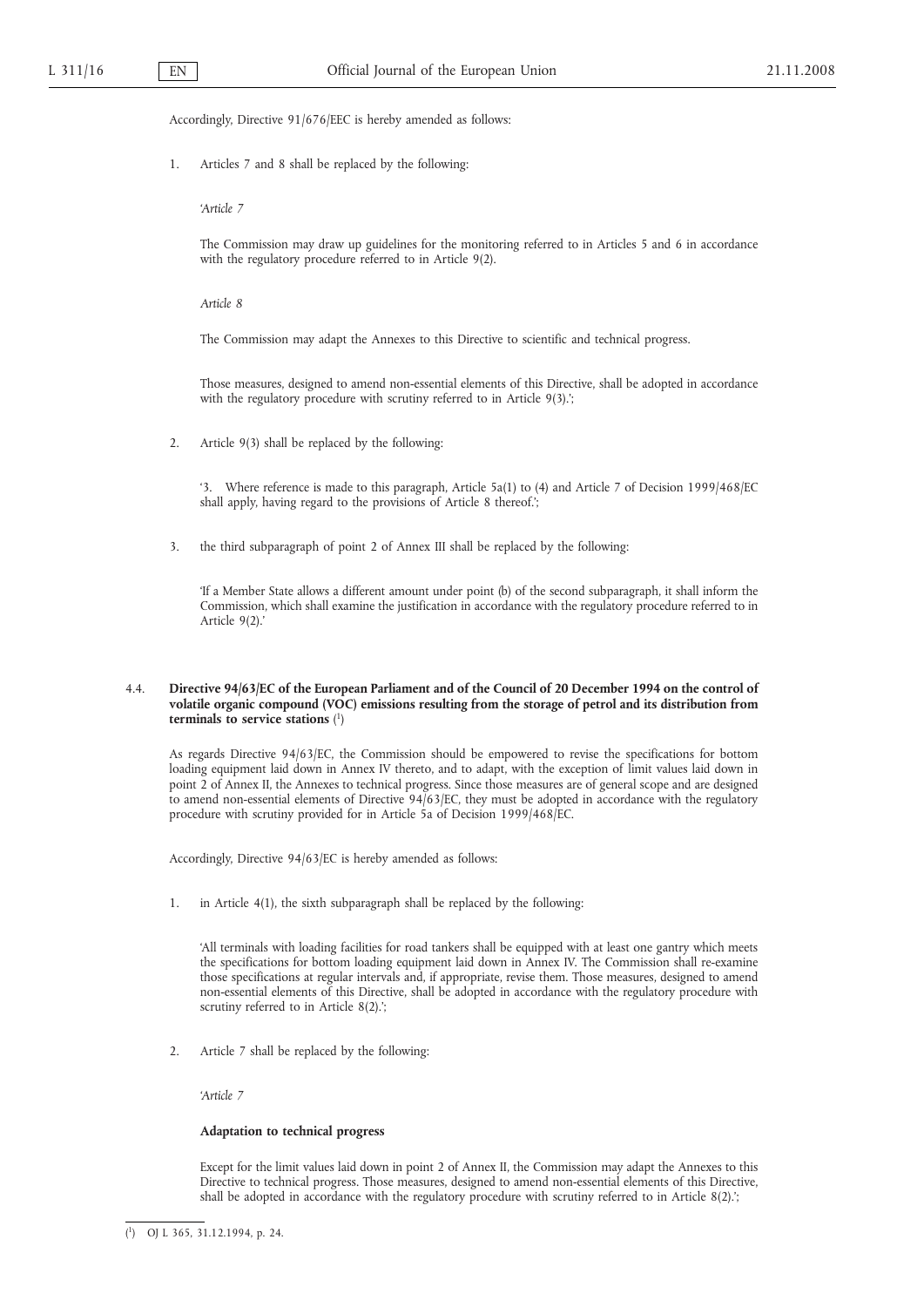- 3. Article 8 shall be amended as follows:
	- (a) paragraph 2 shall be replaced by the following:

'2. Where reference is made to this paragraph, Article 5a(1) to (4) and Article 7 of Decision 1999/ 468/EC shall apply, having regard to the provisions of Article 8 thereof.';

(b) paragraph 3 shall be deleted.

# 4.5. **Council Directive 96/82/EC of 9 December 1996 on the control of major-accident hazards involving dangerous substances** ( 1)

As regards Directive 96/82/EC, the Commission should be empowered to adapt Annexes II to VI thereto to technical progress, and to establish harmonised criteria for decisions taken by the competent authorities of the Member States to the effect that an establishment is in a state incapable of creating a major accident hazard. Since those measures are of general scope and are designed to amend non-essential elements of Directive 96/82/EC, *inter alia*, by supplementing it with new non-essential elements, they must be adopted in accordance with the regulatory procedure with scrutiny provided for in Article 5a of Decision 1999/468/EC.

Accordingly, Directive 96/82/EC is hereby amended as follows:

1. Article 9(6)(b) shall be replaced by the following:

'(b) The Commission shall establish harmonised criteria for decisions of the competent authority that an establishment is in a state incapable of creating a major accident hazard within the meaning of subparagraph (a). Those measures, designed to amend non-essential elements of this Directive by supplementing it, shall be adopted in accordance with the regulatory procedure with scrutiny referred to in Article 22(3).';

2. Article 15(2) shall be replaced by the following:

'2. Member States shall, as soon as the information provided for in Article 14 is collected, inform the Commission of the result of their analysis and recommendations using a report form established and kept under review by means of the regulatory procedure referred to in Article  $22(2)$ .

Reporting of this information by Member States may be delayed only to allow for the completion of legal proceedings where such reporting is liable to affect those proceedings.';

3. Article 21 shall be replaced by the following:

*'Article 21*

### **Terms of reference of the Committee**

1. The Commission shall adapt the criteria referred to in Article 9(6)(b) and Annexes II to VI to technical progress.

Those measures, designed to amend non-essential elements of this Directive, shall be adopted in accordance with the regulatory procedure with scrutiny referred to in Article 22(3).

2. The measure to draw up the report form referred to in Article 15(2) shall be adopted in accordance with the regulatory procedure referred to in Article 22(2).';

4. Article 22 shall be replaced by the following:

*'Article 22*

# **Committee procedure**

1. The Commission shall be assisted by a Committee.

<sup>(</sup> 1) OJ L 10, 14.1.1997, p. 13.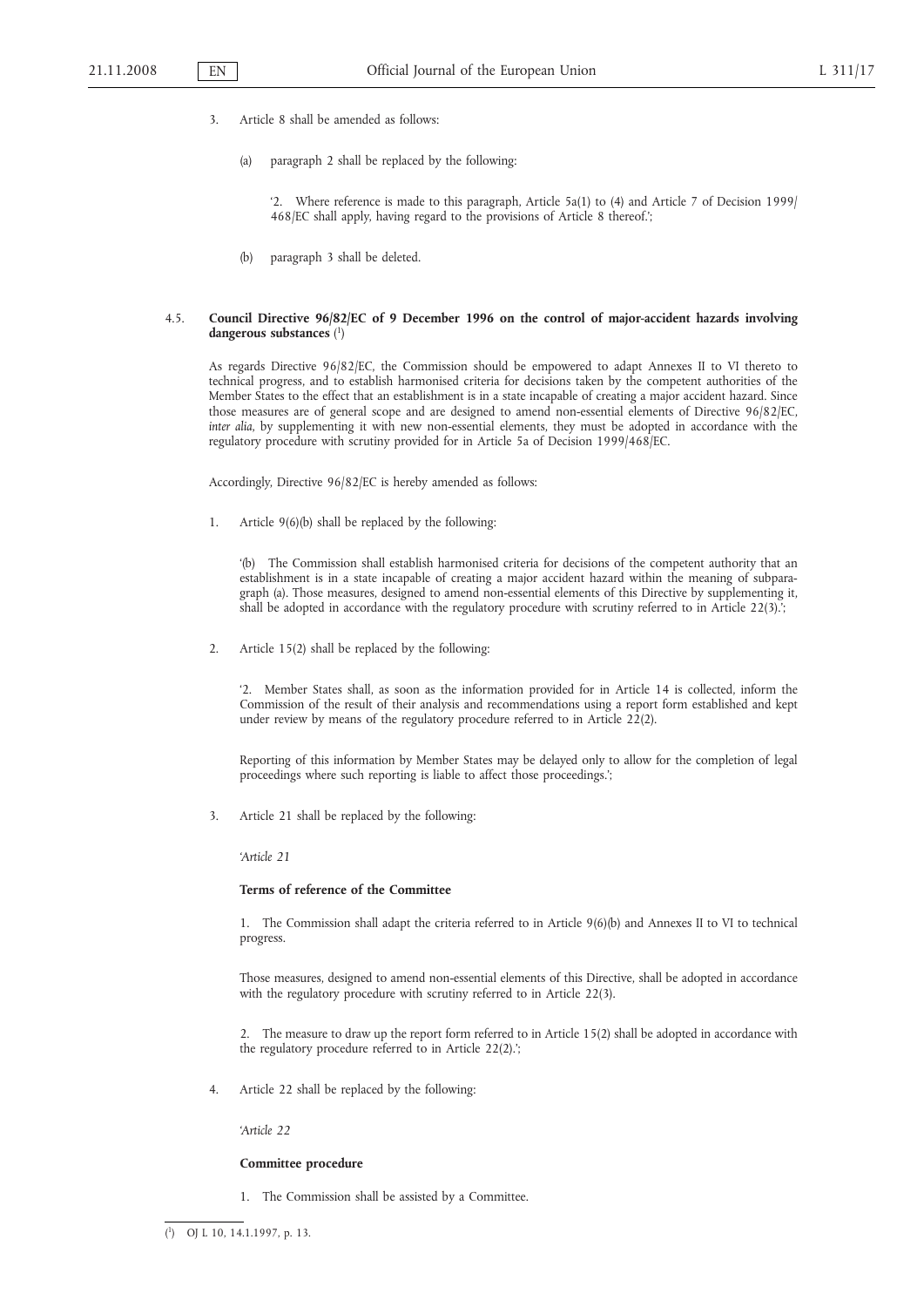2. Where reference is made to this paragraph, Articles 5 and 7 of Decision 1999/468/EC shall apply, having regard to the provisions of Article 8 thereof.

The period laid down in Article 5(6) of Decision 1999/468/EC shall be set at three months.

3. Where reference is made to this paragraph, Article 5a(1) to (4) and Article 7 of Decision 1999/468/EC shall apply, having regard to the provisions of Article 8 thereof.'

#### 4.6. **Council Directive 1999/31/EC of 26 April 1999 on the landfill of waste** ( 1)

As regards Directive 1999/31/EC, the Commission should be empowered to adapt the Annexes thereto to scientific and technical progress and to adopt measures for the standardisation of control, sampling and analysis methods. Since those measures are of general scope and are designed to amend non-essential elements of Directive 1999/31/ EC, *inter alia*, by supplementing it with new non-essential elements, they must be adopted in accordance with the regulatory procedure with scrutiny provided for in Article 5a of Decision 1999/468/EC.

Accordingly, Directive 1999/31/EC is hereby amended as follows:

1. Article 16 shall be replaced by the following:

*'Article 16*

#### **Committee procedure**

Measures necessary to adapt the Annexes to this Directive to scientific and technical progress and to establish the standardisation of control, sampling and analysis methods in relation to the landfill of waste shall be adopted by the Commission, assisted by the Committee established by Article 18 of Directive 2006/12/EC. Those measures, designed to amend non-essential elements of this Directive, *inter alia*, by supplementing it, shall be adopted in accordance with the regulatory procedure with scrutiny referred to in Article 17(3). To this end, as regards Annex II, the Committee shall take into account the general principles and general procedures for testing and acceptance criteria set out in Annex II and shall set specific criteria and/or test methods and associated limit values for each class of landfill, including if necessary specific types of landfill within each class, including underground storage.

The Commission shall, in accordance with the regulatory procedure referred to in Article 17(2), adopt, and when necessary amend, provisions for the harmonisation and regular transmission of the statistical data referred to in Articles 5, 7 and 11.';

2. Article 17(3) shall be replaced by the following:

'3. Where reference is made to this paragraph, Article 5a(1) to (4) and Article 7 of Decision 1999/468/EC shall apply, having regard to the provisions of Article 8 thereof.'

# 4.7. **Directive 1999/94/EC of the European Parliament and of the Council of 13 December 1999 relating to the** availability of consumer information on fuel economy and CO<sub>2</sub> emissions in respect of the marketing of **new passenger cars** ( 2)

As regards Directive 1999/94/EC, the Commission should be empowered to adapt its Annexes. Since those measures are of general scope and are designed to amend non-essential elements of that Directive, they must be adopted in accordance with the regulatory procedure with scrutiny provided for in Article 5a of Decision 1999/ 468/EC.

<sup>(</sup> 1) OJ L 182, 16.7.1999, p. 1.

<sup>(</sup> 2) OJ L 12, 18.1.2000, p. 16.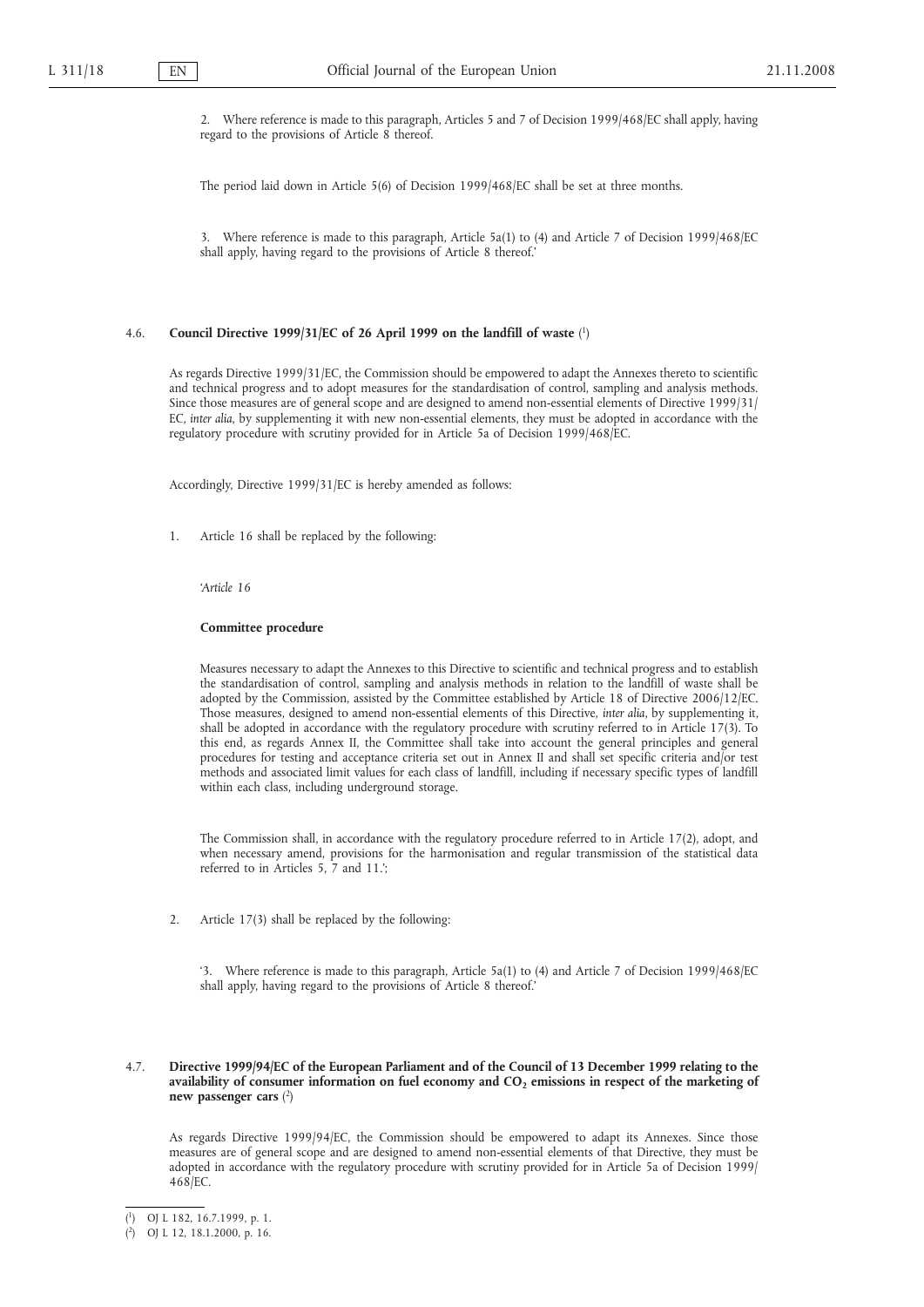Accordingly, Directive 1999/94/EC is hereby amended as follows:

1. Article 9 shall be replaced by the following:

*'Article 9*

1. Measures necessary to adapt the Annexes to this Directive and designed to amend non-essential elements of it shall be adopted by the Commission in accordance with the regulatory procedure with scrutiny referred to in Article 10(3) following consultation with consumer organisations and other interested parties.

In order to assist this process, each Member State shall transmit to the Commission, by 31 December 2003, a report on the effectiveness of the provisions of this Directive, covering the period from 18 January 2001 to <sup>1</sup> December 2002. The format of this report shall be established in accordance with the regulatory procedure referred to in Article 10(2) not later than 18 January 2001.

- 2. In addition to the measures referred to in paragraph 1, the Commission shall take measures aimed at:
- (a) further specifying the format of the label referred to in Article 3 by adapting Annex I;
- (b) further specifying the requirements concerning the guide referred to in Article 4 with a view to classifying new car models, thus enabling a listing of the models according to  $CO<sub>2</sub>$  emissions and fuel consumption in specified classes, including a class listing of the most fuel efficient new car models;
- (c) establishing recommendations in order to enable the application of the principles of the provisions on promotional literature referred to in the first paragraph of Article 6 to other media and material.

The measures referred to in point (a) of the first subparagraph, designed to amend non-essential elements of this Directive, shall be adopted in accordance with the regulatory procedure with scrutiny referred to in Article 10(3).

The measures referred to in points (b) and (c) of the first subparagraph shall be adopted in accordance with the regulatory procedure referred to in Article 10(2).';

2. Article 10(3) shall be replaced by the following:

'3. Where reference is made to this paragraph, Article 5a(1) to (4) and Article 7 of Decision 1999/468/EC shall apply, having regard to the provisions of Article 8 thereof.'

# 4.8. **Directive 2000/76/EC of the European Parliament and of the Council of 4 December 2000 on the incineration of waste** ( 1)

As regards Directive 2000/76/EC, the Commission should be empowered to establish criteria for requirements relating to the reduction of the frequency of certain periodic measurements, to determine the date from which continuous measurements of certain air emission limit values shall be carried out, to adapt Articles 10, 11 and 13 and Annexes I and III to technical progress or new findings concerning the health benefits of emission reductions, and to adapt the tables in Annex II, point 2.1. Since those measures are of general scope and are designed to amend non-essential elements of Directive 2000/76/EC, *inter alia*, by supplementing it with new non-essential elements, they must be adopted in accordance with the regulatory procedure with scrutiny provided for in Article 5a of Decision 1999/468/EC.

Accordingly, Directive 2000/76/EC is hereby amended as follows:

- 1. Article 11 shall be amended as follows:
	- (a) the first subparagraph of paragraph 7 shall be replaced by the following:

'7. The reduction of the frequency of the periodic measurements for heavy metals from twice a year to once every two years and for dioxins and furans from twice a year to once a year may be authorised in the permit by the competent authority provided that the emissions resulting from co-incineration or

<sup>(</sup> 1) OJ L 332, 28.12.2000, p. 91.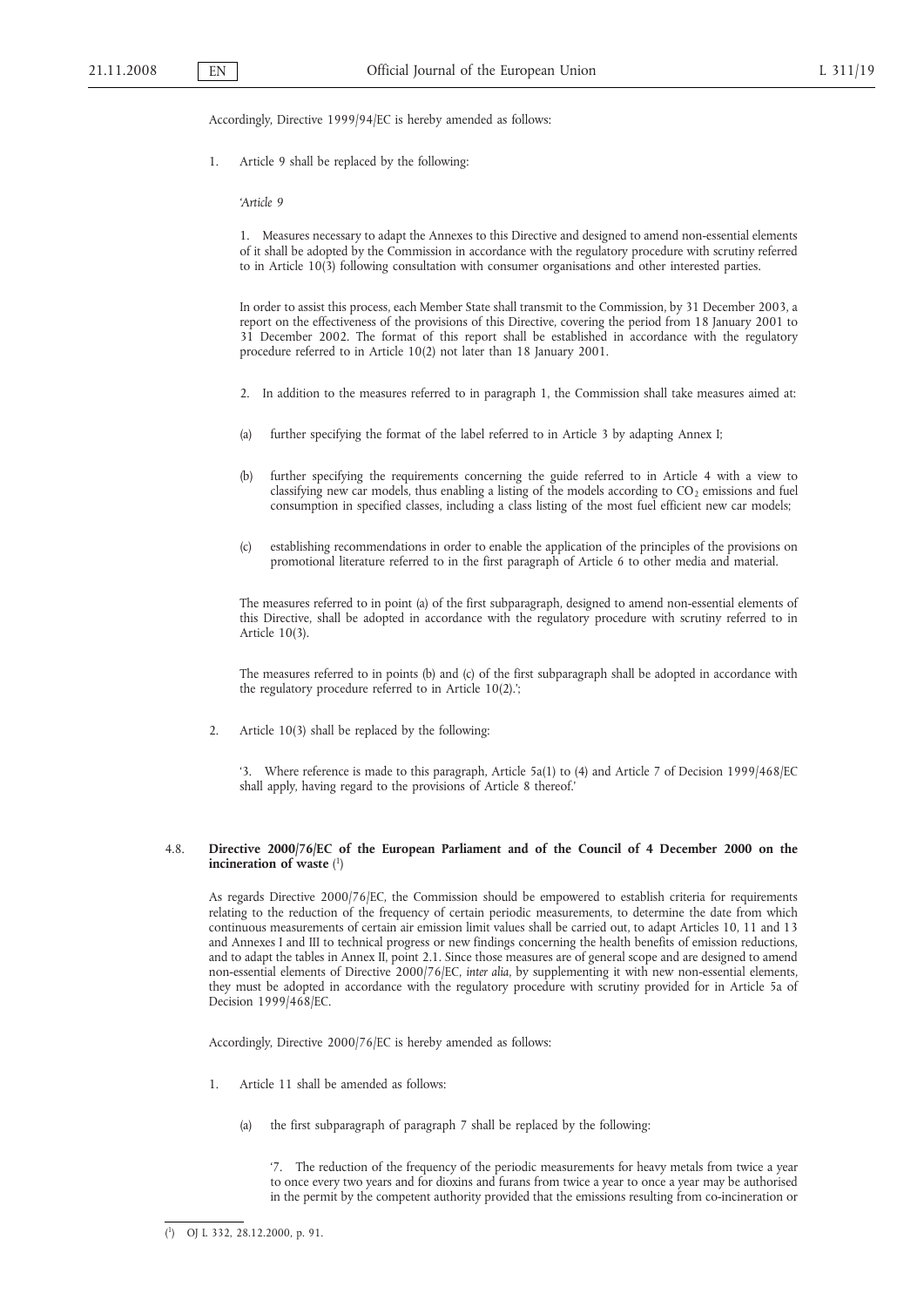incineration are below 50 % of the emission limit values determined in accordance with Annex II or Annex V respectively and that criteria for the requirements to be met are available. The Commission shall adopt measures establishing these criteria, based at least on the provisions of points (a) and (d) of the second subparagraph. Those measures, designed to amend non-essential elements of this Directive by supplementing it, shall be adopted in accordance with the regulatory procedure with scrutiny referred to in Article 17(2).';

(b) paragraph 13 shall be replaced by the following:

'13. The Commission shall determine, as soon as appropriate measurement techniques are available within the Community, the date from which continuous measurements of the air emission limit values for heavy metals, dioxins and furans shall be carried out in accordance with Annex III. That measure, designed to amend non-essential elements of this Directive by supplementing it, shall be adopted in accordance with the regulatory procedure with scrutiny referred to in Article 17(2).';

2. Article 16 shall be replaced by the following:

*'Article 16*

# **Adaptation to technical progress or new findings**

The Commission shall adopt measures designed to amend non-essential elements of this Directive and adapting Articles 10, 11 and 13 and Annexes I and III to technical progress or new findings concerning the health benefits of emission reductions in accordance with the regulatory procedure with scrutiny referred to in Article 17(2).';

3. Article 17 shall be replaced by the following:

*'Article 17*

# **Committee procedure**

1. The Commission shall be assisted by a committee.

Where reference is made to this paragraph, Article 5a(1) to (4) and Article 7 of Decision 1999/468/EC shall apply, having regard to the provisions of Article 8 thereof.';

4. the first paragraph of point II.2.1 of Annex II shall be replaced by the following:

'Where, for large combustion plants, more stringent emission limit values are set under Directive 2001/80/EC or will be set under other Community legislation, those emission limit values shall replace, for the plants and pollutants concerned, the emission limit values laid down in the following tables (Cproc). In that case, the Commission shall adapt those tables to the more stringent emission limit values. Those measures, designed to amend non-essential elements of this Directive, shall be adopted in accordance with the regulatory procedure with scrutiny referred to in Article 17(2), without delay.'

### 4.9. **Directive 2002/49/EC of the European Parliament and of the Council of 25 June 2002 relating to the assessment and management of environmental noise** ( 1)

As regards Directive 2002/49/EC, the Commission should be empowered to adapt point 3 of Annex I and Annexes II and III thereto to technical and scientific progress and to establish common assessment methods. Since those measures are of general scope and are designed to amend non-essential elements of Directive 2002/49/EC, *inter alia*, by supplementing it with new non-essential elements, they must be adopted in accordance with the regulatory procedure with scrutiny provided for in Article 5a of Decision 1999/468/EC.

Accordingly, Directive 2002/49/EC is hereby amended as follows:

1. Article 6(2) shall be replaced by the following:

'2. The Commission shall, through a revision of Annex II, establish common assessment methods for the determination of L<sub>den</sub> and L<sub>night</sub>. Those measures, designed to amend non-essential elements of this Directive, shall be adopted in accordance with the regulatory procedure with scrutiny referred to in Article 13(3). Until

<sup>(</sup> 1) OJ L 189, 18.7.2002, p. 12.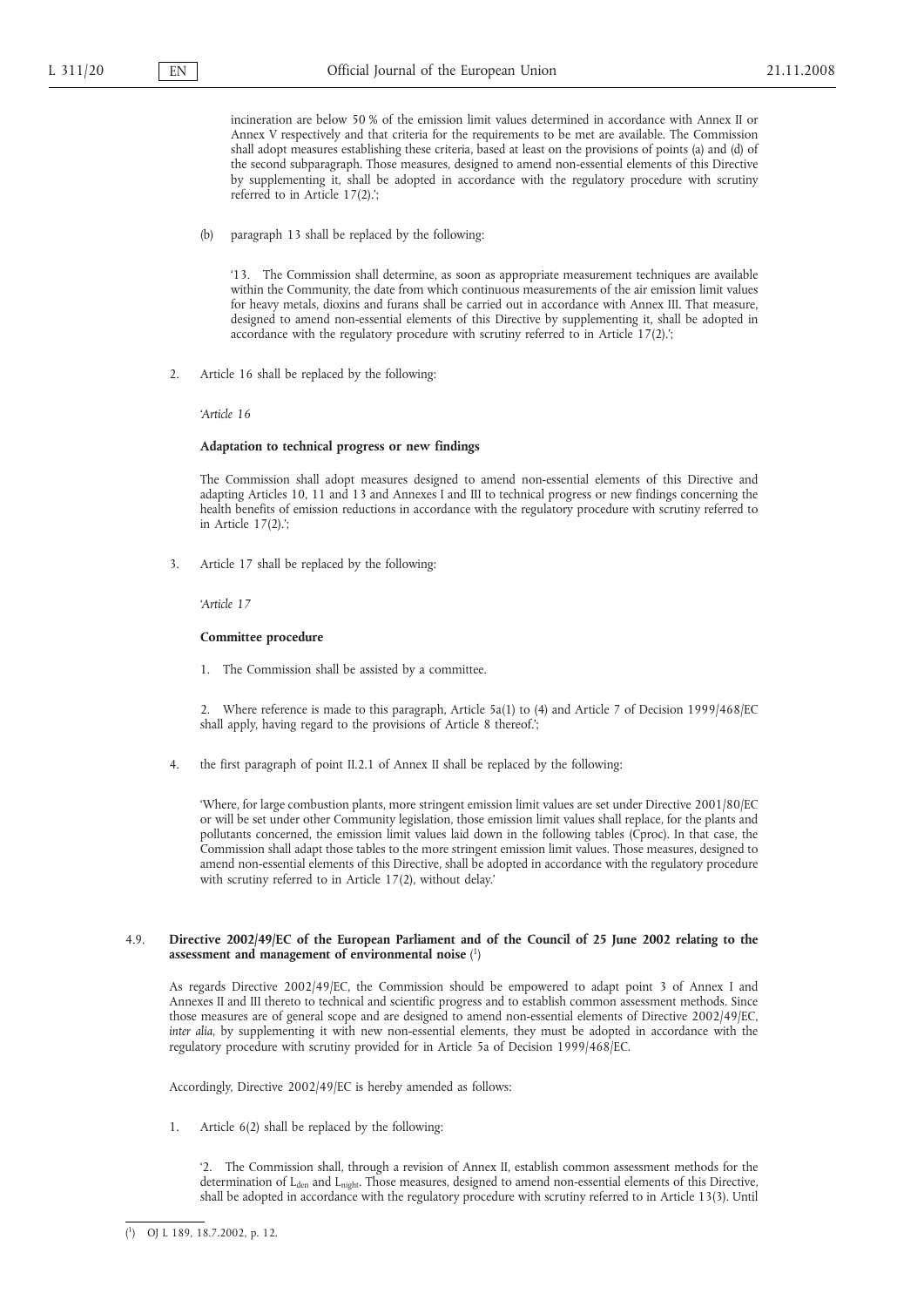those methods are adopted, Member States may use assessment methods adapted in accordance with Annex II and based upon the methods laid down in their own legislation. In such case, the Member States must demonstrate that those methods give equivalent results to the results obtained with the methods set out in paragraph 2(2) of Annex II.';

2. Article 12 shall be replaced by the following:

*'Article 12*

# **Adaptation to technical and scientific progress**

The Commission shall adapt point 3 of Annex I and Annexes II and III to this Directive to technical and scientific progress. Those measures, designed to amend non-essential elements of this Directive, shall be adopted in accordance with the regulatory procedure with scrutiny referred to in Article 13(3).';

3. Article 13(3) shall be replaced by the following:

'3. Where reference is made to this paragraph, Article 5a(1) to (4) and Article 7 of Decision 1999/468/EC shall apply, having regard to the provisions of Article 8 thereof.';

4. in Annex III, the second sentence of the introductory wording shall be replaced by the following:

'The dose-effect relations introduced by future revisions of this Annex carried out in accordance with the regulatory procedure with scrutiny referred to in Article 13(3) will concern in particular:'.

# 4.10. **Regulation (EC) No 1830/2003 of the European Parliament and of the Council of 22 September 2003 on the traceability and labelling of genetically modified organisms and the traceability of food and feed products produced from genetically modified organisms** ( 1)

As regards Regulation (EC) No 1830/2003, the Commission should be empowered to establish and adapt a system for the development and assignment of unique identifiers to GMOs. Since those measures are of general scope and are designed to amend non-essential elements of that Regulation by supplementing it with new non-essential elements, they must be adopted in accordance with the regulatory procedure with scrutiny provided for in Article 5a of Decision 1999/468/EC.

Accordingly, Regulation (EC) No 1830/2003 is hereby amended as follows:

1. Article 8 shall be replaced by the following:

*'Article 8*

# **Unique identifiers**

The Commission shall:

- (a) prior to the application of Articles 1 to 7, establish a system for the development and assignment of unique identifiers to GMOs;
- (b) adapt the system provided for in point (a) as appropriate.

The measures provided for in the first paragraph, designed to amend non-essential elements of this Regulation by supplementing it, shall be adopted in accordance with the regulatory procedure with scrutiny referred to in Article 10(2). In so doing, account shall be taken of developments in international fora.';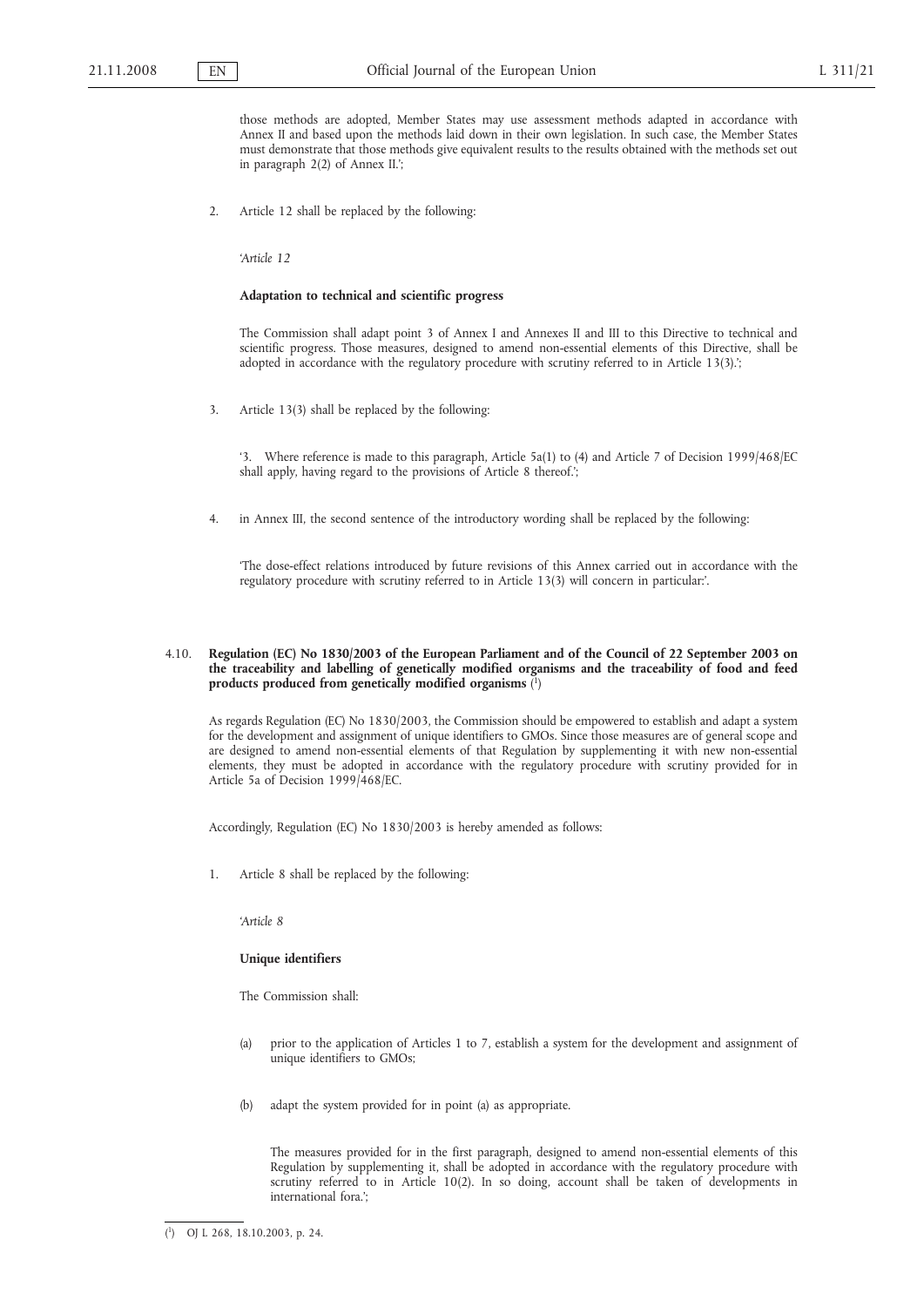- 2. Article 10 shall be amended as follows:
	- (a) paragraph 2 shall be replaced by the following:

'2. Where reference is made to this paragraph, Article 5a(1) to (4) and Article 7 of Decision 1999/ 468/EC shall apply, having regard to the provisions of Article 8 thereof.';

(b) paragraph 4 shall be deleted.

### 4.11. **Directive 2004/42/EC of the European Parliament and of the Council of 21 April 2004 on the limitation of emissions of volatile organic compounds due to the use of organic solvents in certain paints and varnishes and vehicle refinishing products** ( 1)

As regards Directive 2004/42/EC, the Commission should be empowered to adapt Annex III thereto to technical progress. Since those measures are of general scope and are designed to amend non-essential elements of Directive 2004/42/EC, they must be adopted in accordance with the regulatory procedure with scrutiny provided for in Article 5a of Decision 1999/468/EC.

Accordingly, Directive 2004/42/EC is hereby amended as follows:

1. Article 11 shall be replaced by the following:

*'Article 11*

### **Adaptation to technical progress**

The Commission shall adapt Annex III to take account of technical progress. Those measures, designed to amend non-essential elements of this Directive, shall be adopted in accordance with the regulatory procedure with scrutiny referred to in Article 12(3).';

2. Article 12(3) shall be replaced by the following:

'3. Where reference is made to this paragraph, Article 5a(1) to (4) and Article 7 of Decision 1999/468/EC shall apply, having regard to the provisions of Article 8 thereof.'

# 4.12. **Regulation (EC) No 842/2006 of the European Parliament and of the Council of 17 May 2006 on certain fluorinated greenhouse gases** ( 2)

As regards Regulation (EC) No 842/2006, the Commission should be empowered to establish standard leakage checking requirements, to establish the minimum requirements and the conditions for mutual recognition in respect of training programmes and certification, and to adopt additional labelling requirements. Since those measures are of general scope and are designed to amend non-essential elements of Regulation (EC) No 842/2006 by supplementing it with new non-essential elements, they must be adopted in accordance with the regulatory procedure with scrutiny provided for in Article 5a of Decision 1999/468/EC.

Accordingly, Regulation (EC) No 842/2006 is hereby amended as follows:

1. Article 3(7) shall be replaced by the following:

'7. The Commission shall establish the standard leakage checking requirements for each of the applications referred to in paragraph 1. Those measures, designed to amend non-essential elements of this Regulation by supplementing it, shall be adopted in accordance with the regulatory procedure with scrutiny referred to in Article 12(3).';

<sup>(</sup> 1) OJ L 143, 30.4.2004, p. 87.

<sup>(</sup> 2) OJ L 161, 14.6.2006, p. 1.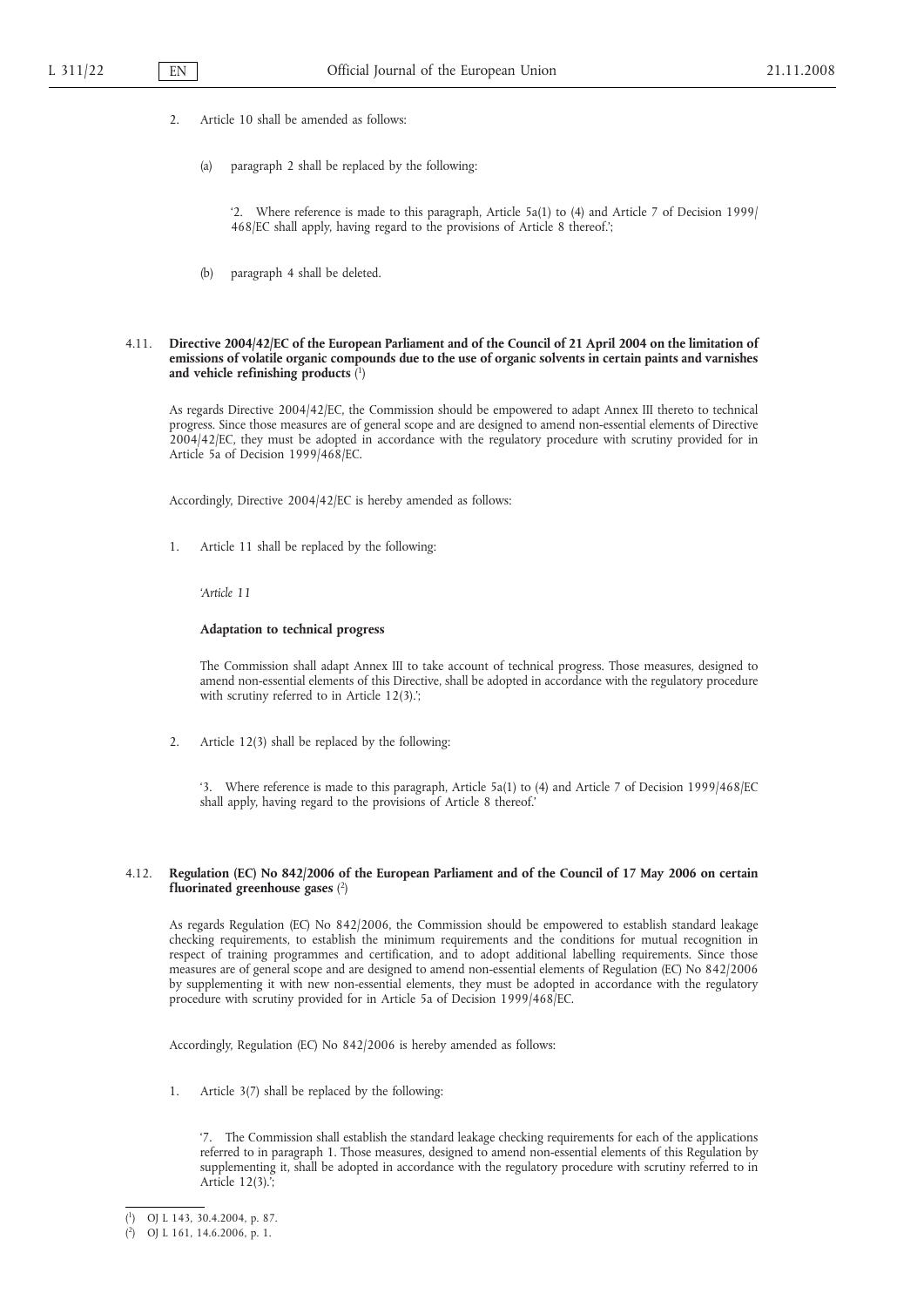2. Article 5(1) shall be replaced by the following:

'1. The Commission shall establish, on the basis of information received from Member States and in consultation with the relevant sectors, the minimum requirements and the conditions for mutual recognition in respect of training programmes and certification for both the companies and the relevant personnel involved in the installation, maintenance or servicing of the equipment and systems covered by Article 3(1), and for the personnel involved in the activities provided for by Articles 3 and 4. Those measures, designed to amend non-essential elements of this Regulation by supplementing it, shall be adopted in accordance with the regulatory procedure with scrutiny referred to in Article 12(3).';

3. Article 7(3) shall be replaced by the following:

'3. The form of the label to be used shall be determined in accordance with the regulatory procedure referred to in Article 12(2).

Labelling requirements additional to those set out in paragraph 1 shall, if appropriate, be adopted. Those measures, designed to amend non-essential elements of this Regulation by supplementing it, shall be adopted in accordance with the regulatory procedure with scrutiny referred to in Article 12(3).

Before submitting a proposal to the Committee referred to in Article 12(1), the Commission shall review the desirability of including additional environmental information, including the global warming potential, on labels, taking due account of existing labelling schemes already applicable to the products and equipment referred to in paragraph 2.';

4. Article 12(3) shall be replaced by the following:

'3. Where reference is made to this paragraph, Article 5a(1) to (4) and Article 7 of Decision 1999/468/EC shall apply, having regard to the provisions of Article 8 thereof.'

# 4.13. **Directive 2006/44/EC of the European Parliament and of the Council of 6 September 2006 on the quality of fresh waters needing protection or improvement in order to support fish life** ( 1)

As regards Directive 2006/44/EC, the Commission should be empowered to adapt the G values for the parameters, and the methods of analysis, set out in Annex I thereto to technical and scientific progress. Since those measures are of general scope and are designed to amend non-essential elements of Directive 2006/44/EC, they must be adopted in accordance with the regulatory procedure with scrutiny provided for in Article 5a of Decision 1999/468/EC.

Accordingly, Directive 2006/44/EC is hereby amended as follows:

1. Article 12 shall be replaced by the following:

*'Article 12*

The Commission shall adopt measures necessary to adapt to technical and scientific progress the G values for the parameters, and the methods of analysis, set out in Annex I to this Directive. Those measures, designed to amend non-essential elements of this Directive, shall be adopted in accordance with the regulatory procedure with scrutiny referred to in Article 13(2).';

- 2. Article 13 shall be amended as follows:
	- (a) paragraph 2 shall be replaced by the following:

'2. Where reference is made to this paragraph, Article 5a(1) to (4) and Article 7 of Decision 1999/ 468/EC shall apply, having regard to the provisions of Article 8 thereof.';

(b) paragraph 3 shall be deleted.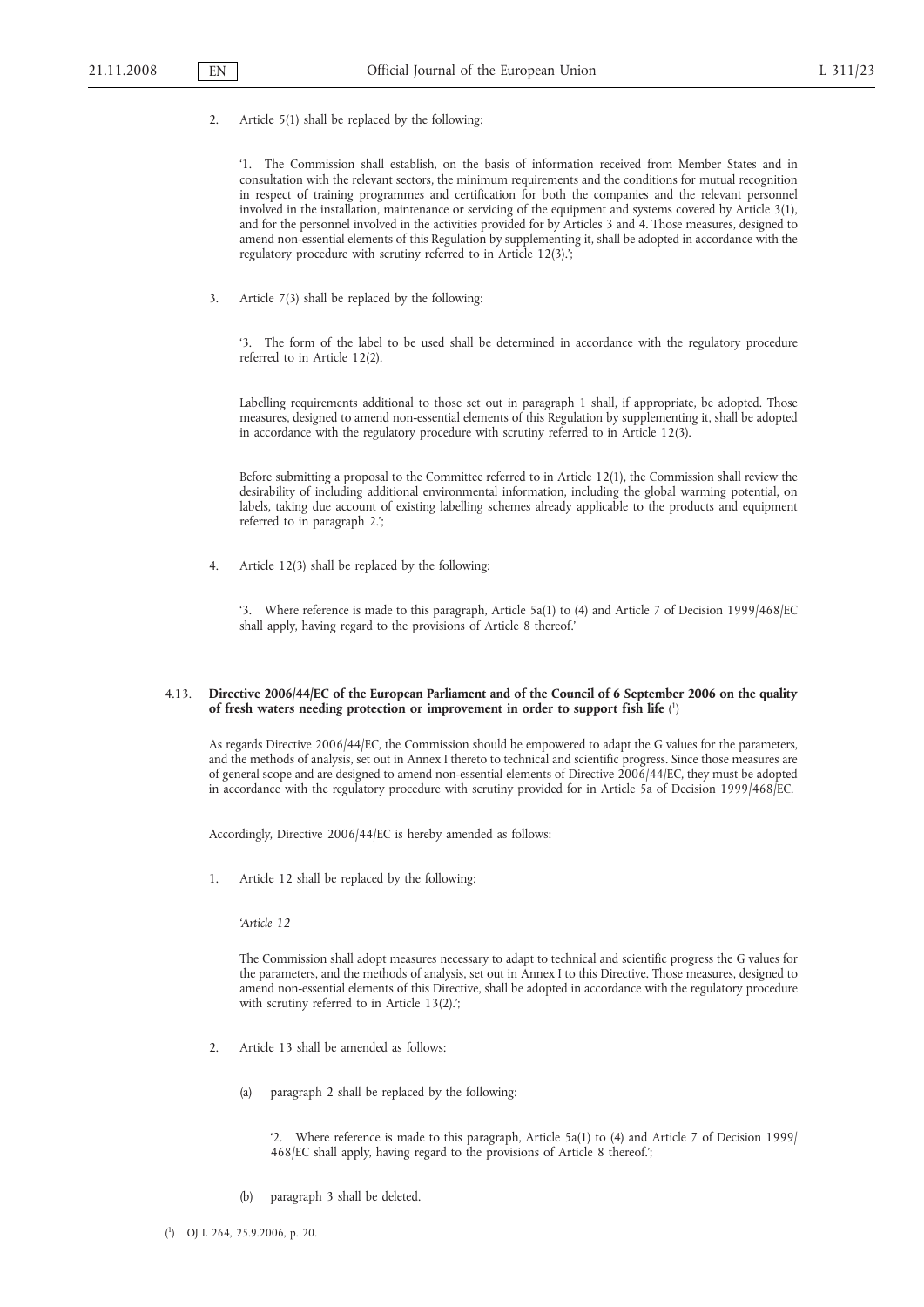### 4.14. **Directive 2006/113/EC of the European Parliament and of the Council of 12 December 2006 on the quality required of shellfish waters** ( 1)

As regards Directive 2006/113/EC, the Commission should be empowered to adapt to technical and scientific progress the G values for the parameters, and the methods of analysis, set out in Annex I thereto. Since those measures are of general scope and are designed to amend non-essential elements of Directive 2006/113/EC, they must be adopted in accordance with the regulatory procedure with scrutiny provided for in Article 5a of Decision 1999/468/EC.

Accordingly, Article 12 of Directive 2006/113/EC shall be replaced by the following:

*'Article 12*

The Commission, assisted by the Committee set up by Article 13(1) of Directive 2006/44/EC, shall adopt measures necessary to adapt to technical and scientific progress the G values for the parameters, and the methods of analysis, set out in Annex I to this Directive. Those measures, designed to amend non-essential elements of this Directive, shall be adopted in accordance with the regulatory procedure with scrutiny referred to in Article 13(2) of Directive 2006/44/EC.'

#### 5. EUROSTAT

### 5.1. **Council Regulation (EEC) No 696/93 of 15 March 1993 on the statistical units for the observation and analysis of the production system in the Community** ( 2)

As regards Regulation (EEC) No 696/93, the Commission should be empowered to adapt the Annex thereto to economic and technical progress. Since those measures are of general scope and are designed to amend nonessential elements of Regulation (EEC) No 696/93, they must be adopted in accordance with the regulatory procedure with scrutiny provided for in Article 5a of Decision 1999/468/EC.

Accordingly, Regulation (EEC) No 696/93 is hereby amended as follows:

1. Articles 5 and 6 shall be replaced by the following:

*'Article 5*

After the end of the transitional period referred to in Article 4, the Commission may, in accordance with the management procedure referred to in Article 7(2), authorise a Member State to use other statistical units of the production system.

*Article 6*

Measures for the implementation of this Regulation, including those designed to adapt to economic and technical progress concerning in particular the statistical units of the production system, the criteria used and the definitions specified in the Annex, shall be adopted by the Commission. Those measures, designed to amend non-essential elements of this Regulation, shall be adopted in accordance with the regulatory procedure with scrutiny referred to in Article 7(3).';

2. Article 7 shall be replaced by the following:

*'Article 7*

1. The Commission shall be assisted by the Statistical Programme Committee.

2. Where reference is made to this paragraph, Articles 4 and 7 of Decision 1999/468/EC shall apply, having regard to the provisions of Article 8 thereof.

The period provided for in Article 4(3) of Decision 1999/468/EC shall be set at three months.

<sup>(</sup> 1) OJ L 376, 27.12.2006, p. 14.

<sup>(</sup> 2) OJ L 76, 30.3.1993, p. 1.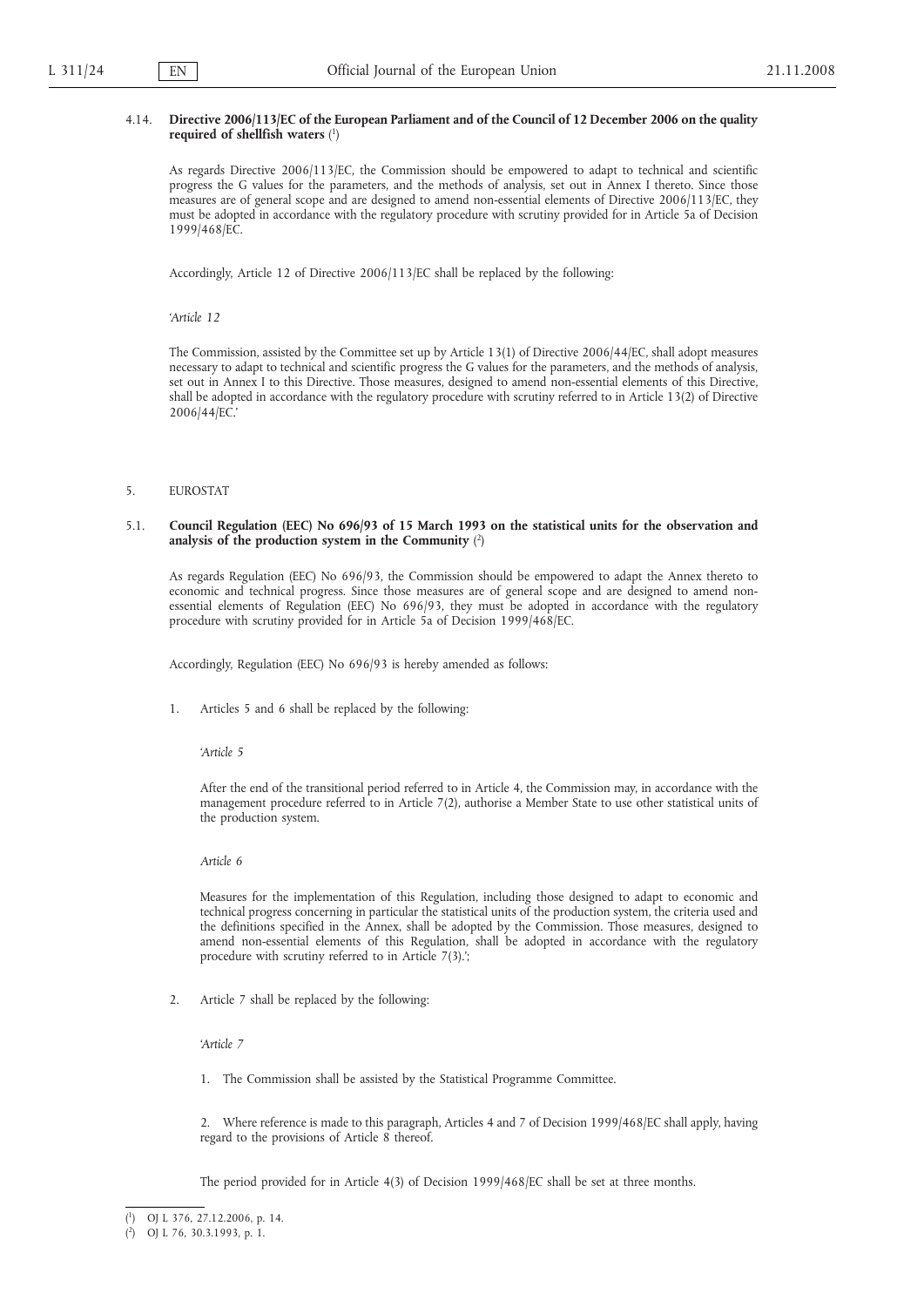3. Where reference is made to this paragraph, Article 5a(1) to (4) and Article 7 of Decision 1999/468/EC shall apply, having regard to the provisions of Article 8 thereof.'

# 5.2. **Council Directive 95/57/EC of 23 November 1995 on the collection of statistical information in the field of tourism** ( 1)

As regards Directive 95/57/EC, the Commission should be empowered to determine the definitions to be applied to data collection characteristics and any adjustments to the list of such characteristics, to adopt the necessary minimum accuracy requirements for results and the procedures for ensuring the harmonised processing of systematic biases, and to adopt detailed rules for the processing of information collected by the Member States. Since those measures are of general scope and are designed to amend non-essential elements of Directive 95/57/EC, *inter alia*, by supplementing it with new non-essential elements, they must be adopted in accordance with the regulatory procedure with scrutiny provided for in Article 5a of Decision 1999/468/EC.

Accordingly, Directive 95/57/EC is hereby amended as follows:

1. Article 3(2) shall be replaced by the following:

'2. The definitions to be applied to the data collection characteristics and any adjustments to the list of data collection characteristics shall be determined by the Commission. Those measures, designed to amend nonessential elements of this Directive, *inter alia*, by supplementing it, shall be adopted in accordance with the regulatory procedure with scrutiny referred to in Article 12(2).';

2. Article 4(1) shall be replaced by the following:

'1. The collection of statistical information shall, where possible, ensure that results meet the necessary minimum accuracy requirements. Those requirements, and the procedures for ensuring the harmonised processing of systematic biases, shall be adopted by the Commission. Those measures, designed to amend non-essential elements of this Directive by supplementing it, shall be adopted in accordance with the regulatory procedure with scrutiny referred to in Article 12(2). The minimum accuracy requirements shall be determined with particular reference to annual overnight stays at national level.';

3. Article 6 shall be replaced by the following:

*'Article 6*

#### **Data processing**

Member States shall process the information collected under Article 3 in accordance with the accuracy requirements referred to in Article 4 and the detailed rules adopted by the Commission. Those measures, designed to amend non-essential elements of this Directive by supplementing it, shall be adopted in accordance with the regulatory procedure with scrutiny referred to in Article 12(2). The regional level shall be in accordance with the Nomenclature of Territorial Units (NUTS) of the Statistical Office of the European Communities.';

- 4. in Article 7(3), the words 'Article 12' shall be replaced by the words 'Article 12(1)';
- 5. in Article 9, the words 'Article 12' shall be replaced by the words 'Article 12(1)';
- 6. the following paragraphs shall be added to Article 11:

'The measures referred to in Articles 3, 4 and 6, designed to amend non-essential elements of this Directive, *inter alia*, by supplementing it, shall be adopted in accordance with the regulatory procedure with scrutiny referred to in Article 12(2).

The measures referred to in Articles 7 and 9 shall be adopted in accordance with the procedure referred to in Article 12(1).';

<sup>(</sup> 1) OJ L 291, 6.12.1995, p. 32.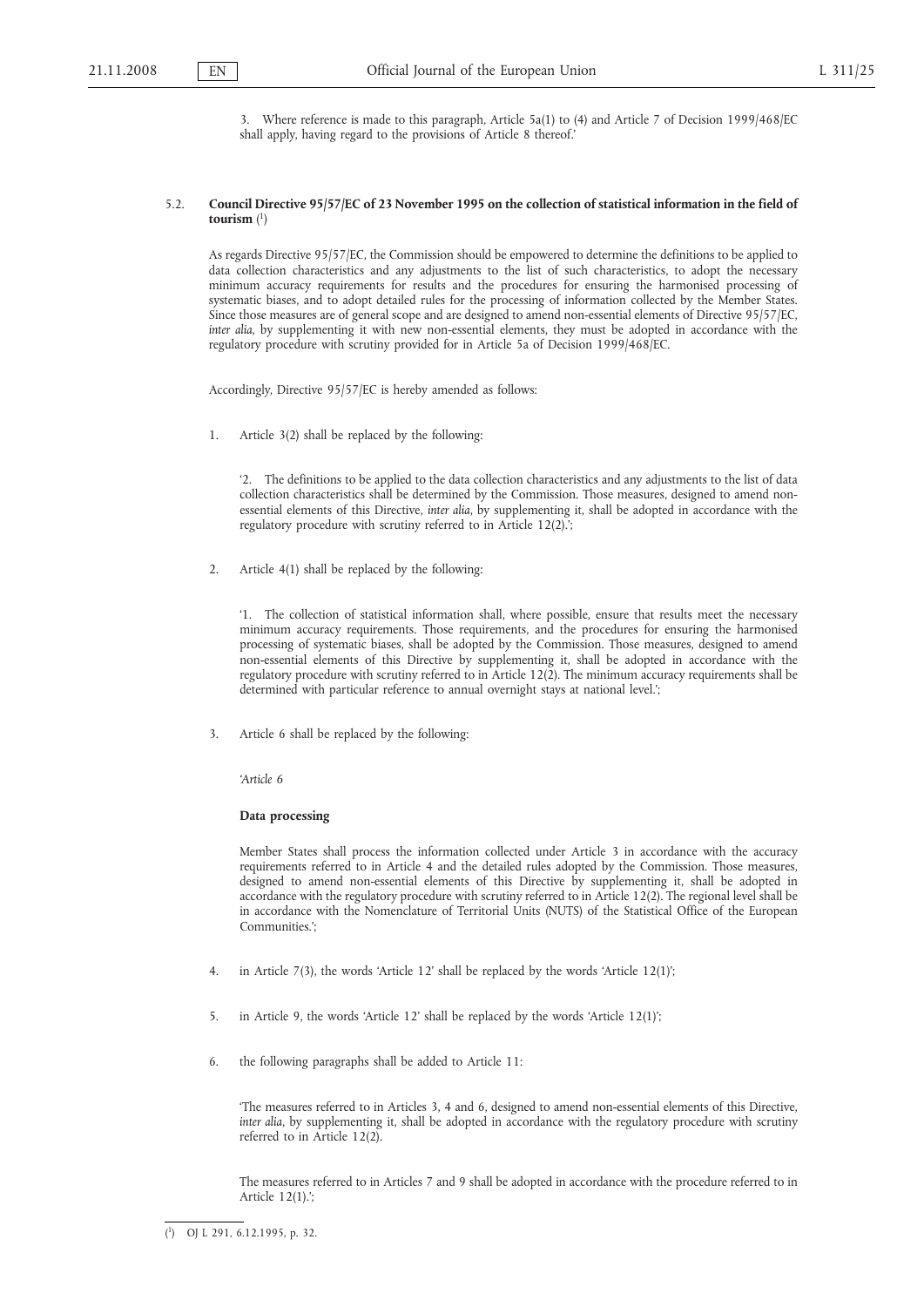7. Article 12(2) shall be replaced by the following:

'2. Where reference is made to this paragraph, Article 5a(1) to (4) and Article 7 of Decision 1999/468/EC shall apply, having regard to the provisions of Article 8 thereof.'

# 5.3. **Regulation (EC) No 1059/2003 of the European Parliament and of the Council of 26 May 2003 on the establishment of a common classification of territorial units for statistics (NUTS)** ( 1)

As regards Regulation (EC) No 1059/2003, the Commission should be empowered to adapt the administrative units used for the NUTS classification, deviate from population thresholds in the case of some non-administrative units, amend smaller administrative units for the purposes of NUTS 3, and amend the NUTS classification. Since those measures are of general scope and are designed to amend non-essential elements of Regulation (EC) No 1059/ 2003, *inter alia*, by supplementing it with new non-essential elements, they must be adopted in accordance with the regulatory procedure with scrutiny provided for in Article 5a of Decision 1999/468/EC.

Accordingly, Regulation (EC) No 1059/2003 is hereby amended as follows:

- 1. Article 3 shall be amended as follows:
	- (a) paragraph 4 shall be replaced by the following:

'4. The existing administrative units used for the NUTS classification are laid down in Annex II. Measures designed to amend non-essential elements of this Regulation and adapting Annex II shall be adopted in accordance with the regulatory procedure with scrutiny referred to in Article 7(2).';

(b) the third subparagraph of paragraph 5 shall be replaced by the following:

'Some non-administrative units may, however, deviate from those thresholds because of particular geographical, socio-economic, historical, cultural or environmental circumstances, especially in the islands and the outermost regions. Those measures, designed to amend non-essential elements of this Regulation by supplementing it, shall be adopted in accordance with the regulatory procedure with scrutiny referred to in Article 7(2).';

2. in Article 4(1), the second subparagraph shall be replaced by the following:

'Measures designed to amend non-essential elements of this Regulation and adapting Annex III shall be adopted in accordance with the regulatory procedure with scrutiny referred to in Article 7(2).';

- 3. Article 5 shall be amended as follows:
	- (a) the first sentence of paragraph 4 shall be replaced by the following:

'4. Amendments to the NUTS classification shall be adopted in the second half of the calendar year, not more frequently than every three years, on the basis of the criteria laid down in Article 3. Those measures, designed to amend non-essential elements of this Regulation, shall be adopted in accordance with the regulatory procedure with scrutiny referred to in Article 7(2).';

(b) paragraph 5 shall be replaced by the following:

'5. When an amendment is made to the NUTS classification, the Member State concerned shall transmit to the Commission the time series for the new regional breakdown, to replace data already transmitted. The list of the time series and their length shall be specified by the Commission, taking into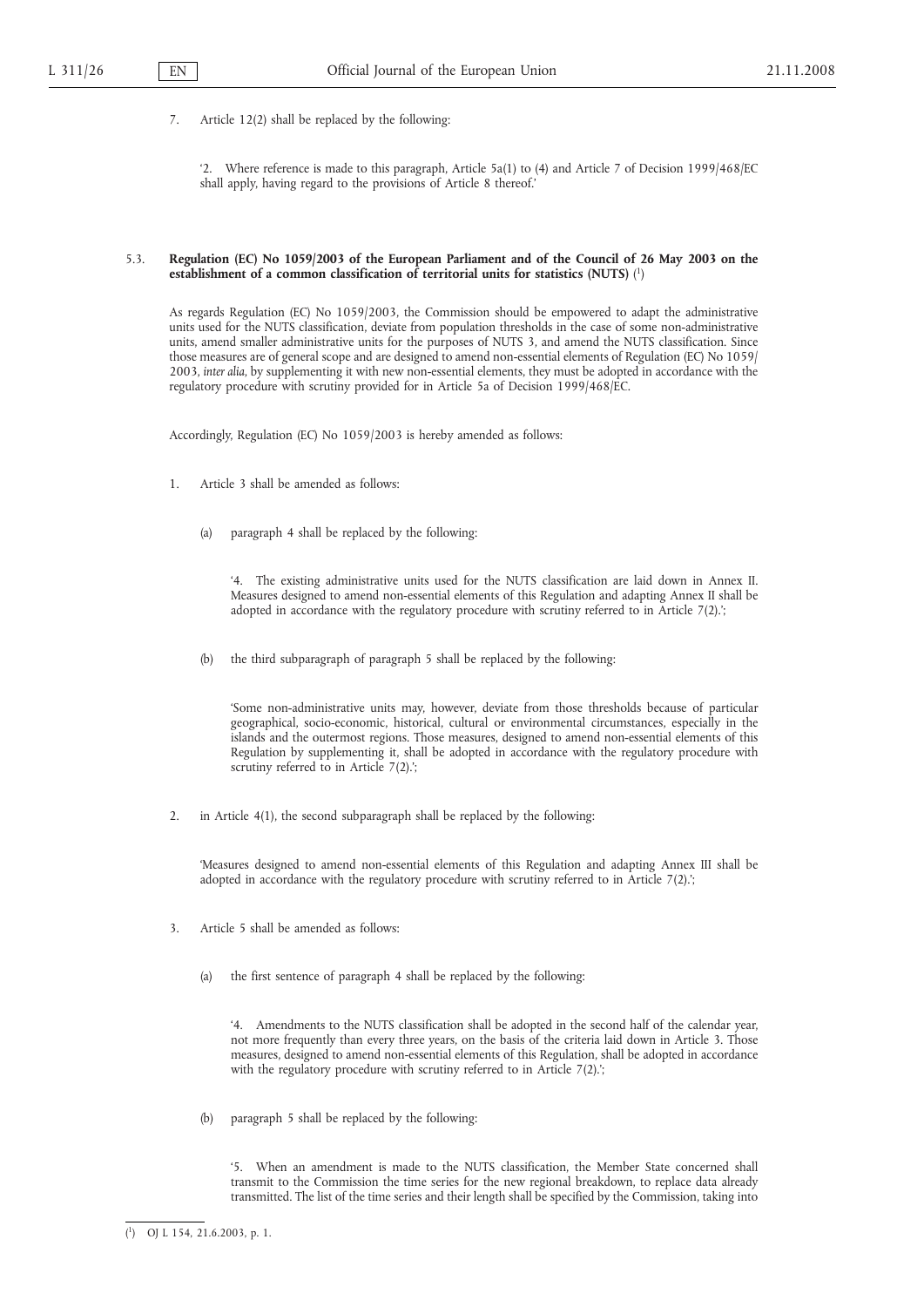account the feasibility of providing them. Those measures, designed to amend non-essential elements of this Regulation by supplementing it, shall be adopted in accordance with the regulatory procedure with scrutiny referred to in Article 7(2). The time series are to be supplied within two years of the amendment of the NUTS classification.';

4. Article 7 shall be replaced by the following:

*'Article 7*

1. The Commission shall be assisted by the Statistical Programme Committee.

2. Where reference is made to this paragraph, Article 5a(1) to (4) and Article 7 of Decision No 1999/468/ EC shall apply, having regard to the provisions of Article 8 thereof.'

### 5.4. **Regulation (EC) No 1177/2003 of the European Parliament and of the Council of 16 June 2003 concerning Community statistics on income and living conditions (EU-SILC)** ( 1)

As regards Regulation (EC) No 1177/2003, the Commission should be empowered to adopt measures concerning target secondary areas and individuals included in the initial sample and measures taking account of economic and technical changes. Since those measures are of general scope and are designed to amend non-essential elements of Regulation (EC) No 1177/2003, *inter alia*, by supplementing it with new non-essential elements, they must be adopted in accordance with the regulatory procedure with scrutiny provided for in Article 5a of Decision 1999/ 468/EC.

Accordingly, Regulation (EC) No 1177/2003 is hereby amended as follows:

1. Article 6(2) shall be replaced by the following:

'2. Target secondary areas shall be included every year starting from 2005 in the cross-sectional component only. One secondary area shall be covered each year. Measures defining such target areas, designed to amend non-essential elements of this Regulation, shall be adopted in accordance with the regulatory procedure with scrutiny referred to in Article 14(3).';

2. Article 8(3) shall be replaced by the following:

In the longitudinal component, individuals included in the initial sample, namely sample persons, shall be followed over the duration of the panel. Every sample person who has moved to a private household within the national boundaries shall be followed up to the new location in accordance with tracing rules and procedures to be defined by the Commission. Those measures, designed to amend non-essential elements of this Regulation by supplementing it, shall be adopted in accordance with the regulatory procedure with scrutiny referred to in Article  $14(3)$ .';

3. Article 14(3) shall be replaced by the following:

'3. Where reference is made to this paragraph, Article 5a(1) to 4 and Article 7 of Decision 1999/468/EC shall apply, having regard to the provisions of Article 8 thereof.';

- 4. Article 15 shall be amended as follows:
	- (a) in paragraph 1, the words 'in accordance with the procedure referred to in Article 14(2)' shall be deleted;

<sup>(</sup> 1) OJ L 165, 3.7.2003, p. 1.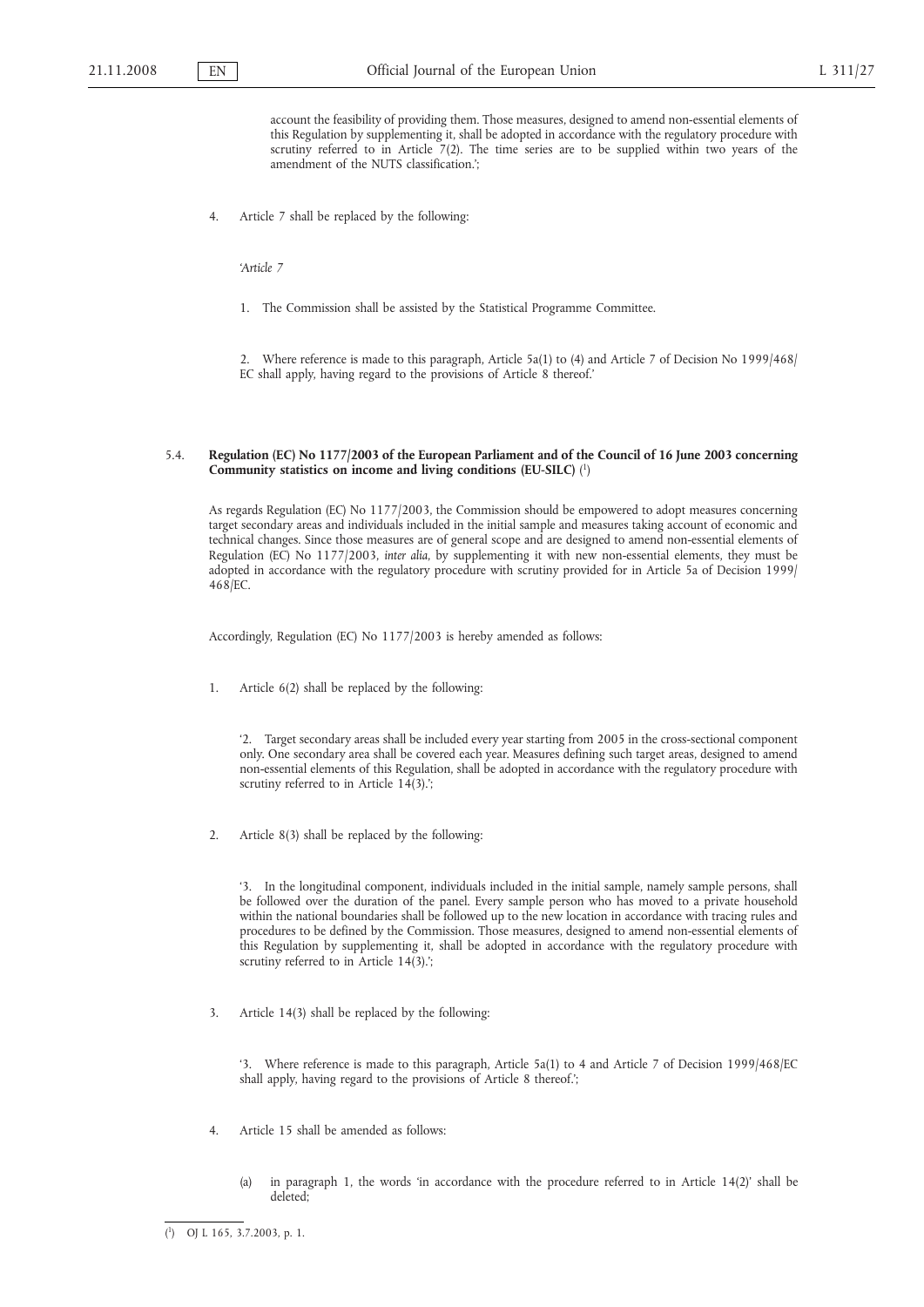(b) the following paragraph shall be added:

'5. The measures referred to in paragraphs 1 and 2, designed to amend non-essential elements of this Regulation, *inter alia*, by supplementing it, shall be adopted in accordance with the regulatory procedure with scrutiny referred to in Article 14(3) at least 12 months before the beginning of the year of the survey.'

### 5.5. **Regulation (EC) No 138/2004 of the European Parliament and of the Council of 5 December 2003 on the economic accounts for agriculture in the Community** ( 1)

As regards Regulation (EC) No 138/2004, the Commission should be empowered to update the methodology of the economic accounts for agriculture (EAA) in the Community, the list of variables and the time limits for the transmission of data for these accounts. Since those measures are of general scope and are designed to amend nonessential elements of Regulation (EC) No 138/2004, they must be adopted in accordance with the regulatory procedure with scrutiny provided for in Article 5a of Decision 1999/468/EC.

Accordingly, Regulation (EC) No 138/2004 is hereby amended as follows:

1. Article 2(2) shall be replaced by the following:

'2. The EAA methodology shall be updated by the Commission. Those measures, designed to amend nonessential elements of this Regulation, shall be adopted in accordance with the regulatory procedure with scrutiny referred to in Article 4(2).';

2. Article 3(3) shall be replaced by the following:

'3. The Commission shall update the list of variables and the time limits for the transmission of data set out in Annex II. Those measures, designed to amend non-essential elements of this Regulation, shall be adopted in accordance with the regulatory procedure with scrutiny referred to in Article  $\overline{4(2)}$ .

- 3. Article 4 shall be amended as follows:
	- (a) paragraph 2 shall be replaced by the following:

'2. Where reference is made to this paragraph, Article 5a(1) to (4) and Article 7 of Decision 1999/ 468/EC shall apply, having regard to the provisions of Article 8 thereof.';

(b) paragraph 3 shall be deleted.

# 5.6. **Regulation (EC) No 808/2004 of the European Parliament and of the Council of 21 April 2004 concerning Community statistics on the information society** ( 2)

As regards Regulation (EC) No 808/2004, the Commission should be empowered to adopt measures for implementing the modules concerning elements such as the selection and specification, adjustment and modification of subjects and their characteristics and the coverage and periodicity provided for in that Regulation. Since those measures are of general scope and are designed to amend non-essential elements of Regulation (EC) No 808/2004, *inter alia*, by supplementing it with new non-essential elements, they must be adopted in accordance with the regulatory procedure with scrutiny provided for in Article 5a of Decision 1999/468/EC.

Accordingly, Articles 8 and 9 of Regulation (EC) No 808/2004 shall be replaced by the following:

*'Article 8*

# **Implementing measures**

1. The measures for implementing the modules of this Regulation shall concern the selection and specification, adjustment and modification of subjects and their characteristics, the coverage, reference periods and breakdowns of characteristics, the periodicity and timing of data provision and the deadlines for transmission of results.

<sup>(</sup> 1) OJ L 33, 5.2.2004, p. 1.

<sup>(</sup> 2) OJ L 143, 30.4.2004, p. 49.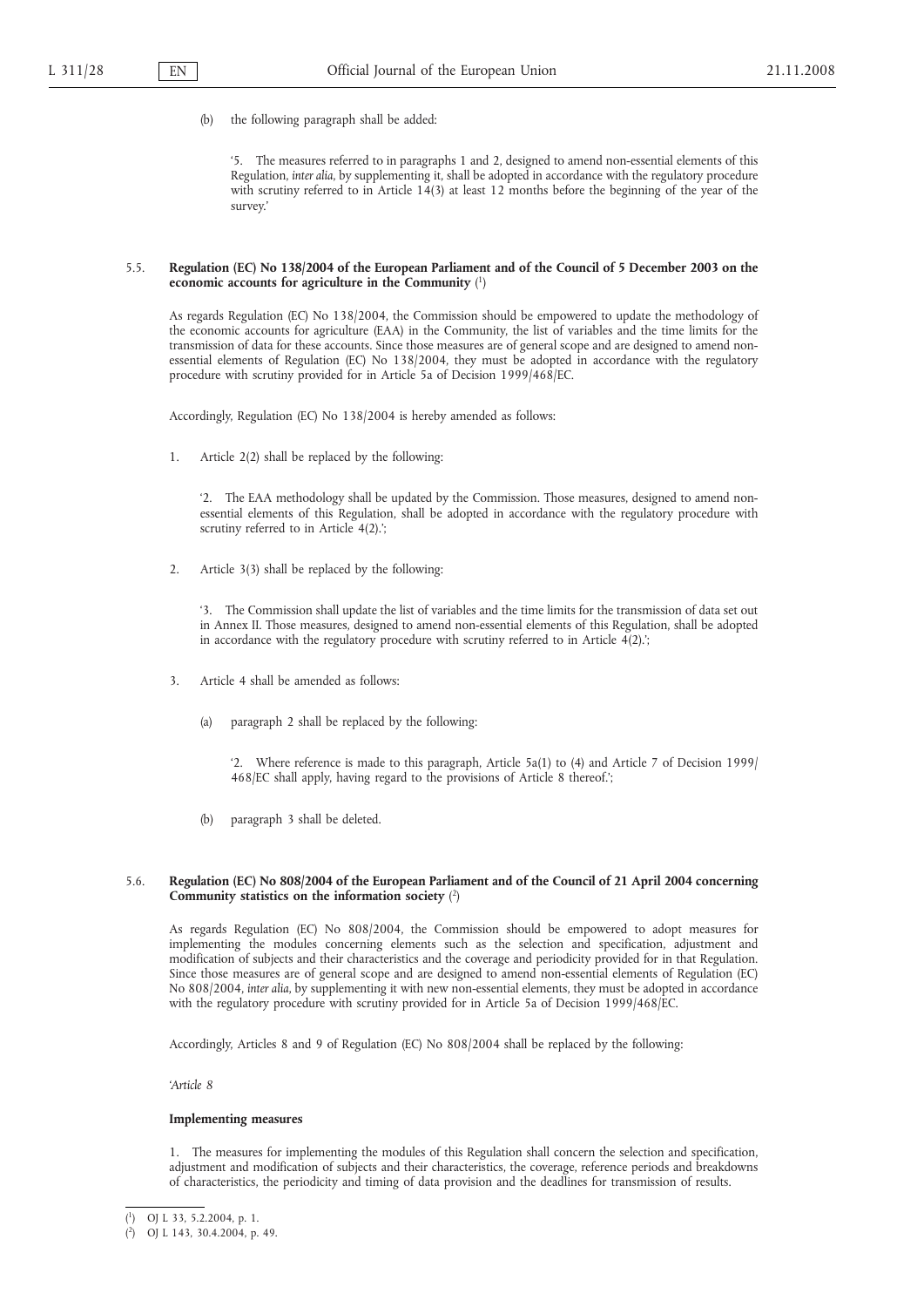2. The implementing measures, including adjustment and updating measures to take account of economic and technical changes, shall be adopted by the Commission. Those measures, designed to amend non-essential elements of this Regulation, *inter alia*, by supplementing it, shall be adopted in accordance with the regulatory procedure with scrutiny referred to in Article 9(2), taking into account Member States' resources and the burden on respondents, technical and methodological feasibility and reliability of results.

3. Implementing measures shall be adopted at least nine months before the start of a data collection period.

*Article 9*

#### **Committee procedure**

1. The Commission shall be assisted by the Statistical Programme Committee.

2. Where reference is made to this paragraph, Article 5a(1) to 4 and Article 7 of Decision 1999/468/EC shall apply, having regard to the provisions of Article 8 thereof.'

# 5.7. **Regulation (EC) No 184/2005 of the European Parliament and of the Council of 12 January 2005 on Community statistics concerning balance of payments, international trade in services and foreign direct investment** ( 1)

As regards Regulation (EC) No 184/2005, the Commission should be empowered to specify common quality standards and the content and periodicity of the quality reports and to adapt the Annexes to economic and technical changes. Since those measures are of general scope and are designed to amend non-essential elements of Regulation (EC) No 184/2005, *inter alia*, by supplementing it with new non-essential elements, they must be adopted in accordance with the regulatory procedure with scrutiny provided for in Article 5a of Decision 1999/ 468/EC.

Accordingly, Regulation (EC) No 184/2005 is hereby amended as follows:

1. Article 4(3) shall be replaced by the following:

'3. The common quality standards, as well as the content and periodicity of the quality reports, shall be specified by the Commission, taking into account the implications as regards the cost of collecting and compiling the data as well as important changes concerning data collection.

Those measures, designed to amend non-essential elements of this Regulation by supplementing it, shall be adopted in accordance with the regulatory procedure with scrutiny referred to in Article 11(3).

The quality of the data transmitted shall be assessed, on the basis of the quality reports, by the Commission with the assistance of the Balance of Payments Committee referred to in Article 11(1).

This assessment of the Commission shall be sent to the European Parliament for information.';

2. Articles 10 and 11 shall be replaced by the following:

*'Article 10*

### **Adaptation to economic and technical changes**

The following measures designed to amend non-essential elements of this Regulation, *inter alia*, by supplementing it, and necessary to take account of economic and technical changes shall be adopted by the Commission in accordance with the regulatory procedure with scrutiny referred to in Article  $11(3)$ :

(a) measures updating data requirements, including submission deadlines as well as revisions, extensions and eliminations of data flows set out in Annex I;

<sup>(</sup> 1) OJ L 35, 8.2.2005, p. 23.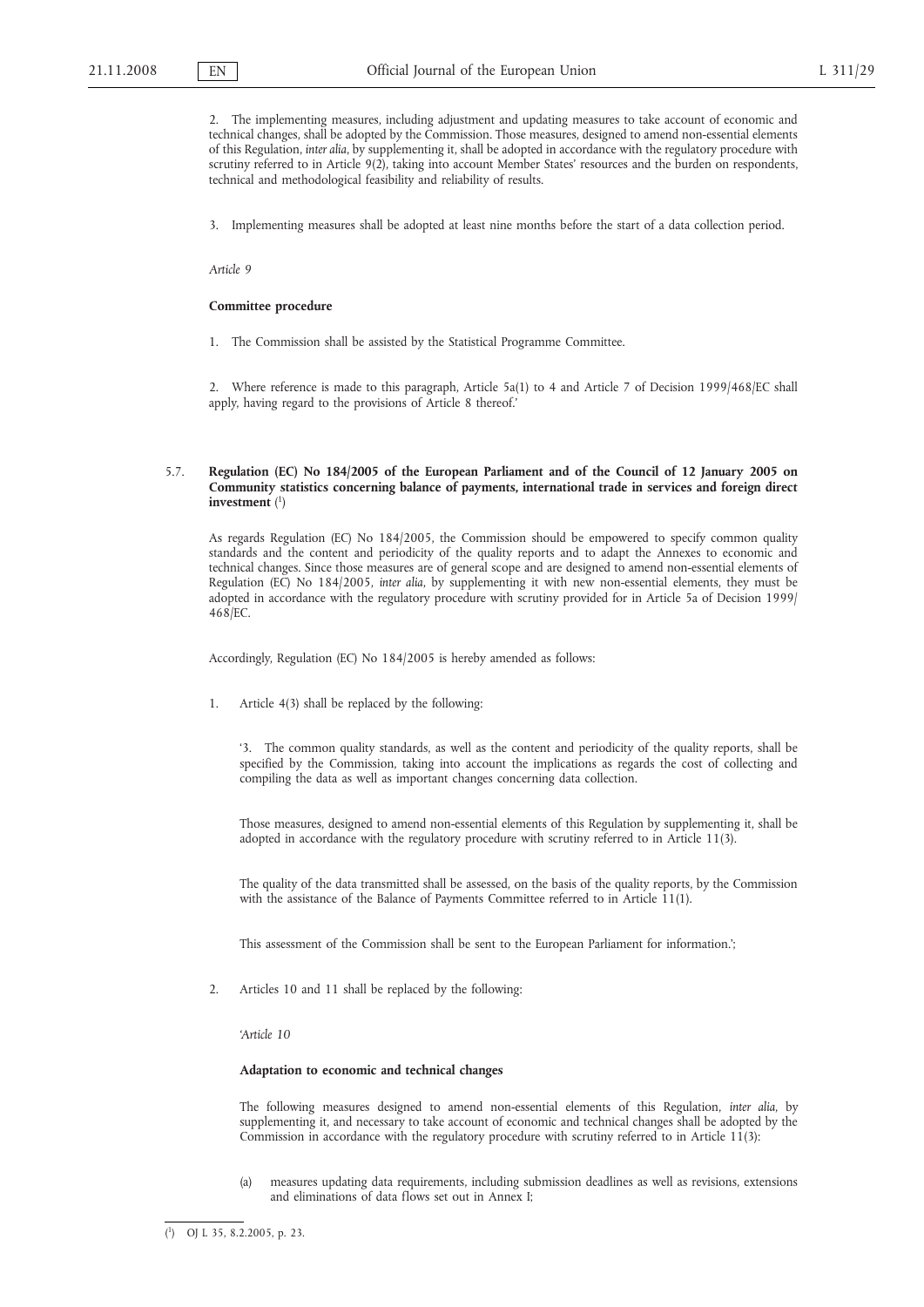(b) measures updating the definitions set out in Annex II.

*Article 11*

#### **Committee procedure**

1. The Commission shall be assisted by the Balance of Payments Committee (the Committee).

2. Where reference is made to this paragraph, Articles 5 and 7 of Decision 1999/468/EC shall apply, having regard to the provisions of Article 8 thereof.

The period provided for in Article 5(6) of Decision 1999/468/EC shall be set at three months.

3. Where reference is made to this paragraph, Article 5a(1) to (4) and Article 7 of Decision 1999/468/EC shall apply, having regard to the provisions of Article 8 thereof.

4. The ECB may attend the meetings of the Committee as an observer.'

# 5.8. **Regulation (EC) No 1161/2005 of the European Parliament and of the Council of 6 July 2005 on the compilation of quarterly non-financial accounts by institutional sector** ( 1)

As regards Regulation (EC) No 1161/2005, the Commission should be empowered to establish timetables and the breakdown of transactions, to adjust the time of data transmission, to adjust the proportion of the Community total and to define common quality standards. Since those measures are of general scope and are designed to amend non-essential elements of Regulation (EC) No 1161/2005, *inter alia*, by supplementing it with new non-essential elements, they must be adopted in accordance with the regulatory procedure with scrutiny provided for in Article 5a of Decision 1999/468/EC.

Accordingly, Regulation (EC) No 1161/2005 is hereby amended as follows:

- 1. Article 2 shall be amended as follows:
	- (a) paragraph 2 shall be replaced by the following:

'2. A timetable for the transmission of items P.1, P.2, D.42, D.43, D.44, D.45, and B.4G, and any decision to require a breakdown of the transactions listed in the Annex by counterpart sector, shall be adopted by the Commission. Those measures, designed to amend non-essential elements of this Regulation, *inter alia*, by supplementing it, shall be adopted in accordance with the regulatory procedure with scrutiny referred to in Article 8(3). Any such decision shall not be adopted before the Commission has reported to the European Parliament and the Council on the implementation of this Regulation pursuant to Article 9.';

(b) paragraph 4 shall be replaced by the following:

'4. The Commission may adjust, by a maximum of five days, the time of transmission specified in paragraph 3. That measure, designed to amend non-essential elements of this Regulation, shall be adopted in accordance with the regulatory procedure with scrutiny referred to in Article 8(3).';

2. Article 3(3) shall be replaced by the following:

'3. The Commission may adjust the proportion (1 %) of the Community total referred to in paragraph 1. That measure, designed to amend non-essential elements of this Regulation, shall be adopted in accordance with the regulatory procedure with scrutiny referred to in Article 8(3).';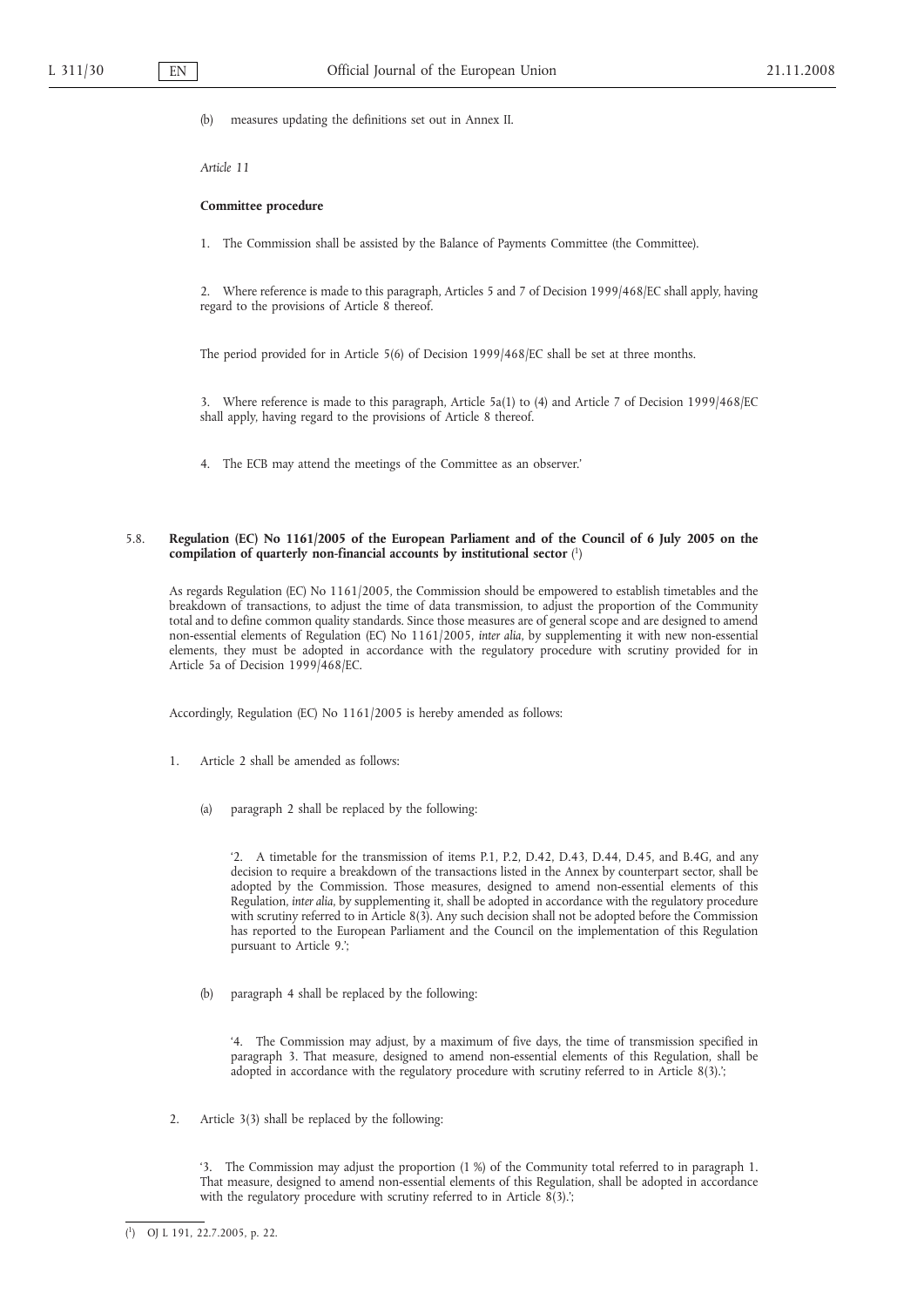3. Article 6(1) shall be replaced by the following:

'1. Member States shall take all measures necessary to ensure that the quality of transmitted data improves over time to meet common quality standards to be defined by the Commission. Measures establishing those common quality standards, designed to amend non-essential elements of this Regulation by supplementing it, shall be adopted in accordance with the regulatory procedure with scrutiny referred to in Article 8(3).';

- 4. Article 7 shall be deleted;
- 5. Article 8 shall be replaced by the following:

*'Article 8*

### **Committee procedure**

1. The Commission shall be assisted by the Statistical Programme Committee.

2. Where reference is made to this paragraph, Articles 5 and 7 of Decision 1999/468/EC shall apply, having regard to the provisions of Article 8 thereof.

The period provided for in Article 5(6) of Decision 1999/468/EC shall be set at three months.

3. Where reference is made to this paragraph, Article 5a(1) to (4) and Article 7 of Decision 1999/468/EC shall apply, having regard to the provisions of Article 8 thereof.'

#### 6. INFORMATION SOCIETY

### 6.1. **Directive 1999/93/EC of the European Parliament and of the Council of 13 December 1999 on a Community framework for electronic signatures** ( 1)

As regards Directive 1999/93/EC, the Commission should be empowered to establish criteria for Member States to determine whether a body should be designated to determine the conformity of secure signature-creation-devices with the requirements laid down in Annex III. Since those measures are of general scope and are designed to amend non-essential elements of Directive 1999/93/EC by supplementing it with new non-essential elements, they must be adopted in accordance with the regulatory procedure with scrutiny provided for in Article 5a of Decision 1999/ 468/EC.

Accordingly, Directive 1999/93/EC is hereby amended as follows:

1. in Article 3(4), the first subparagraph shall be replaced by the following:

'The conformity of secure signature-creation-devices with the requirements laid down in Annex III shall be determined by appropriate public or private bodies designated by Member States. The Commission shall establish criteria for Member States to determine whether a body should be so designated. That measure, designed to amend non-essential elements of this Directive by supplementing it, shall be adopted in accordance with the regulatory procedure with scrutiny referred to in Article 9(3).';

- 2. in Article 3(5), the words 'in Article 9' shall be replaced by the words 'in Article 9(2)';
- 3. Article 9 shall be replaced by the following:

*'Article 9*

#### **Committee procedure**

1. The Commission shall be assisted by the Electronic-Signature Committee.

 $(1)$ 1) OJ L 13, 19.1.2000, p. 12.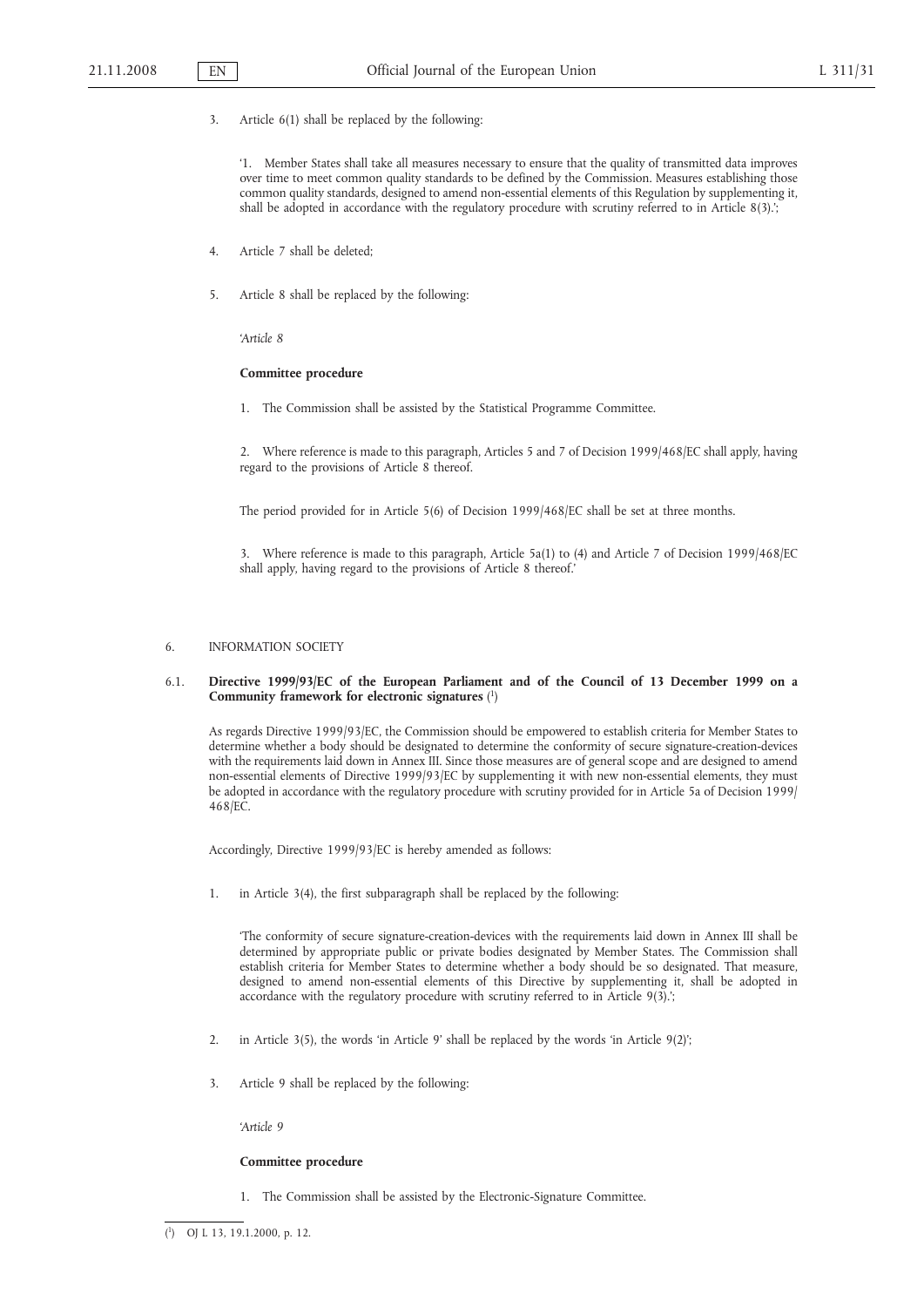2. Where reference is made to this paragraph, Articles 4 and 7 of Decision 1999/468/EC shall apply, having regard to the provisions of Article 8 thereof.

The period provided for in Article 4(3) of Decision 1999/468/EC shall be set at three months.

3. Where reference is made to this paragraph, Article 5a(1) to (4) and Article 7 of Decision 1999/468/EC shall apply, having regard to the provisions of Article 8 thereof.'

# 6.2. **Regulation (EC) No 733/2002 of the European Parliament and of the Council of 22 April 2002 on the implementation of the .eu Top Level Domain** ( 1)

As regards Regulation (EC) No 733/2002, the Commission should be empowered to establish the criteria and the procedure for the designation of the Registry and to adopt public policy rules concerning the implementation and function of the .eu Top Level Domain (TLD) and public policy principles on registration. Since those measures are of general scope and are designed to amend non-essential elements of Regulation (EC) No 733/2002 by supplementing it with new non-essential elements, they must be adopted in accordance with the regulatory procedure with scrutiny provided for in Article 5a of Decision 1999/468/EC.

When, on imperative grounds of urgency, the normal time limits for the regulatory procedure with scrutiny cannot be complied with, the Commission should be able to apply the urgency procedure provided for in Article 5a(6) of Decision 1999/468/EC for the adoption of the criteria and of the procedure for the designation of the Registry.

Accordingly, Regulation (EC) No 733/2002 is hereby amended as follows:

- 1. Article 3(1)(a) shall be replaced by the following:
	- '(a) establish the criteria and the procedure for the designation of the Registry. That measure, designed to amend non-essential elements of this Regulation by supplementing it, shall be adopted in accordance with the regulatory procedure with scrutiny referred to in Article 6(3). On imperative grounds of urgency, the Commission may have recourse to the urgency procedure referred to in Article 6(4).';
- 2. Article 5(1) shall be replaced by the following:
	- '1. After consulting the Registry, the Commission shall adopt public policy rules concerning the implementation and function of the .eu TLD and public policy principles on registration. Those measures, designed to amend non-essential elements of this Regulation by supplementing it, shall be adopted in accordance with the regulatory procedure with scrutiny referred to in Article 6(3).

Public policy shall include:

- (a) an extra-judicial settlement of conflicts policy;
- (b) public policy on speculative and abusive registration of domain names, including the possibility of registration of domain names in a phased manner to ensure appropriate temporary opportunities for the holders of prior rights recognised or established by national and/or Community law and public bodies to register their names;
- (c) policy on possible revocation of domain names, including the question of *bona vacantia*;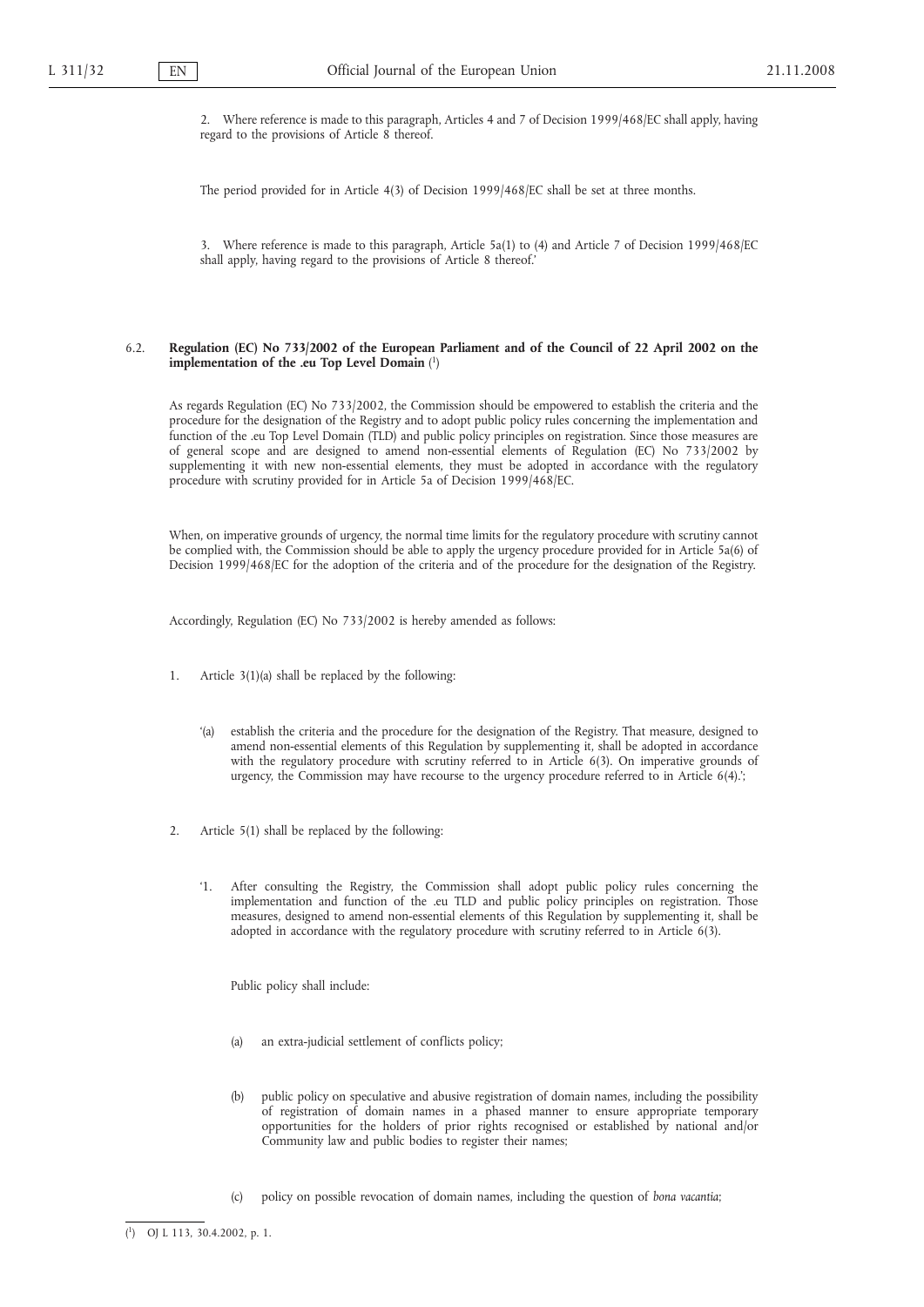- (d) issues of language and geographical concepts;
- (e) treatment of intellectual property and other rights.';
- 3. Article 6 shall be replaced by the following:

*'Article 6*

#### **Committee procedure**

1. The Commission shall be assisted by the Communications Committee established by Article 22(1) of Directive 2002/21/EC of the European Parliament and of the Council of 7 March 2002 on a common regulatory framework for electronic communications networks and services (Framework Directive) (\*)

2. Where reference is made to this paragraph, Articles 3 and 7 of Decision 1999/468/EC shall apply, having regard to the provisions of Article 8 thereof.

3. Where reference is made to this paragraph, Article 5a(1) to (4) and Article 7 of Decision 1999/468/EC shall apply, having regard to the provisions of Article 8 thereof.

4. Where reference is made to this paragraph, Article 5a(1), (2), (4) and (6) and Article 7 of Decision 1999/ 468/EC shall apply, having regard to the provisions of Article 8 thereof.

(\*) OJ L 108, 24.4.2002, p. 33.'

# 7. INTERNAL MARKET

### **Directive 2005/36/EC of the European Parliament and of the Council of 7 September 2005 on the recognition of professional qualifications** ( 1)

As regards Directive 2005/36/EC, the Commission should be empowered in particular to lay down the criteria needed to form the common platforms with the aim of waiving compensation measures. Since those measures are of general scope and are designed to amend non-essential elements of Directive 2005/36/EC, *inter alia*, by supplementing it with new non-essential elements, they must be adopted in accordance with the regulatory procedure with scrutiny provided for in Article 5a of Decision 1999/468/EC.

Accordingly, Directive 2005/36/EC is hereby amended as follows:

- 1. Article 11 shall be amended as follows:
	- (a) the second sentence of point (c)(ii) shall be deleted;
	- (b) the following paragraph shall be added:

'The Commission may adapt the list in Annex II to take account of training which meets the requirements provided for in point (c)(ii) of the first paragraph. Those measures, designed to amend non-essential elements of this Directive, shall be adopted in accordance with the regulatory procedure with scrutiny referred to in Article 58(3).';

2. the third sentence of the third subparagraph of Article 13(2) shall be replaced by the following:

'The Commission may adapt the list in Annex III to take account of regulated education and training which provides a comparable professional standard and which prepares the trainee for a comparable level of responsibilities and functions. Those measures, designed to amend non-essential elements of this Directive, shall be adopted in accordance with the regulatory procedure with scrutiny referred to in Article 58(3).';

 $(1)$ 1) OJ L 255, 30.9.2005, p. 22.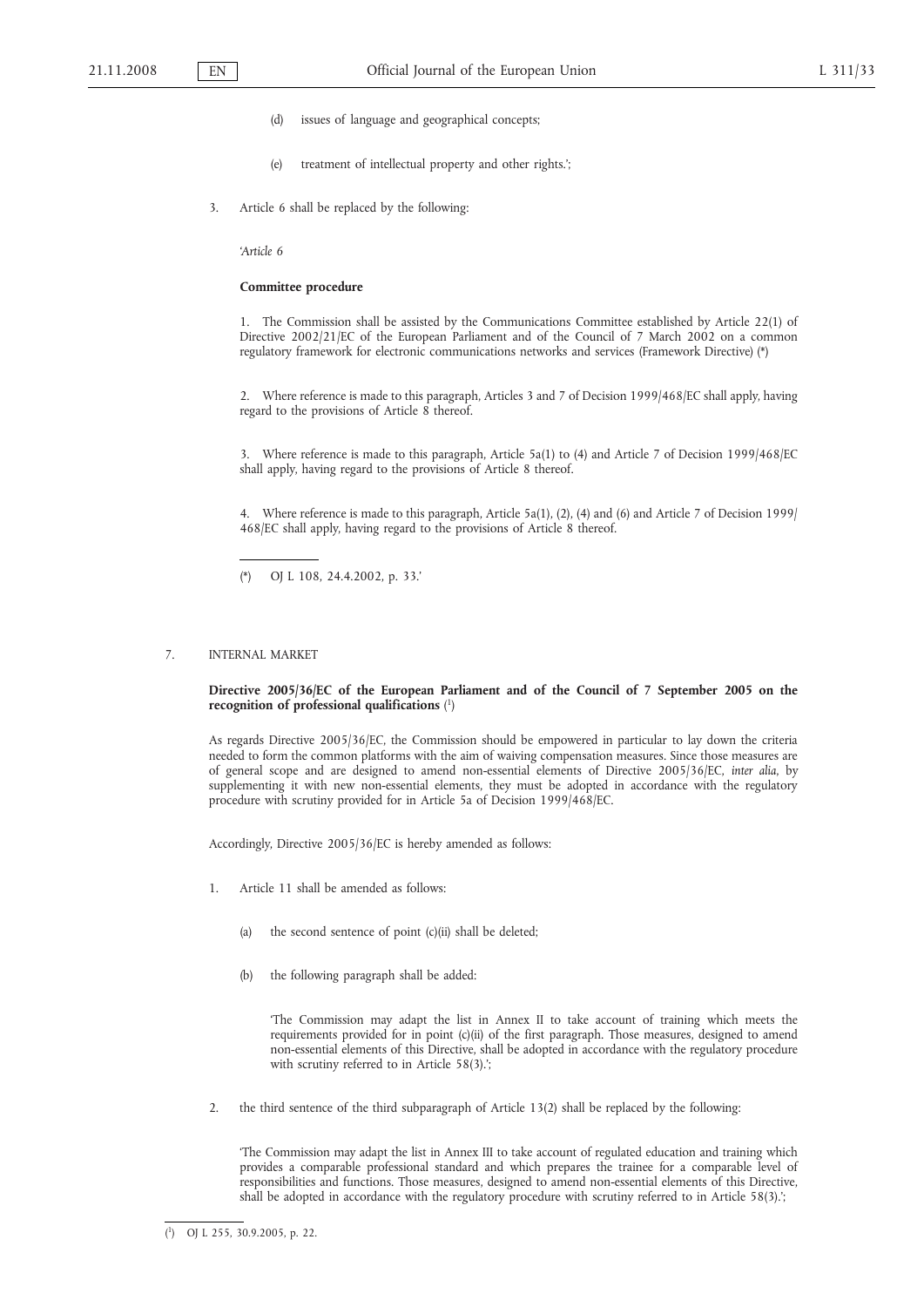- 3. Article 15 shall be amended as follows:
	- (a) the second sentence of paragraph 2 shall be replaced by the following:

'If the Commission, after consulting the Member States, is of the opinion that a draft common platform facilitates the mutual recognition of professional qualifications, it may present draft measures with a view to their adoption. Those measures, designed to amend non-essential elements of this Directive by supplementing it, shall be adopted in accordance with the regulatory procedure with scrutiny referred to in Article 58(3).';

(b) paragraph 5 shall be replaced by the following:

'5. If a Member State considers that the criteria established in a measure adopted in accordance with paragraph 2 no longer offer adequate guarantees with regard to professional qualifications, it shall inform the Commission accordingly. The Commission shall, if appropriate, present a draft measure for adoption. That measure, designed to amend non-essential elements of this Directive by supplementing it, shall be adopted in accordance with the regulatory procedure with scrutiny referred to in Article 58(3).';

Article 20 shall be replaced by the following:

*'Article 20*

# **Adaptation of the lists of activities in Annex IV**

The Commission may adapt the lists of activities in Annex IV which are the subject of recognition of professional experience pursuant to Article 16 with a view to updating or clarifying the nomenclature, provided that this does not involve any change in the activities related to the individual categories. Those measures, designed to amend non-essential elements of this Directive, shall be adopted in accordance with the regulatory procedure with scrutiny referred to in Article 58(3).';

5. the second subparagraph of Article 21(6) shall be replaced by the following:

'The Commission may adapt the knowledge and skills referred to in Articles 24(3), 31(6), 34(3), 38(3), 40(3) and 44(3) to scientific and technical progress. Those measures, designed to amend non-essential elements of this Directive, shall be adopted in accordance with the regulatory procedure with scrutiny referred to in Article 58(3).';

6. Article 25(5) shall be replaced by the following:

'5. The Commission may adapt the minimum periods of training referred to in Annex V, point 5.1.3, to scientific and technical progress. Those measures, designed to amend non-essential elements of this Directive, shall be adopted in accordance with the regulatory procedure with scrutiny referred to in Article 58(3).';

7. the second subparagraph of Article 26 shall be replaced by the following:

'The Commission may include in Annex V, point 5.1.3, new medical specialties common to at least two-fifths of the Member States with a view to updating this Directive in the light of changes in national legislation. That measure, designed to amend non-essential elements of this Directive, shall be adopted in accordance with the regulatory procedure with scrutiny referred to in Article 58(3).';

8. the second subparagraph of Article 31(2) shall be replaced by the following:

'The Commission may adapt the content listed in Annex V, point 5.2.1, to scientific and technical progress. That measure, designed to amend non-essential elements of this Directive, shall be adopted in accordance with the regulatory procedure with scrutiny referred to in Article 58(3).';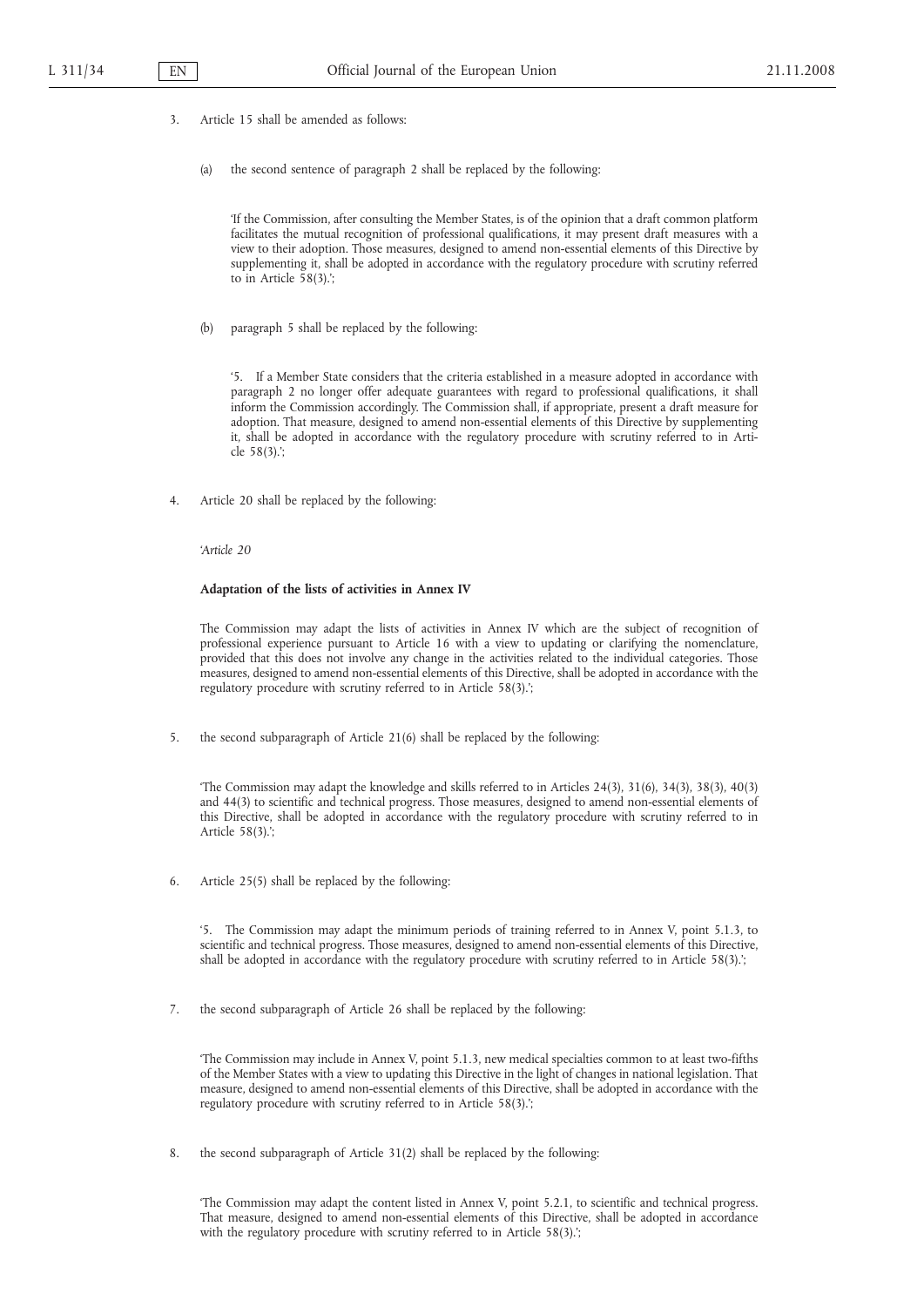9. the second subparagraph of Article 34(2) shall be replaced by the following:

'The Commission may adapt the content listed in Annex V, point 5.3.1, to scientific and technical progress. That measure, designed to amend non-essential elements of this Directive, shall be adopted in accordance with the regulatory procedure with scrutiny referred to in Article 58(3).';

10. the third subparagraph of Article 35(2) shall be replaced by the following:

'The Commission may adapt the minimum period of training referred to in the second subparagraph to scientific and technical progress. That measure, designed to amend non-essential elements of this Directive, shall be adopted in accordance with the regulatory procedure with scrutiny referred to in Article 58(3).';

11. the second subparagraph of Article 38(1) shall be replaced by the following:

'The Commission may adapt the content listed in Annex V, point 5.4.1, to scientific and technical progress. That measure, designed to amend non-essential elements of this Directive, shall be adopted in accordance with the regulatory procedure with scrutiny referred to in Article 58(3).';

12. the third subparagraph of Article 40(1) shall be replaced by the following:

'The Commission may adapt the content listed in Annex V, point 5.5.1, to scientific and technical progress. That measure, designed to amend non-essential elements of this Directive, shall be adopted in accordance with the regulatory procedure with scrutiny referred to in Article 58(3).';

13. the second sentence of the second subparagraph of Article 44(2) shall be replaced by the following:

'The Commission may adapt the content listed in Annex V, point 5.6.1, to scientific and technical progress. That measure, designed to amend non-essential elements of this Directive, shall be adopted in accordance with the regulatory procedure with scrutiny referred to in Article 58(3).';

14. the first subparagraph of Article 46(2) shall be replaced by the following:

'The Commission may adapt the knowledge and skills listed in paragraph 1 to scientific and technical progress. That measure, designed to amend non-essential elements of this Directive, shall be adopted in accordance with the regulatory procedure with scrutiny referred to in Article 58(3).';

15. Article 58 shall be replaced by the following:

*'Article 58*

### **Committee procedure**

1. The Commission shall be assisted by a Committee on the recognition of professional qualifications.

2. Where reference is made to this paragraph, Articles 5 and 7 of Decision 1999/468/EC shall apply, having regard to the provisions of Article 8 thereof.

The period provided for in Article 5(6) of Decision 1999/468/EC shall be set at two months.

3. Where reference is made to this paragraph, Article 5a(1) to (4) and Article 7 of Decision 1999/468/EC shall apply, having regard to the provisions of Article 8 thereof.'

#### 8. HEALTH AND CONSUMER PROTECTION

# 8.1. **Council Directive 89/108/EEC of 21 December 1988 on the approximation of the laws of the Member States relating to quick-frozen foodstuffs for human consumption** ( 1)

As regards Directive 89/108/EEC, the Commission should be empowered to determine the purity criteria to be satisfied by cryogenic media, the sampling procedures for quick-frozen foodstuffs and the procedures for monitoring the temperature of such feedstuffs and for monitoring temperatures in the means of transport,

<sup>(</sup> 1) OJ L 40, 11.2.1989, p. 34.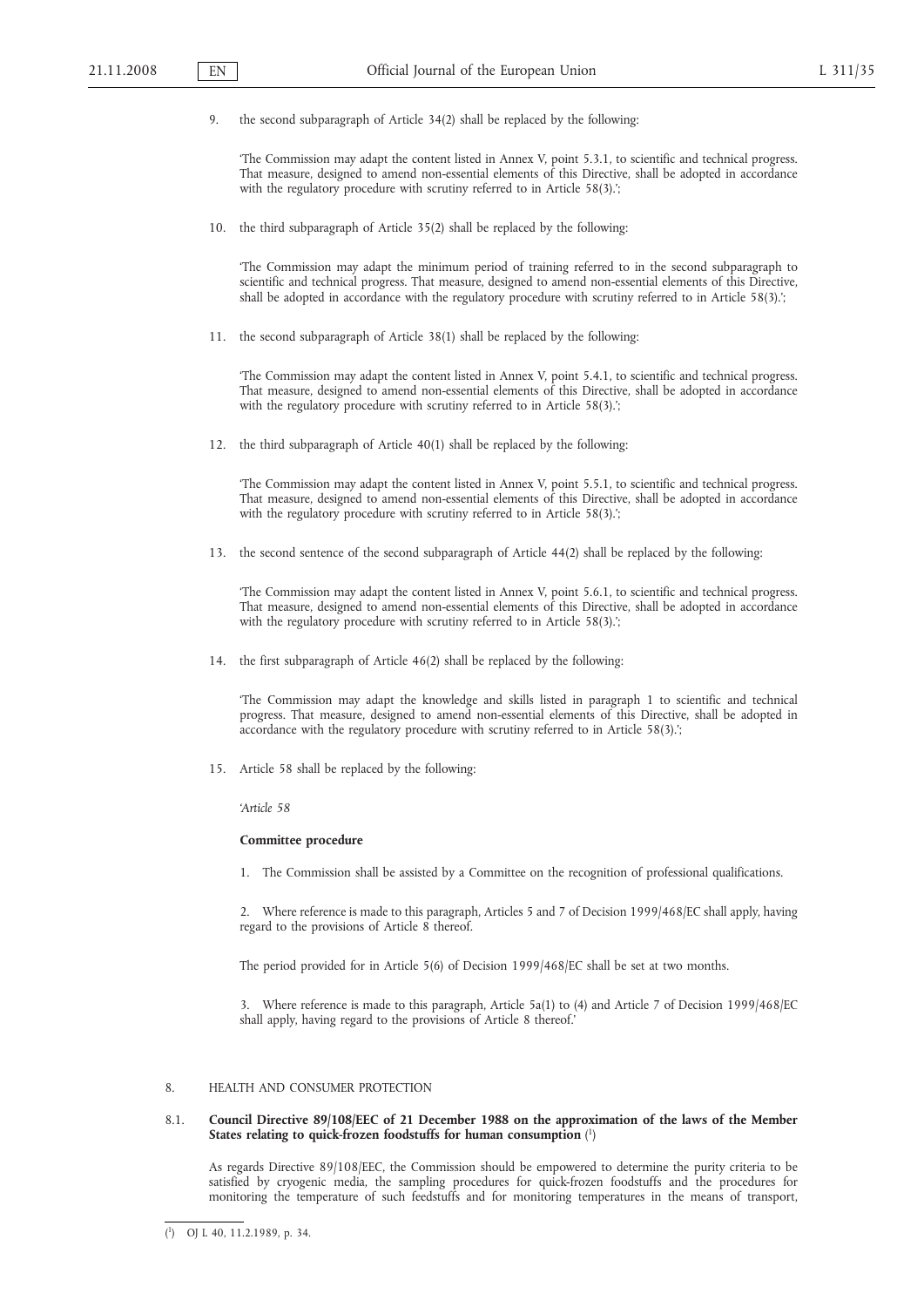warehousing and storage. Since those measures are of general scope and are designed to amend non-essential elements of Directive 89/108/EEC by supplementing it with new non-essential elements, they must be adopted in accordance with the regulatory procedure with scrutiny provided for in Article 5a of Decision 1999/468/EC.

Accordingly, Directive 89/108/EEC is hereby amended as follows:

1. the third paragraph of Article 4 shall be replaced by the following:

'The purity criteria to be satisfied by those cryogenic media shall be determined, as far as necessary, by the Commission. Those measures, designed to amend non-essential elements of this Directive by supplementing it, shall be adopted in accordance with the regulatory procedure with scrutiny referred to in Article 12(2).';

2. Article 11 shall be replaced by the following:

*'Article 11*

The sampling procedures for quick-frozen foodstuffs and the procedures for monitoring their temperature and for monitoring temperatures in the means of transport, warehousing and storage shall be determined by the Commission. Those measures, designed to amend non-essential elements of this Directive by supplementing it, shall be adopted in accordance with the regulatory procedure with scrutiny referred to in Article 12(2).';

- 3. Article 12 shall be amended as follows:
	- (a) paragraph 2 shall be replaced by the following:

'2. Where reference is made to this paragraph, Article 5a(1) to (4) and Article 7 of Decision 1999/ 468/EC shall apply, having regard to the provisions of Article 8 thereof.';

(b) paragraph 3 shall be deleted.

#### 8.2. **Council Directive 90/496/EEC of 24 September 1990 on nutrition labelling for foodstuffs** ( 1)

As regards Directive 90/496/EEC, the Commission should be empowered to adopt provisions necessary for changes to the list of vitamins, minerals and their recommended daily allowances; for a definition of fibre and its associated methods of analysis; for the restriction or prohibition of nutrition claims; for amendments and additions relating to the list of categories of nutrients and their conversion factors; and to establish rules concerning the extent of the information to be given and the manner of its communication for non-pre-packaged foodstuffs. Since those measures are of general scope and are designed to amend non-essential elements of Directive 90/496/EEC, *inter alia*, by supplementing it with new non-essential elements, they must be adopted in accordance with the regulatory procedure with scrutiny provided for in Article 5a of Decision 1999/468/EC.

Accordingly, Directive 90/496/EEC is hereby amended as follows:

1. in Article 1(4)(a), the second subparagraph shall be replaced by the following:

'Measures designed to amend non-essential elements of this Directive and changing the list of vitamins, minerals and their recommended daily allowances shall be adopted by the Commission in accordance with the regulatory procedure with scrutiny referred to in Article 10(3).';

2. in the third subparagraph of Article 1(4)(b), the words 'Article 10' shall be replaced by the words 'Article 10(2)';

<sup>(</sup> 1) OJ L 276, 6.10.1990, p. 40.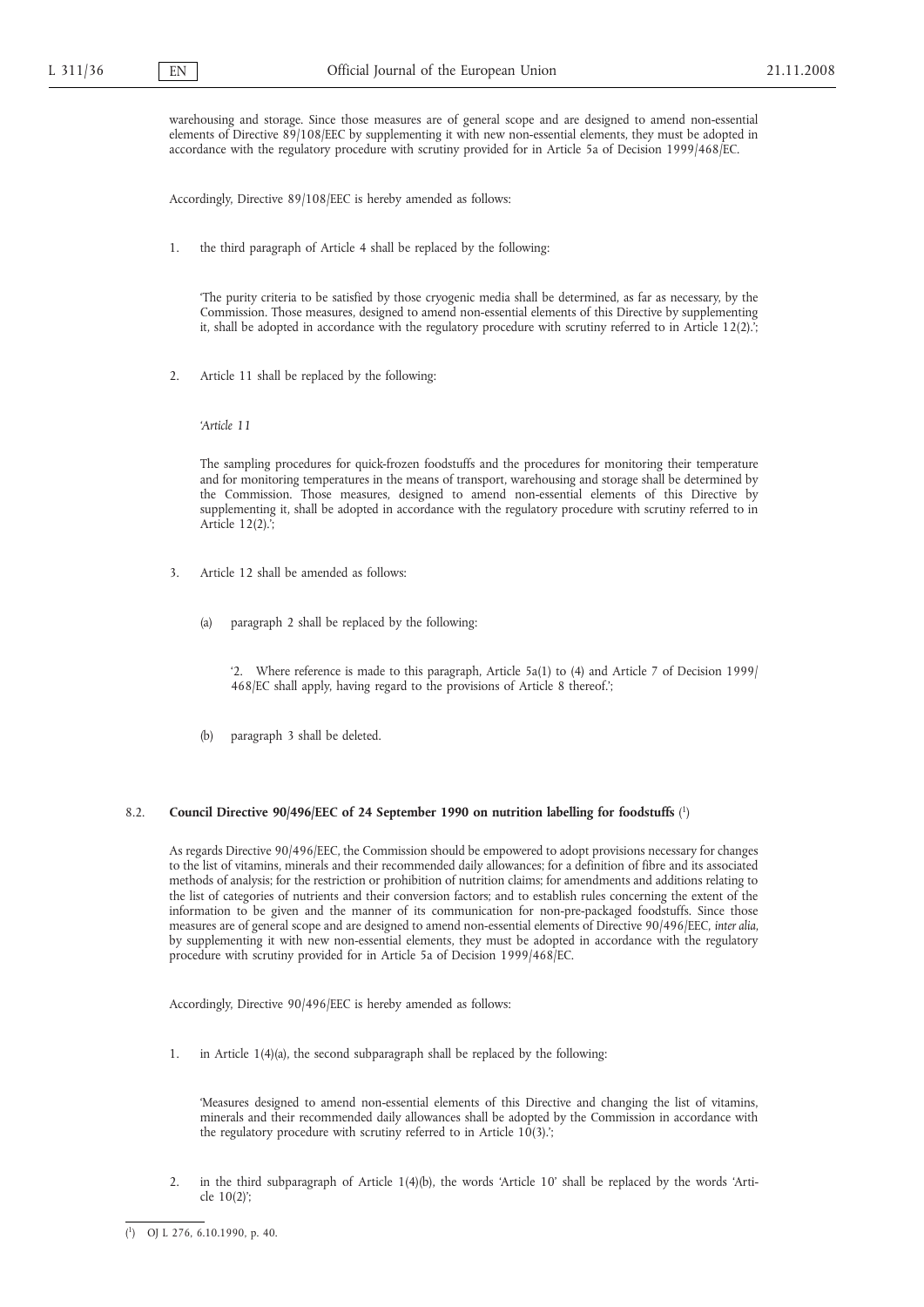- 3. Article 1(4)(j) shall be replaced by the following:
	- '(j) "fibre" means a material to be defined by the Commission and measured by a method of analysis to be determined by the Commission. Those measures, designed to amend non-essential elements of this Directive by supplementing it, shall be adopted in accordance with the regulatory procedure with scrutiny referred to in Article 10(3).';
- 4. Article 3 shall be replaced by the following:

*'Article 3*

The only nutrition claims permitted shall be those relating to energy, to the nutrients listed in Article 1(4)(a)(ii) and to substances which belong to, or which are components of, a category of those nutrients. Provisions restricting or prohibiting nutrition claims within the meaning of this Article may be adopted by the Commission. Those measures, designed to amend non-essential elements of this Directive by supplementing it, shall be adopted in accordance with the regulatory procedure with scrutiny referred to in Article 10(3).';

5. Article 5(2) shall be replaced by the following:

'2. Amendments to the conversion factors referred to in paragraph 1 and the addition to the list in that paragraph of substances which belong to, or are components of, one of the categories of nutrients referred to therein and their conversion factors, shall be adopted by the Commission in order to calculate more precisely the energy value of foodstuffs. Those measures, designed to amend non-essential elements of this Directive, shall be adopted in accordance with the regulatory procedure with scrutiny referred to in Article 10(3).';

- 6. in Article 6(3), the words 'Article 10' shall be replaced by the words 'Article 10(2)';
- 7. in Article 6(5)(b), the words 'Article 10' shall be replaced by the words 'Article 10(2)';
- 8. in the second subparagraph of Article 6(8), the words 'Article 10' shall be replaced by the words 'Article 10(2)';
- 9. Article 8 shall be replaced by the following:

*'Article 8*

In the case of non-pre-packaged foodstuffs put up for sale to the final consumer or to mass caterers and foodstuffs packed at the point of sale at the request of the purchaser or pre-packaged with a view to immediate sale, the extent of the information referred to in Article 4 and the manner of its communication may be determined by national law until the eventual adoption of measures by the Commission. Those measures, designed to amend non-essential elements of this Directive by supplementing it, shall be adopted in accordance with the regulatory procedure with scrutiny referred to in Article 10(3).';

10. Article 10(3) shall be replaced by the following:

'3. Where reference is made to this paragraph, Article 5a(1) to (4) and Article 7 of Decision 1999/468/EC shall apply, having regard to the provisions of Article 8 thereof.'

# 8.3. **Directive 1999/2/EC of the European Parliament and of the Council of 22 February 1999 on the approximation of the laws of the Member States concerning foods and food ingredients treated with ionising radiation** ( 1)

As regards Directive 1999/2/EC, the Commission should be empowered to implement rules relating to food irradiation. Since those measures are of general scope and are designed to amend non-essential elements of Directive 1999/2/EC, *inter alia*, by supplementing it with new non-essential elements, they must be adopted in accordance with the regulatory procedure with scrutiny provided for in Article 5a of Decision 1999/468/EC.

<sup>(</sup> 1) OJ L 66, 13.3.1999, p. 16.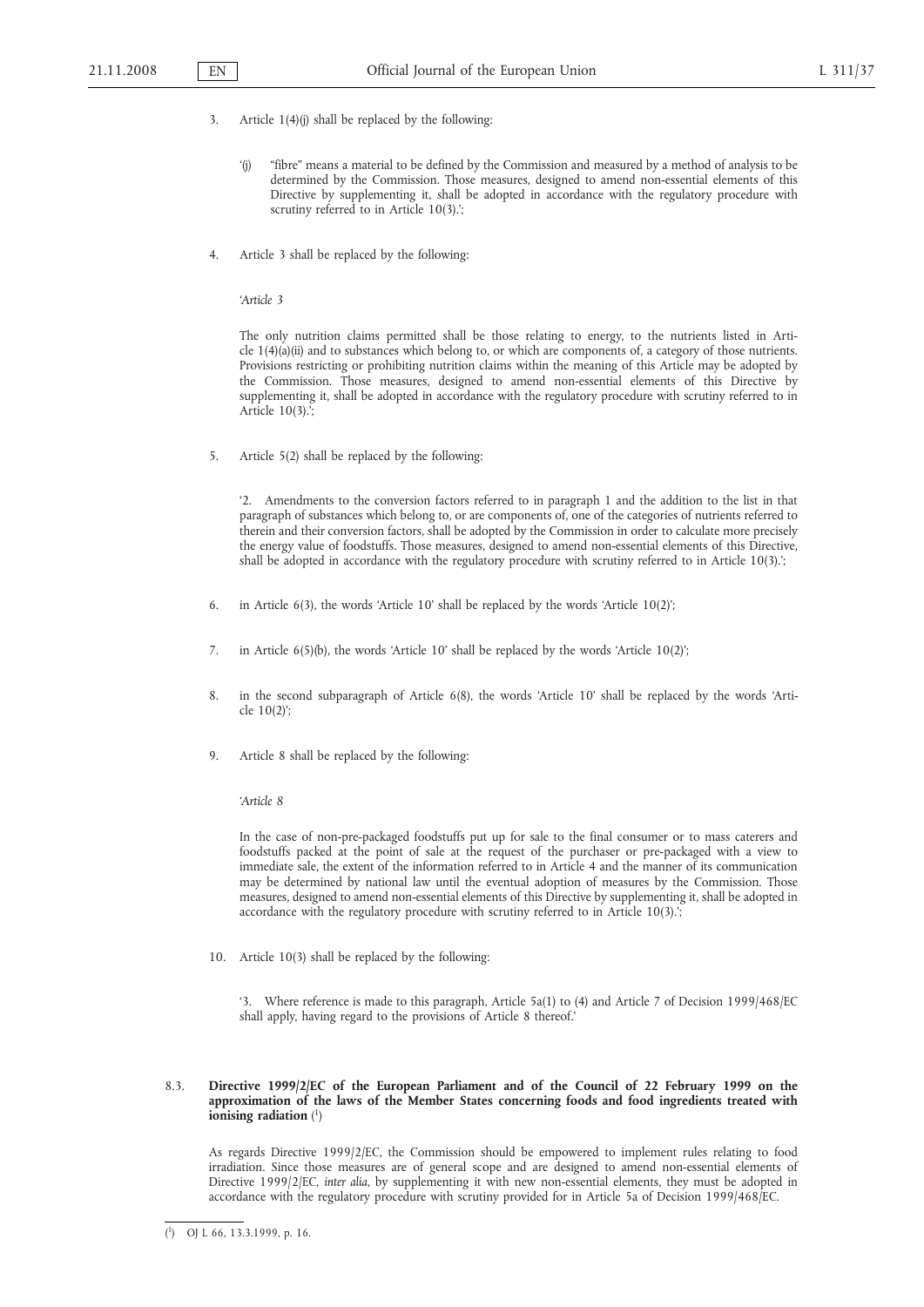On grounds of efficiency, the normal time limits for the regulatory procedure with scrutiny should be curtailed for the adoption of certain exceptions to rules relating to maximum radiation doses for foodstuffs and the use of irradiation treatment in combination with chemical treatment, as well as for the adoption of supplementary requirements for approval of irradiation facilities.

When, on imperative grounds of urgency, the normal time limits for the regulatory procedure with scrutiny cannot be complied with, the Commission should be able to apply the urgency procedure provided for in Article 5a(6) of Decision 1999/468/EC for the adoption of amendments to Directive 1999/2/EC or to its implementing directive by means of prohibitions or restrictions as compared to the previous legal situation to the extent necessary to ensure the protection of public health.

Accordingly, Directive 1999/2/EC is hereby amended as follows:

1. Article 5(2) shall be replaced by the following:

'2. Exceptions to paragraph 1 may be adopted by the Commission. Those measures, designed to amend non-essential elements of this Directive by supplementing it, shall be adopted in accordance with the regulatory procedure with scrutiny referred to in Article 12(4).';

- 2. Article 7(2) shall be replaced by the following:
	- '2. Approval shall be granted only if the facility:
	- meets the requirements of the joint FAO/WHO Codex Alimentarius Commission Recommended International Code of Practice for the operation of irradiation facilities used for the treatment of foods (reference FAO/WHO/CAC, Vol. XV, edition 1), and any supplementary requirement which may be adopted by the Commission. Those measures, designed to amend non-essential elements of this Directive by supplementing it, shall be adopted in accordance with the regulatory procedure with scrutiny referred to in Article 12(4),
	- designates a person responsible for compliance with all the conditions necessary for the application of the process.';
- 3. in Article 8(3), the words 'Article 12' shall be replaced by the words 'Article 12(2)';
- 4. in the first subparagraph of Article 9(2)(a), the words 'Article 12' shall be replaced by the words 'Article 12(2)';
- 5. Article 12 shall be replaced by the following:

### *'Article 12*

1. The Commission shall be assisted by the Standing Committee on the Food Chain and Animal Health instituted by Regulation (EC) No 178/2002 of the European Parliament and of the Council (\*).

2. Where reference is made to this paragraph, Articles 5 and 7 of Decision 1999/468/EC shall apply, having regard to the provisions of Article 8 thereof.

The period provided for in Article 5(6) of Decision 1999/468/EC shall be set at three months.

3. Where reference is made to this paragraph, Article 5a(1) to (4) and Article 7 of Decision 1999/468/EC shall apply, having regard to the provisions of Article 8 thereof.

4. Where reference is made to this paragraph, Article 5a(1) to (4) and (5)(b) and Article 7 of Decision 1999/ 468/EC shall apply, having regard to the provisions of Article 8 thereof.

The time limits provided for in Article 5a(3)(c) and (4)(b) and (e) of Decision 1999/468/EC shall be set at two months, one month and two months respectively.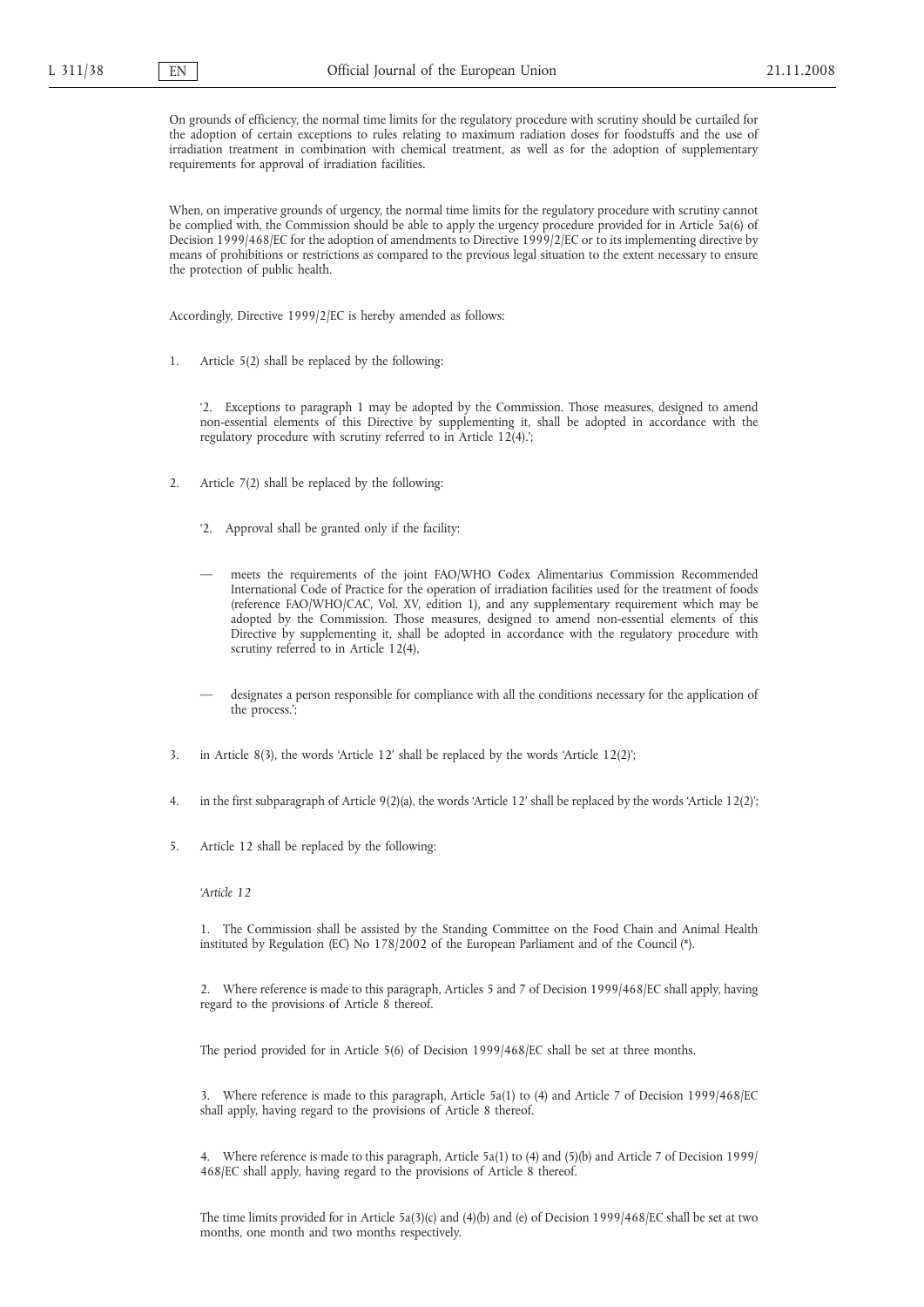5. Where reference is made to this paragraph, Article 5a(1), (2), (4) and (6) and Article 7 of Decision 1999/ 468/EC shall apply, having regard to the provisions of Article 8 thereof.

(\*) OJ L 31, 1.2.2002, p. 1.';

6. in Article 14(2), the words 'Article 12' shall be replaced by the words 'Article 12(2)';

7. Article 14(3) shall be replaced by the following:

'3. Adaptations of this Directive or of its implementing directive may be made by the Commission only to the extent necessary to ensure the protection of public health and shall in any event be limited to prohibitions or restrictions as compared to the previous legal situation. Those measures, designed to amend non-essential elements of this Directive, *inter alia*, by supplementing it, shall be adopted in accordance with the regulatory procedure with scrutiny referred to in Article 12(3). On imperative grounds of urgency, the Commission may have recourse to the urgency procedure referred to in Article 12(5).'

# 8.4. **Directive 2002/46/EC of the European Parliament and of the Council of 10 June 2002 on the approximation of the laws of the Member States relating to food supplements** ( 1)

As regards Directive 2002/46/EC, the Commission should be empowered to adopt specific rules for vitamins and minerals used as food supplements, including the setting of specific values for maximum and minimum levels for vitamins and minerals present in food supplements, as well as their purity criteria. Since those measures are of general scope and are designed to amend non-essential elements of Directive 2002/46/EC, *inter alia*, by supplementing it with new non-essential elements, they must be adopted in accordance with the regulatory procedure with scrutiny provided for in Article 5a of Decision 1999/468/EC.

When, on imperative grounds of urgency, the normal time limits for the regulatory procedure with scrutiny cannot be complied with, the Commission should be able to apply the urgency procedure provided for in Article 5a(6) of Decision 1999/468/EC for the adoption of measures prohibiting the use of a vitamin or mineral the use of which was previously authorised.

Accordingly, Directive 2002/46/EC is hereby amended as follows:

1. Article 4(2) shall be replaced by the following:

'2. The purity criteria for substances listed in Annex II to this Directive shall be adopted by the Commission, except where such criteria apply pursuant to paragraph 3. Those measures, designed to amend non-essential elements of this Directive by supplementing it, shall be adopted in accordance with the regulatory procedure with scrutiny referred to in Article 13(3).';

2. Article 4(5) shall be replaced by the following:

'5. Modifications to the lists referred to in paragraph 1, designed to amend non-essential elements of this Directive, shall be adopted in accordance with the regulatory procedure with scrutiny referred to in Article 13(3). On imperative grounds of urgency, the Commission may have recourse to the urgency procedure referred to in Article 13(4) in order to remove a vitamin or a mineral from the list referred to in paragraph 1 of this Article.';

3. Article 5(4) shall be replaced by the following:

The maximum and minimum amounts of vitamins and minerals referred to in paragraphs 1, 2 and 3 shall be adopted by the Commission. Those measures, designed to amend non-essential elements of this Directive by supplementing it, shall be adopted in accordance with the regulatory procedure with scrutiny referred to in Article 13(3).';

<sup>(</sup> 1) OJ L 183, 12.7.2002, p. 51.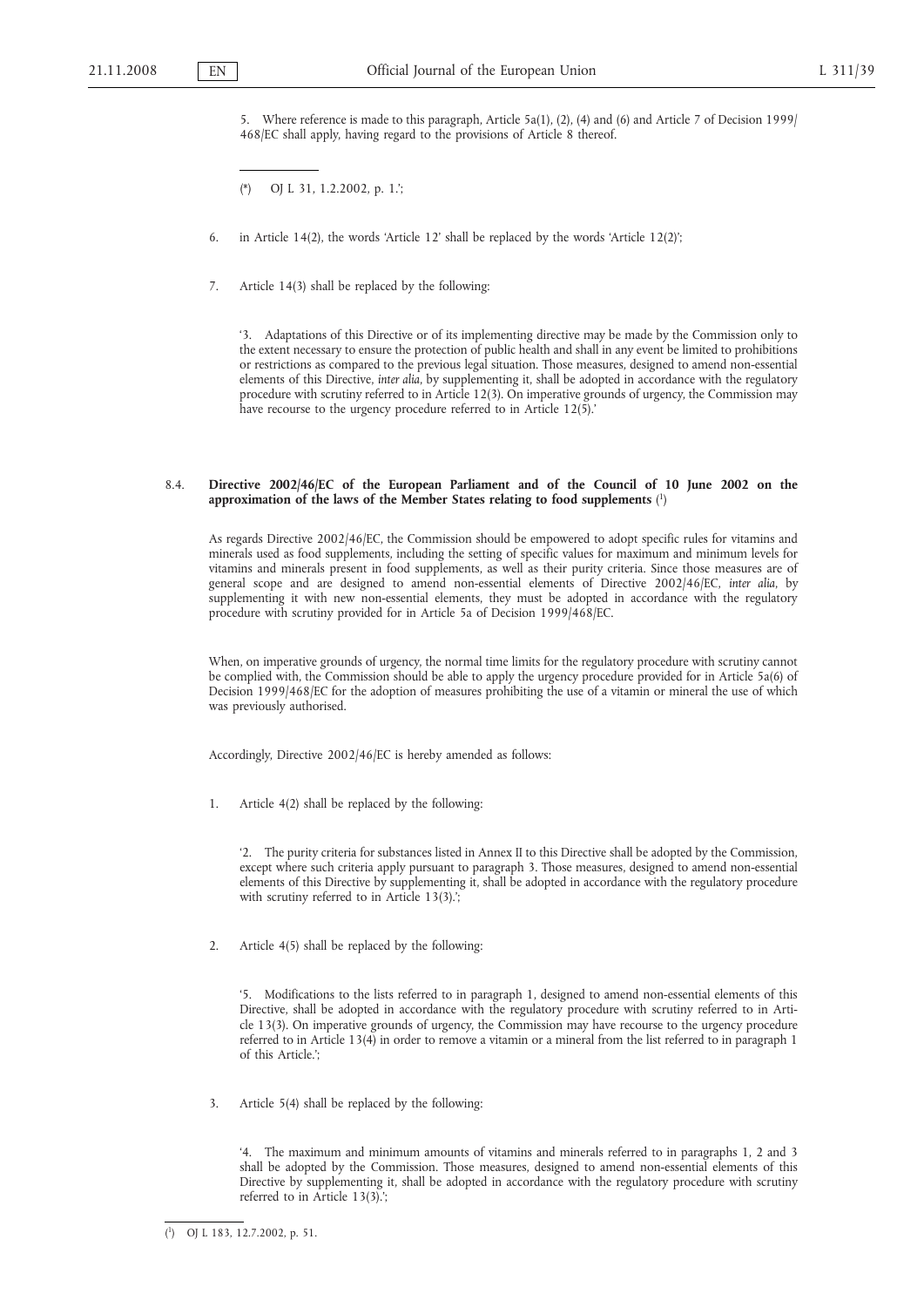4. Article 12(3) shall be replaced by the following:

'3. In order to remedy the difficulties described in paragraph 1 and to ensure the protection of human health, adaptations of this Directive or of its implementing measures shall be adopted by the Commission. Those measures, designed to amend non-essential elements of this Directive, *inter alia*, by supplementing it, shall be adopted in accordance with the regulatory procedure with scrutiny referred to in Article 13(3). On imperative grounds of urgency, the Commission may have recourse to the urgency procedure referred to in Article 13(4) in order to adopt those adaptations. The Member State that has adopted safeguard measures may in that event retain such measures until the adoption of the adaptations.';

5. Article 13 shall be replaced by the following:

*'Article 13*

1. The Commission shall be assisted by the Standing Committee on the Food Chain and Animal Health instituted by Regulation (EC) No  $178/2002$  of the European Parliament and of the Council (\*)

2. Where reference is made to this paragraph, Articles 5 and 7 of Decision 1999/468/EC shall apply, having regard to the provisions of Article 8 thereof.

The period provided for in Article 5(6) of Decision 1999/468/EC shall be set at three months.

3. Where reference is made to this paragraph, Article 5a(1) to (4) and Article 7 of Decision 1999/468/EC shall apply, having regard to the provisions of Article 8 thereof.

4. Where reference is made to this paragraph, Article 5a(1), (2), (4) and (6) and Article 7 of Decision 1999/ 468/EC shall apply, having regard to the provisions of Article 8 thereof.

(\*) OJ L 31, 1.2.2002, p. 1.'.

#### 9. ENERGY AND TRANSPORT

# 9.1. **Council Directive 91/672/EEC of 16 December 1991 on the reciprocal recognition of national boatmasters' certificates for the carriage of goods and passengers by inland waterway** ( 1)

As regards Directive 91/672/EEC, the Commission should be empowered to adapt the list of national boatmasters' certificates for the carriage of goods and passengers by inland waterway. Since those measures are of general scope and are designed to amend non-essential elements of Directive 91/672/EEC, *inter alia*, by supplementing it with new non-essential elements, they must be adopted in accordance with the regulatory procedure with scrutiny provided for in Article 5a of Decision 1999/468/EC.

Accordingly, Directive 91/672/EEC is hereby amended as follows:

1. Article 4 shall be replaced by the following:

*'Article 4*

If necessary, the Commission shall adapt the list of certificates appearing in Annex I to this Directive. Those measures, designed to amend non-essential elements of this Directive, *inter alia*, by supplementing it, shall be adopted in accordance with the regulatory procedure with scrutiny referred to in Article 7(2).';

( 1) OJ L 373, 31.12.1991, p. 29.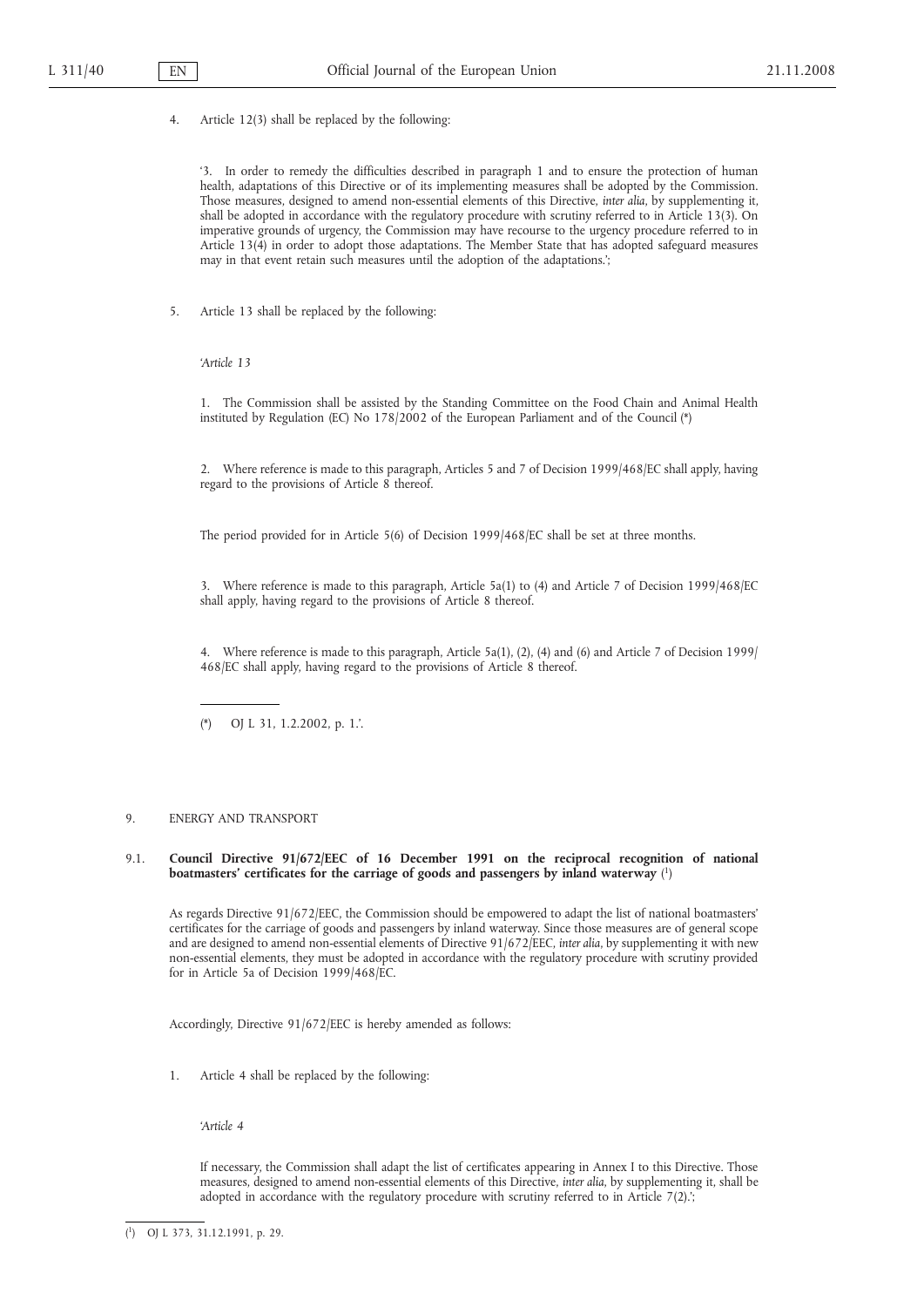2. Article 7 shall be replaced by the following:

*'Article 7*

1. The Commission shall be assisted by a committee.

2. Where reference is made to this paragraph, Article 5a(1) to (4) and Article 7 of Decision 1999/468/EC shall apply, having regard to the provisions of Article 8 thereof.'

# 9.2. **Council Directive 92/75/EEC of 22 September 1992 on the indication by labelling and standard product information of the consumption of energy and other resources by household appliances** ( 1)

As regards Directive 92/75/EEC, the Commission should be empowered to add further types of household appliance to the list set out in Article 1(1) thereof and to adopt measures regarding the listed types of household appliance. Since those measures are of general scope and are designed to amend non-essential elements of Directive 92/75/EEC by supplementing it with new non-essential elements, they must be adopted in accordance with the regulatory procedure with scrutiny provided for in Article 5a of Decision 1999/468/EC.

Accordingly, Directive 92/75/EEC is hereby amended as follows:

1. Article 1(2) shall be replaced by the following:

'2. Further types of household appliance may be added to the list in this Article. Those measures, designed to amend non-essential elements of this Directive, shall be adopted in accordance with the regulatory procedure with scrutiny referred to in Article 10(2).';

2. Article 2(2) shall be replaced by the following:

'2. Details relating to the label and the fiche shall be defined by directives relating to each type of appliance adopted pursuant to this Directive. Those measures, designed to amend non-essential elements of this Directive by supplementing it, shall be adopted in accordance with the regulatory procedure with scrutiny referred to in Article 10(2).';

3. Article 9 shall be replaced by the following:

*'Article 9*

The Commission shall adopt, and adapt to technical progress, measures relating to the establishment and operation of the scheme by way of implementing Directives and by way of the addition of further household appliances to the list in Article 1(1) where significant energy savings are likely to be achieved.

Those measures, designed to amend non-essential elements of this Directive, *inter alia*, by supplementing it, shall be adopted in accordance with the regulatory procedure with scrutiny referred to in Article 10(2).';

4. Article 10 shall be replaced by the following:

*'Article 10*

1. The Commission shall be assisted by a committee.

2. Where reference is made to this paragraph, Article 5a(1) to (4) and Article 7 of Decision 1999/468/EC shall apply, having regard to the provisions of Article 8 thereof.'

 $(1)$ 1) OJ L 297, 13.10.1992, p. 16.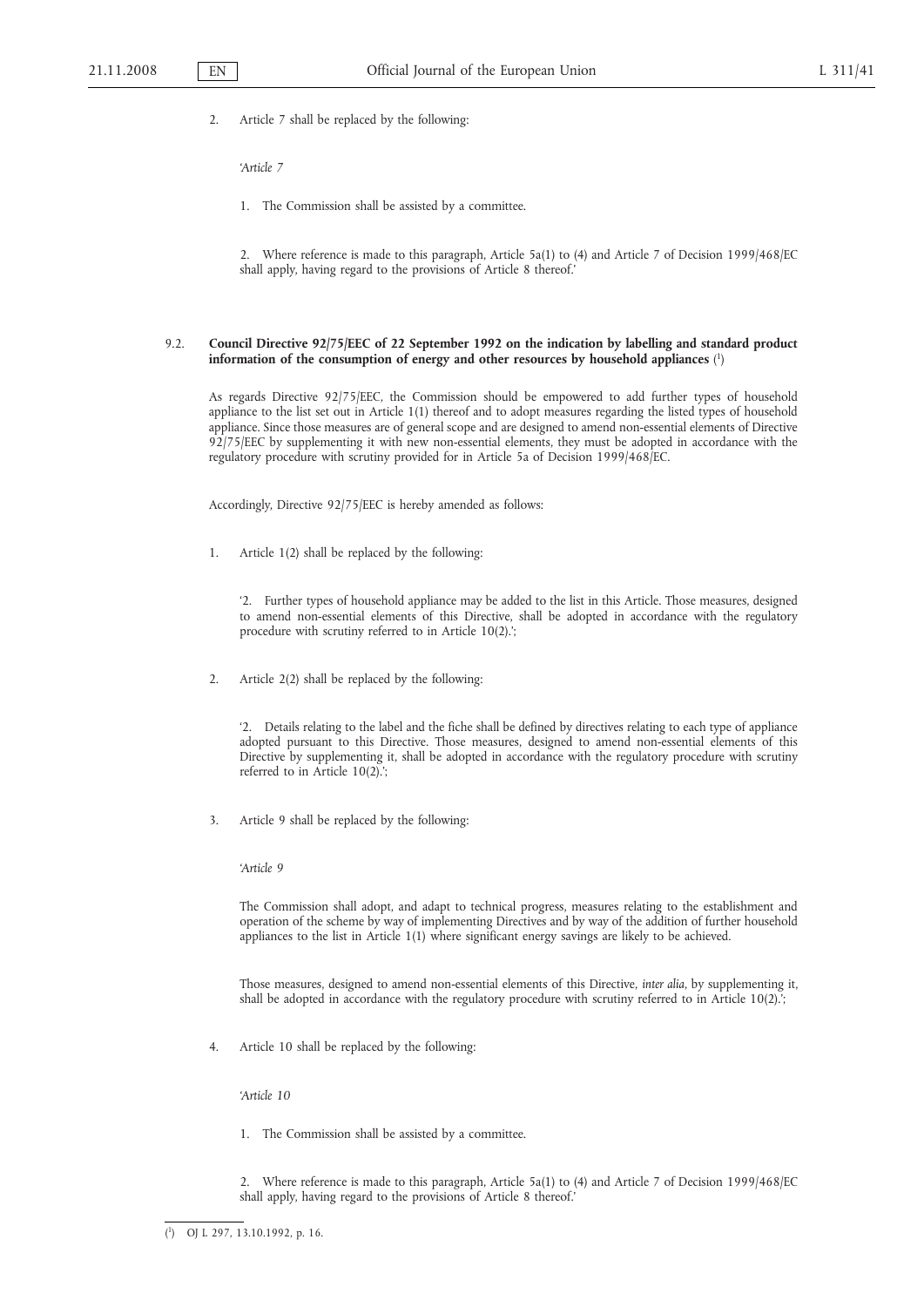# 9.3. **Council Directive 96/50/EC of 23 July 1996 on the harmonization of the conditions for obtaining national boatmasters' certificates for the carriage of goods and passengers by inland waterway in the Community** ( 1)

As regards Directive 96/50/EC, the Commission should be empowered to adapt the form of the boatmasters' certificate to developments regarding the professional knowledge required for the issue of the certificate. Since those measures are of general scope and are designed to amend non-essential elements of Directive 96/50/EC, *inter alia*, by supplementing it with new non-essential elements, they must be adopted in accordance with the regulatory procedure with scrutiny provided for in Article 5a of Decision 1999/468/EC.

Accordingly, Directive 96/50/EC is hereby amended as follows:

1. Article 11 shall be replaced by the following:

*'Article 11*

The Commission may adapt the form of the boatmasters' certificate set out in Annex I to developments regarding the professional knowledge required for the issue of the certificate and specified in Annex II. Those measures, designed to amend non-essential elements of this Directive, *inter alia*, by supplementing it, shall be adopted in accordance with the regulatory procedure with scrutiny referred to in Article 12(2).';

2. Article 12 shall be replaced by the following:

*'Article 12*

1. The Commission shall be assisted by the committee set up by Article 7 of Directive 91/672/EEC.

2. Where reference is made to this paragraph, Article 5a(1) to (4) and Article 7 of Decision 1999/468/EC shall apply, having regard to the provisions of Article 8 thereof.'

# 9.4. **Council Directive 98/41/EC of 18 June 1998 on the registration of persons sailing on board passenger ships operating to or from ports of the Member States of the Community** ( 2)

As regards Directive 98/41/EC, the Commission should be empowered to adapt certain provisions thereof, without broadening its scope, to take account of amendments to the SOLAS Convention relating to the registration systems which have entered into force subsequently. Since those measures are of general scope and are designed to amend non-essential elements of Directive 98/41/EC, they must be adopted in accordance with the regulatory procedure with scrutiny provided for in Article 5a of Decision 1999/468/EC.

Accordingly, Directive 98/41/EC is hereby amended as follows:

- 1. Article 9 shall be amended as follows:
	- (a) in paragraph 3(b), the words 'Article 13' shall be replaced by the words 'Article 13(2)';
	- (b) in the third subparagraph of paragraph 4, the words 'Article 13' shall be replaced by the words 'Article 13(2)';
- 2. the first subparagraph of Article 12 shall be replaced by the following:

'Without prejudice to the procedures for amending the SOLAS Convention, this Directive may be amended in order to ensure the application, for the purposes of this Directive and without broadening its scope, of amendments to the SOLAS Convention relating to the registration systems which have entered into force after the adoption of this Directive. Those measures, designed to amend non-essential elements of this Directive, shall be adopted in accordance with the regulatory procedure with scrutiny referred to in Article 13(3).';

<sup>(</sup> 1) OJ L 235, 17.9.1996, p. 31.

<sup>(</sup> 2) OJ L 188, 2.7.1998, p. 35.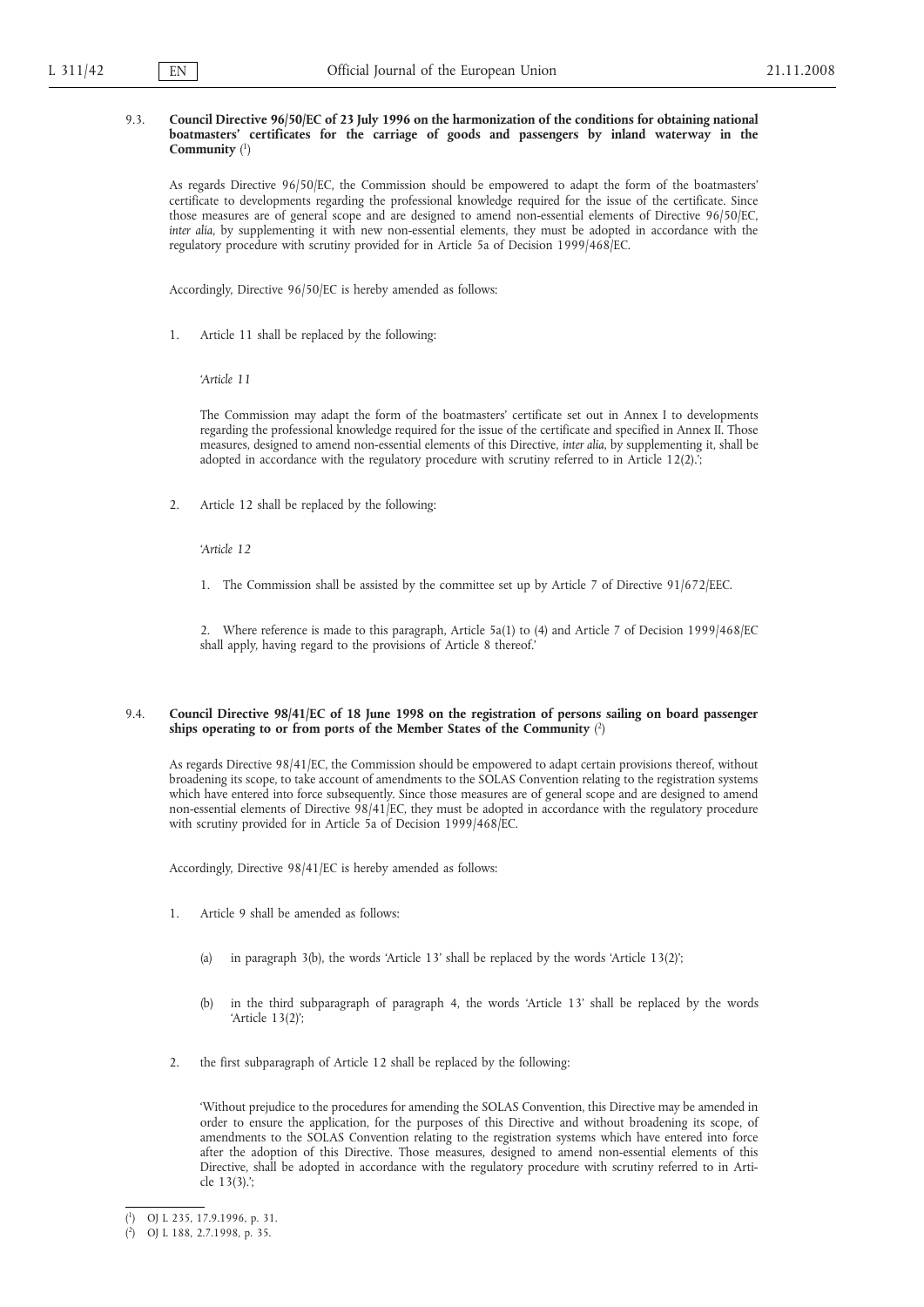3. Article 13 shall be replaced by the following:

# *'Article 13*

1. The Commission shall be assisted by the Committee on Safe Seas and the Prevention of Pollution from Ships (COSS) set up by Article 3 of Regulation (EC) No 2099/2002.

2. Where reference is made to this paragraph, Articles 5 and 7 of Council Decision 1999/468/EC of 28 June 1999 laying down the procedures for the exercise of implementing powers conferred on the Commission (\*) shall apply, having regard to the provisions of Article 8 thereof.

The period provided for in Article 5(6) of Decision 1999/468/EC shall be set at two months.

3. Where reference is made to this paragraph, Article 5a(1) to (4) and Article 7 of Decision 1999/468/EC shall apply, having regard to the provisions of Article 8 thereof.

(\*) OJ L 184, 17.7.1999, p. 23.'.

### 9.5. **Directive 2000/59/EC of the European Parliament and of the Council of 27 November 2000 on port reception facilities for ship-generated waste and cargo residues** ( 1)

As regards Directive 2000/59/EC, the Commission should be empowered to adapt the Annexes thereto, the definition set out in Article 2(b) thereof and references to Community and IMO instruments, and to adapt the Annexes in order to improve the regime established by Directive 2000/59/EC and to take account of Community or IMO measures which enter into force in the future so as to ensure their harmonised implementation. Since those measures are of general scope and are designed to amend non-essential elements of Directive 2000/59/EC, they must be adopted in accordance with the regulatory procedure with scrutiny provided for in Article 5a of Decision 1999/468/EC.

Accordingly, Directive 2000/59/EC is hereby amended as follows:

1. Article 14 shall be replaced by the following:

*'Article 14*

#### **Committee procedure**

1. The Commission shall be assisted by the Committee on Safe Seas and the Prevention of Pollution from Ships (COSS) set up by Article 3 of Regulation (EC) No 2099/2002 of the European Parliament and of the Council (\*).

2. Where reference is made to this paragraph, Article 5a(1) to (4) and Article 7 of Decision 1999/468/EC shall apply, having regard to the provisions of Article 8 thereof.

(\*) OJ L 324, 29.11.2002, p. 1.';

2. Article 15 shall be replaced by the following:

*'Article 15*

# **Amendment procedure**

The Annexes to this Directive, the definition in Article 2(b) and references to Community and IMO instruments may be adapted by the Commission in order to bring them into line with Community or IMO measures which have entered into force, in so far as such amendments do not broaden the scope of this Directive.

 $(1)$ 1) OJ L 332, 28.12.2000, p. 81.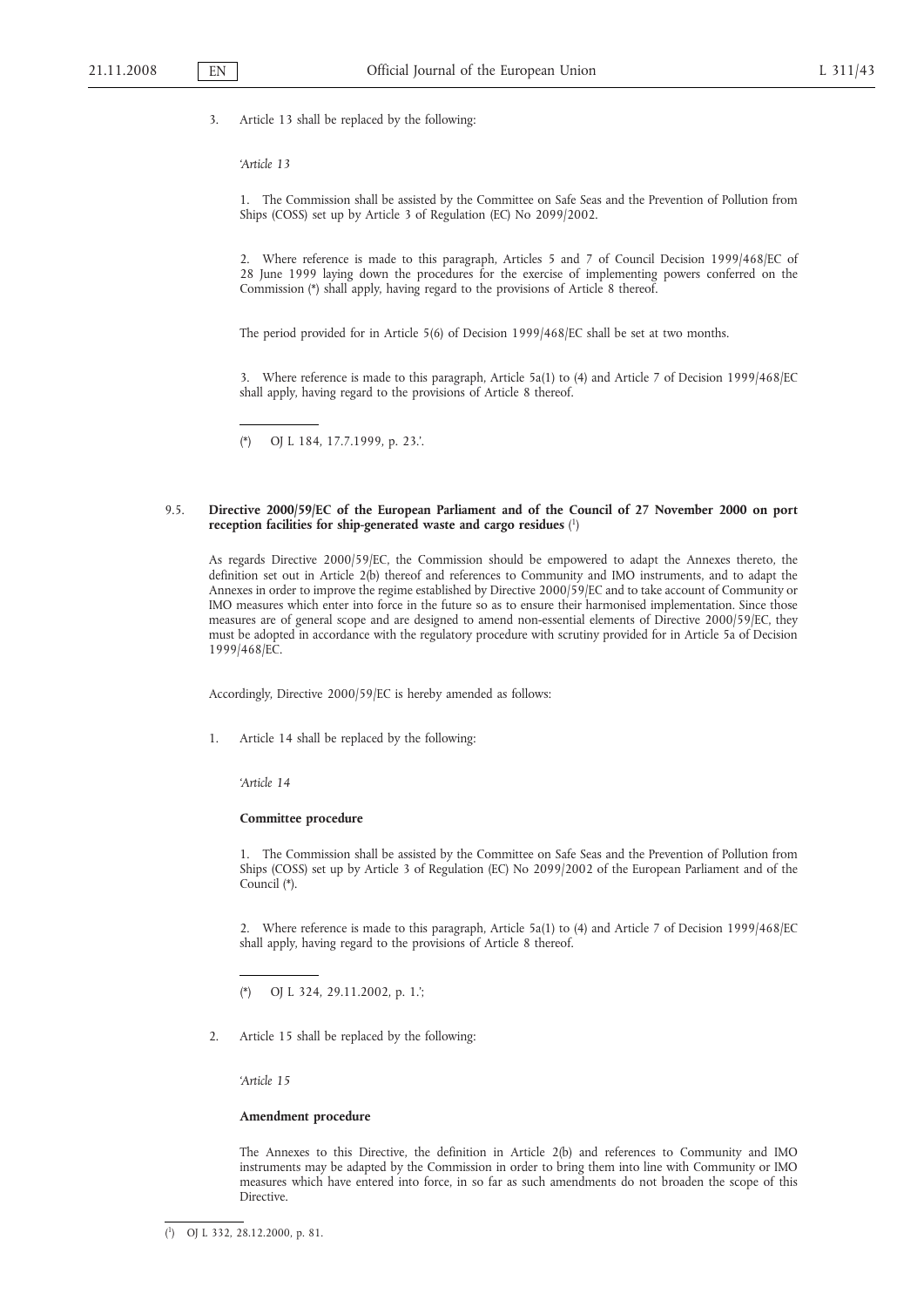Furthermore, the Annexes to this Directive may be amended by the Commission when necessary in order to improve the regime established by this Directive, in so far as such amendments do not broaden the scope of this Directive.

Those measures, designed to amend non-essential elements of this Directive, shall be adopted in accordance with the regulatory procedure with scrutiny referred to in Article 14(2).

The amendments to the international instruments referred to in Article 2 may be excluded from the scope of this Directive pursuant to Article 5 of Regulation (EC) No 2099/2002.'

# 9.6. **Directive 2001/96/EC of the European Parliament and of the Council of 4 December 2001 establishing harmonised requirements and procedures for the safe loading and unloading of bulk carriers** ( 1)

As regards Directive 2001/96/EC, the Commission should be empowered to adapt certain definitions and the references to international conventions and codes, to IMO Resolutions and Circulars, to ISO standards and to Community instruments and their Annexes in order to implement the procedures laid down in the Directive and bring them into line with international and Community instruments which have been adopted, amended or brought into force after the adoption of Directive 2001/96/EC, provided that the scope of that Directive is not thereby broadened. The Commission should also be empowered to amend the procedures concerning bulk carriers and terminals and the reporting obligations. Since those measures are of general scope and are designed to amend non-essential elements of Directive 2001/96/EC, they must be adopted in accordance with the regulatory procedure with scrutiny provided for in Article 5a of Decision 1999/468/EC.

Accordingly, Directive 2001/96/EC is hereby amended as follows:

1. Article 14 shall be replaced by the following:

*'Article 14*

### **Committee procedure**

1. The Commission shall be assisted by the Committee on Safe Seas and the Prevention of Pollution from Ships (COSS) set up by Article 3 of Regulation (EC) No 2099/2002 of the European Parliament and of the Council (\*).

2. Where reference is made to this paragraph, Article 5a(1) to (4) and Article 7 of Decision 1999/468/EC shall apply, having regard to the provisions of Article 8 thereof.

(\*) OJ L 324, 29.11.2002, p. 1.';

2. Article 15(1) and (2) shall be replaced by the following:

'1. The definitions set out in points 1 to 6 and 15 to 18 of Article 3, the references to international conventions and codes and to IMO Resolutions and Circulars, the references to ISO standards and the references to Community instruments and the Annexes thereto may be amended in order to bring them into line with international and Community instruments which have been adopted, amended or brought into force after the adoption of this Directive, provided that the scope of this Directive is not thereby broadened. Those measures, designed to amend non-essential elements of this Directive, shall be adopted in accordance with the regulatory procedure with scrutiny referred to in Article 14(2).

2. The Commission may amend Article 8 and the Annexes for the implementation of the procedures laid down in this Directive, and may amend or repeal the reporting obligations referred to in Articles 11(2) and 12, provided that such provisions do not broaden the scope of this Directive. Those measures, designed to amend non-essential elements of this Directive, shall be adopted in accordance with the regulatory procedure with scrutiny referred to in Article 14(2).'

<sup>(</sup> 1) OJ L 13, 16.1.2002, p. 9.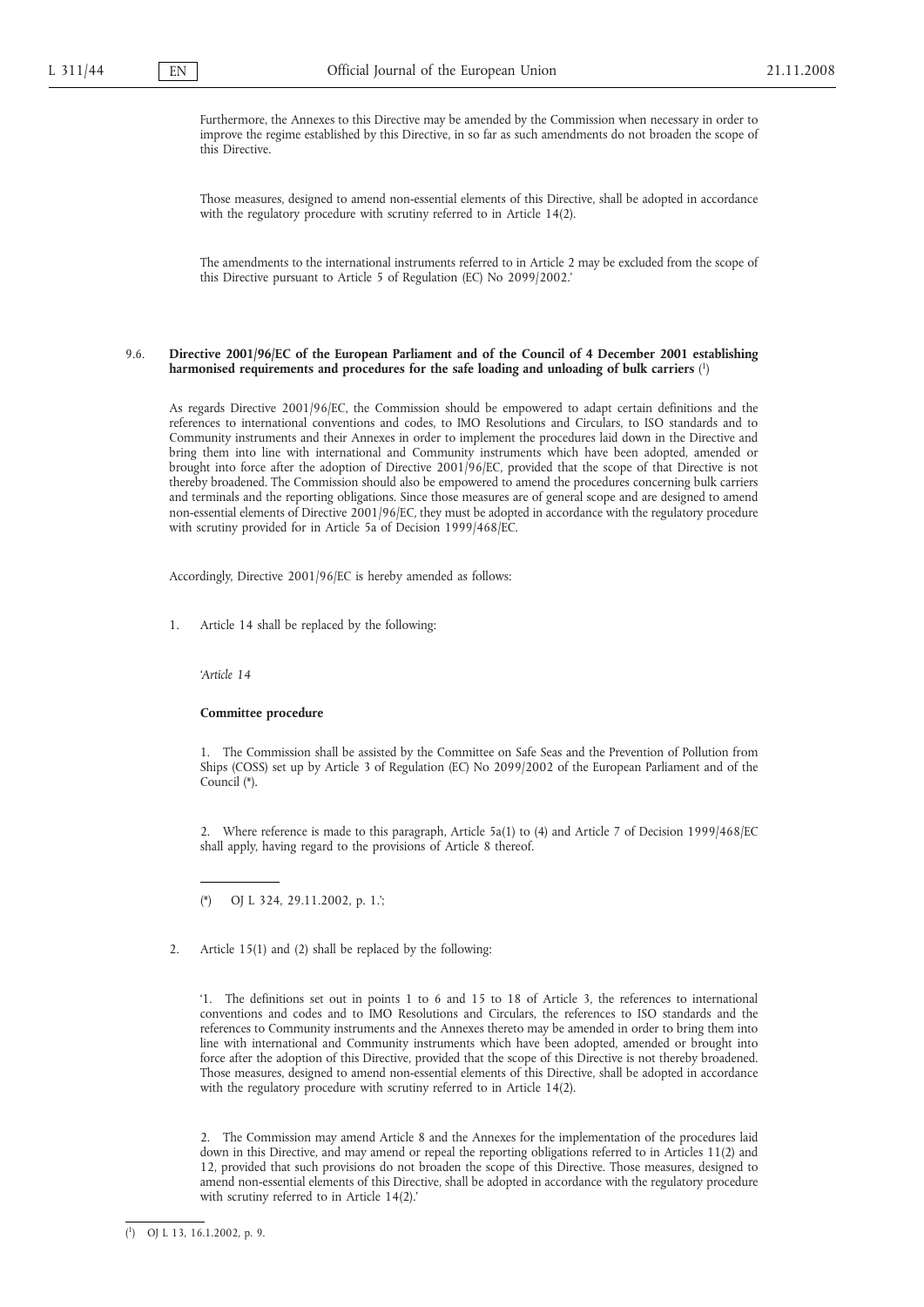# 9.7. **Directive 2002/6/EC of the European Parliament and of the Council of 18 February 2002 on reporting formalities for ships arriving in and/or departing from ports of the Member States of the Community** ( 1)

As regards Directive 2002/6/EC, the Commission should be empowered to amend the lists of reporting formalities in respect of ships, signatories, technical specifications and models of IMO FAL forms. The Commission should also be empowered to adapt references to IMO instruments in order to bring Directive 2002/6/EC into line with Community or IMO measures. Since those measures are of general scope and are designed to amend non-essential elements of Directive 2002/6/EC, they must be adopted in accordance with the regulatory procedure with scrutiny provided for in Article 5a of Decision 1999/468/EC.

Accordingly, Directive 2002/6/EC is hereby amended as follows:

1. Article 5 shall be replaced by the following:

*'Article 5*

# **Amendment procedure**

Measures adapting Annexes I and II to this Directive and references to IMO instruments in order to bring them into line with Community or IMO measures which have entered into force shall be adopted by the Commission, in so far as such amendments do not broaden the scope of this Directive. Those measures, designed to amend non-essential elements of this Directive, shall be adopted in accordance with the regulatory procedure with scrutiny referred to in Article 6(2).';

2. Article 6 shall be replaced by the following:

*'Article 6*

# **Committee procedure**

1. The Commission shall be assisted by the Committee on Safe Seas and the Prevention of Pollution from Ships (COSS) set up by Article 3 of Regulation (EC) No 2099/2002 (\*)

2. Where reference is made to this paragraph, Article 5a(1) to (4) and Article 7 of Decision 1999/468/EC shall apply, having regard to the provisions of Article 8 thereof.

(\*) OJ L 324, 29.11.2002, p. 1.'.

### 9.8. **Directive 2002/30/EC of the European Parliament and of the Council of 26 March 2002 on the establishment of rules and procedures with regard to the introduction of noise-related operating restrictions at Community airports** ( 2)

As regards Directive 2002/30/EC, the Commission should be empowered to adapt the list of city airports set out in Annex I. Since those measures are of general scope and are designed to amend non-essential elements of Directive 2002/30/EC, they must be adopted in accordance with the regulatory procedure with scrutiny provided for in Article 5a of Decision 1999/468/EC.

Accordingly, Directive 2002/30/EC is hereby amended as follows:

- 1. Article 2 shall be amended as follows:
	- (a) in point (b), the last sentence shall be deleted;

<sup>(</sup> 1) OJ L 67, 9.3.2002, p. 31.

<sup>(</sup> 2) OJ L 85, 28.3.2002, p. 40.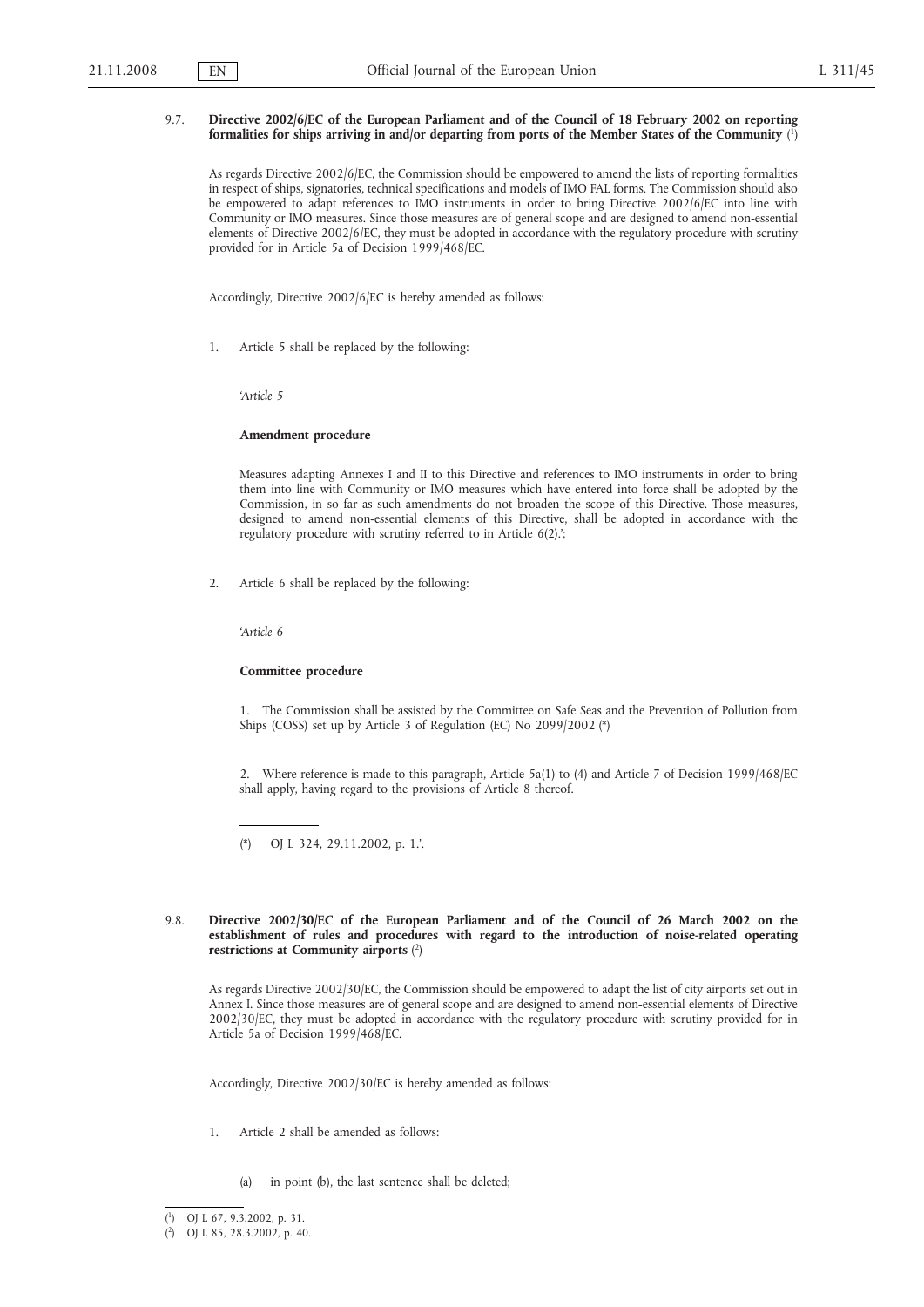(b) the following subparagraph shall be added:

'The Commission may adapt Annex I. These measures, designed to amend non-essential elements of this Directive, shall be adopted in accordance with the regulatory procedure with scrutiny referred to in Article 13(3).';

2. Article 13(3) shall be replaced by the following:

'3. Where reference is made to this paragraph, Article 5a(1) to (4) and Article 7 of Decision 1999/468/EC shall apply, having regard to the provisions of Article 8 thereof.'

### 9.9. **Directive 2002/91/EC of the European Parliament and of the Council of 16 December 2002 on the energy performance of buildings** ( 1)

As regards Directive 2002/91/EC, the Commission should be empowered to adapt to technical progress certain parts of the general framework set out in the Annex to that Directive. Since those measures are of general scope and are designed to amend non-essential elements of Directive 2002/91/EC, they must be adopted in accordance with the regulatory procedure with scrutiny provided for in Article 5a of Decision 1999/468/EC.

Accordingly, Directive 2002/91/EC is hereby amended as follows:

1. in Article 3, the first paragraph shall be replaced by the following:

'Member States shall apply a methodology, at national or regional level, of calculation of the energy performance of buildings on the basis of the general framework set out in the Annex to this Directive. The Commission shall adapt points 1 and 2 of the Annex to technical progress, taking into account standards or norms applied pursuant to national law. Those measures, designed to amend non-essential elements of this Directive, shall be adopted in accordance with the regulatory procedure with scrutiny referred to in Article 14(2).';

2. in Article 13, the second paragraph shall be replaced by the following:

'Adaptations of points 1 and 2 of the Annex to this Directive to technical progress, designed to amend nonessential elements of this Directive, shall be adopted in accordance with the regulatory procedure with scrutiny referred to in Article 14(2).';

3. Article 14 shall be replaced by the following:

*'Article 14*

#### **Committee procedure**

1. The Commission shall be assisted by a committee.

2. Where reference is made to this paragraph, Article 5a(1) to (4) and Article 7 of Decision 1999/468/EC shall apply, having regard to the provisions of Article 8 thereof.'

# 9.10. **Directive 2003/25/EC of the European Parliament and of the Council of 14 April 2003 on specific stability requirements for ro-ro passenger ships** ( 2)

As regards Directive 2003/25/EC, the Commission should be empowered to adapt the specific stability requirements and indicative guidelines for national administrations in order to take account of developments at

<sup>(</sup> 1) OJ L 1, 4.1.2003, p. 65.

<sup>(</sup> 2) OJ L 123, 17.5.2003, p. 22.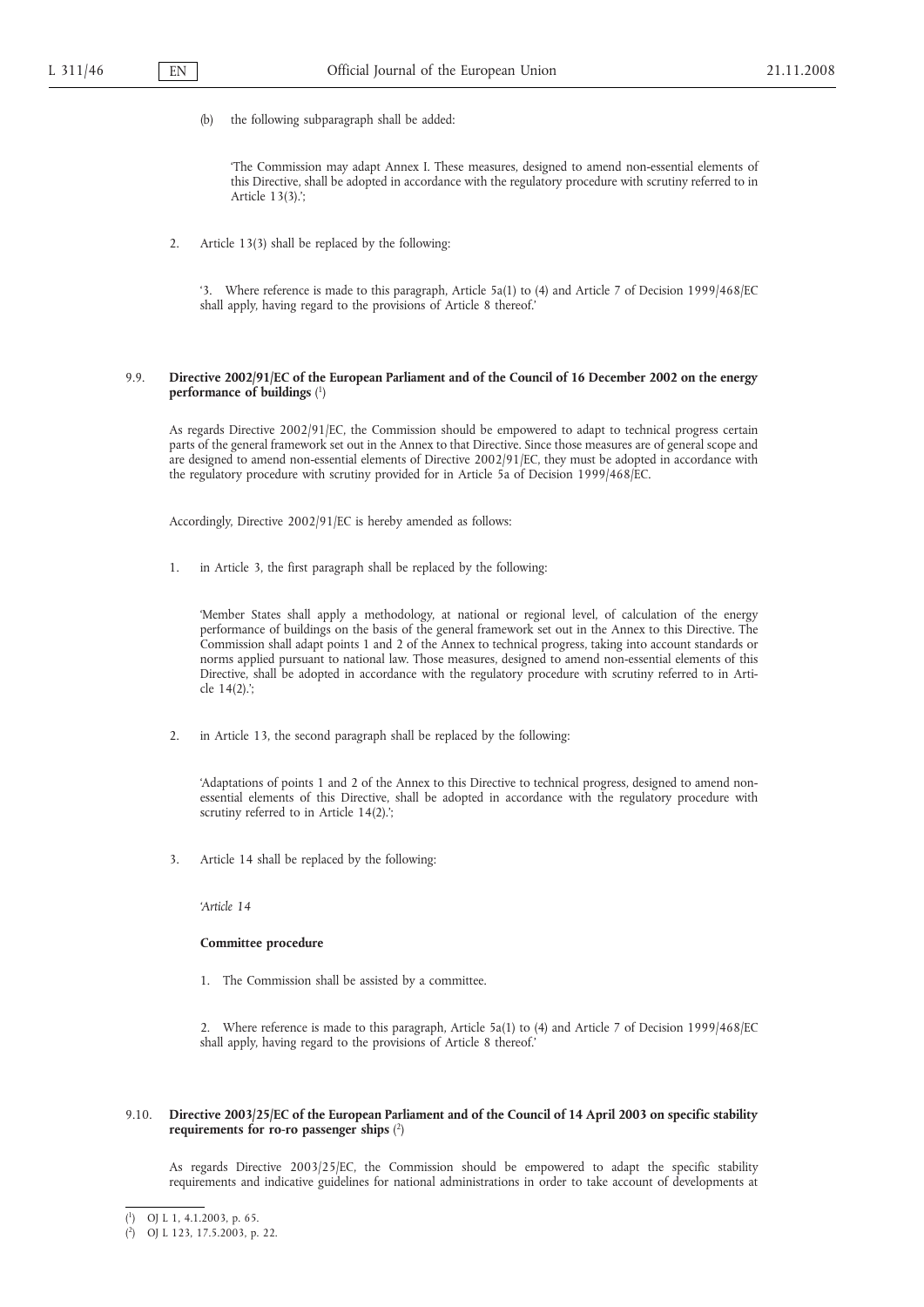international level and in particular in the IMO, and to improve the effectiveness of that Directive in the light of experience and technical progress. Since those measures are of general scope and are designed to amend nonessential elements of Directive 2003/25/EC, they must be adopted in accordance with the regulatory procedure with scrutiny provided for in Article 5a of Decision 1999/468/EC.

Accordingly, Directive 2003/25/EC is hereby amended as follows:

1. Article 10 shall be replaced by the following:

*'Article 10*

#### **Adaptations**

The Annexes to this Directive may be amended by the Commission in order to take account of developments at international level, in particular in the International Maritime Organisation (IMO), and to improve the effectiveness of this Directive in the light of experience and technical progress. Those measures, designed to amend non-essential elements of this Directive, shall be adopted in accordance with the regulatory procedure with scrutiny referred to in Article 11(2).';

2. Article 11 shall be replaced by the following:

*'Article 11*

#### **Committee procedure**

1. The Commission shall be assisted by the Committee on Safe Seas and the Prevention of Pollution from Ships (COSS) set up by Article 3 of Regulation (EC) No 2099/2002 of the European Parliament and of the Council (\*)

2. Where reference is made to this paragraph, Article 5a(1) to (4) and Article 7 of Decision 1999/468/EC shall apply, having regard to the provisions of Article 8 thereof.

(\*) OJ L 324, 29.11.2002, p. 1.'

### 9.11. **Directive 2003/59/EC of the European Parliament and of the Council of 15 July 2003 on the initial qualification and periodic training of drivers of certain road vehicles for the carriage of goods or passengers** ( 1)

As regards Directive 2003/59/EC, the Commission should be empowered to adapt the Annexes thereto to scientific and technical progress. Since those measures are of general scope and are designed to amend non-essential elements of Directive 2003/59/EC, they must be adopted in accordance with the regulatory procedure with scrutiny provided for in Article 5a of Decision 1999/468/EC.

Accordingly, Directive 2003/59/EC is hereby amended as follows:

1. Article 11 shall be replaced by the following:

*'Article 11*

# **Adaptation to scientific and technical progress**

Adaptations of Annexes I and II to scientific and technical progress, designed to amend non-essential elements of this Directive, shall be adopted in accordance with the regulatory procedure with scrutiny referred to in Article 12(2).';

 $(1)$ 1) OJ L 226, 10.9.2003, p. 4.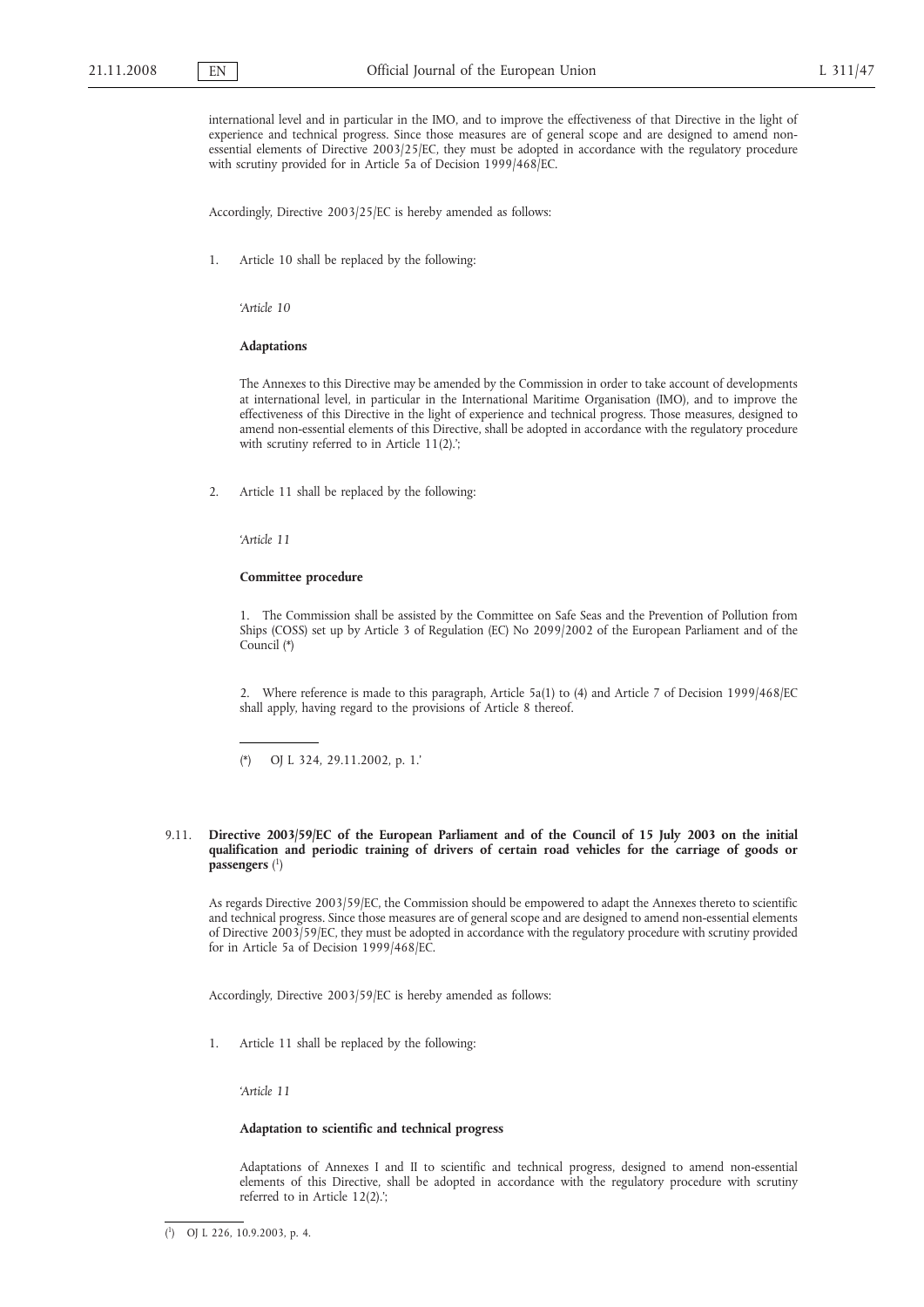2. Article 12 shall be replaced by the following:

*'Article 12*

### **Committee procedure**

1. The Commission shall be assisted by a committee.

2. Where reference is made to this paragraph, Article 5a(1) to (4) and Article 7 of Decision 1999/468/EC shall apply, having regard to the provisions of Article 8 thereof.'

# 9.12. **Regulation (EC) No 785/2004 of the European Parliament and of the Council of 21 April 2004 on insurance requirements for air carriers and aircraft operators** ( 1)

As regards Regulation (EC) No 785/2004, the Commission should be empowered to adapt amounts in respect of liability for passengers, baggage and cargo, and amounts in respect of liability for third parties. Since those measures are of general scope and are designed to amend non-essential elements of Regulation (EC) No 785/2004, they must be adopted in accordance with the regulatory procedure with scrutiny provided for in Article 5a of Decision 1999/468/EC.

Accordingly, Regulation (EC) No 785/2004 is hereby amended as follows:

1. Article 6(5) shall be replaced by the following:

'5. The values referred to in this Article may be adapted, as appropriate, where amendments to the relevant international treaties make this necessary. Those measures, designed to amend non-essential elements of this Regulation, shall be adopted in accordance with the regulatory procedure with scrutiny referred to in Article 9(3).';

2. Article 7(2) shall be replaced by the following:

'2. The values referred to in this Article may be adapted, as appropriate, where amendments to the relevant international treaties make this necessary. Those measures, designed to amend non-essential elements of this Regulation, shall be adopted in accordance with the regulatory procedure with scrutiny referred to in Article 9(3).';

3. Article 9(3) shall be replaced by the following:

'3. Where reference is made to this paragraph, Article 5a(1) to (4) and Article 7 of Decision 1999/468/EC shall apply, having regard to the provisions of Article 8 thereof.'

# 9.13. **Regulation (EC) No 336/2006 of the European Parliament and of the Council of 15 February 2006 on the implementation of the International Safety Management Code within the Community** ( 2)

As regards Regulation (EC) No 336/2006, the Commission should be empowered to adapt the Annex thereto containing the provisions for administrations concerning the implementation of the international safety management code. Since those measures are of general scope and are designed to amend non-essential elements of Regulation (EC) No 336/2006, they must be adopted in accordance with the regulatory procedure with scrutiny provided for in Article 5a of Decision 1999/468/EC.

<sup>(</sup> 1) OJ L 138, 30.4.2004, p. 1.

<sup>(</sup> 2) OJ L 64, 4.3.2006, p. 1.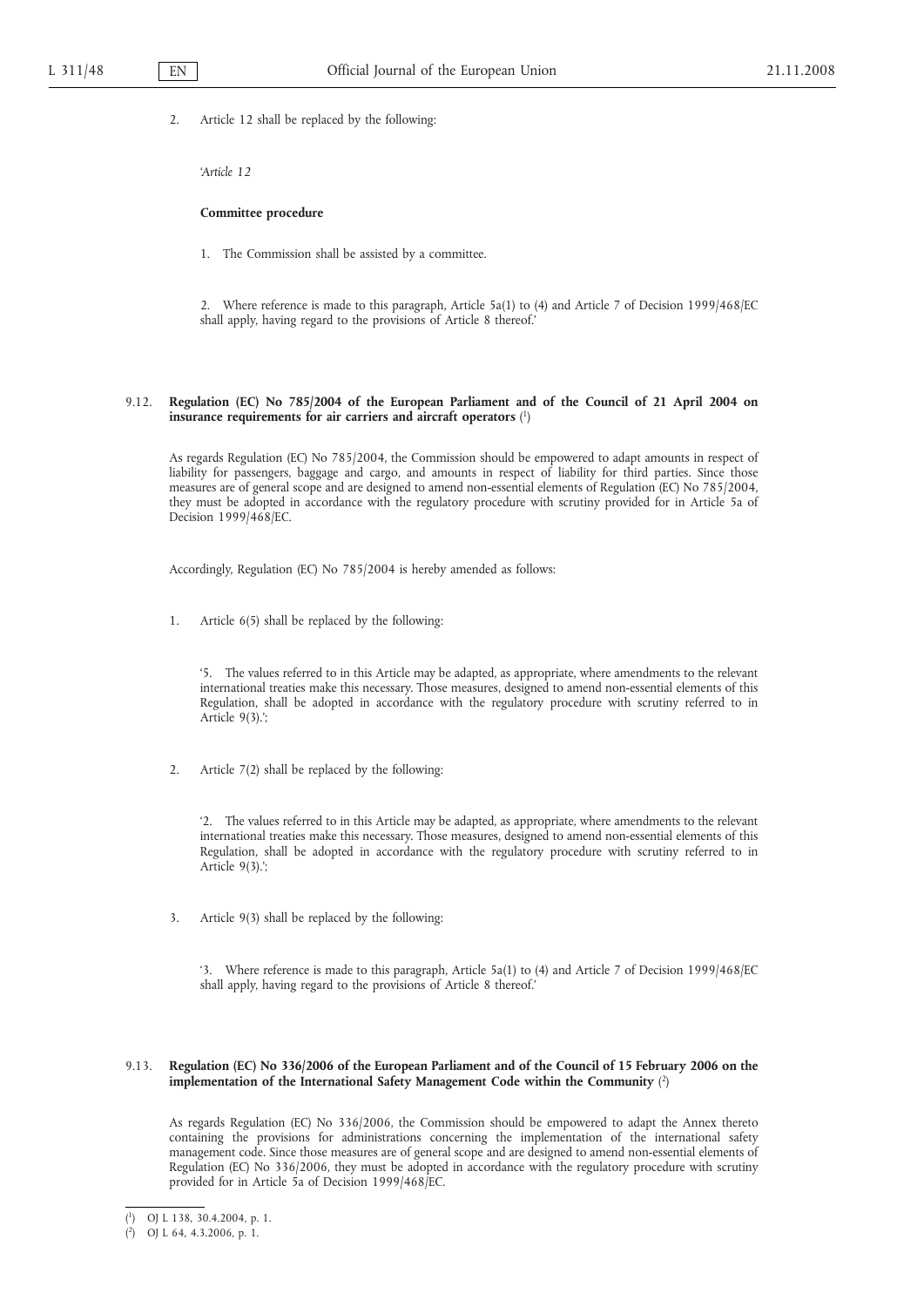Accordingly, Regulation (EC) No 336/2006 is hereby amended as follows:

1. Article 11(2) shall be replaced by the following:

'2. Adaptations to Annex II, designed to amend non-essential elements of this Regulation, shall be adopted in accordance with the regulatory procedure with scrutiny referred to in Article 12(3).';

2. Article 12 shall be replaced by the following:

*'Article 12*

# **Committee procedure**

1. The Commission shall be assisted by the Committee on Safe Seas and the Prevention of Pollution from Ships (COSS) set up by Article 3 of Regulation (EC) No 2099/2002 of the European Parliament and of the Council (\*)

2. Where reference is made to this paragraph, Articles 5 and 7 of Decision 1999/468/EC shall apply, having regard to the provisions of Article 8 thereof.

The period provided for in Article 5(6) of Decision 1999/468/EC shall be set at two months.

3. Where reference is made to this paragraph, Article 5a(1) to (4) and Article 7 of Decision 1999/468/EC shall apply, having regard to the provisions of Article 8 thereof.

# 9.14. **Directive 2006/32/EC of the European Parliament and of the Council of 5 April 2006 on energy end-use efficiency and energy services** ( 1)

As regards Directive 2006/32/EC, the Commission should be empowered to adapt certain values and calculation methods to technical progress; to refine and complement the general framework for measurement and verification of energy savings; to raise the percentage of harmonised bottom-up calculations used in the harmonised calculation model; and to develop a set of harmonised energy efficiency indicators and benchmarks. Since those measures are of general scope and are designed to amend non-essential elements of Directive 2006/32/EC, *inter alia*, by supplementing it with new non-essential elements, they must be adopted in accordance with the regulatory procedure with scrutiny provided for in Article 5a of Decision 1999/468/EC.

Accordingly, Directive 2006/32/EC is hereby amended as follows:

1. Article 15 shall be replaced by the following:

*'Article 15*

# **Review and adaptation to technical progress**

1. The values and calculation methods referred to in Annexes II to V to this Directive shall be adapted to technical progress. Those measures, designed to amend non-essential elements of this Directive, shall be adopted in accordance with the regulatory procedure with scrutiny referred to in Article 16(3).

2. Before 1 January 2010, the Commission shall further refine and complement as required points 2 to 6 of Annex IV, whilst respecting the general framework set out in that Annex. Those measures, designed to amend non-essential elements of this Directive, *inter alia*, by supplementing it, shall be adopted in accordance with the regulatory procedure with scrutiny referred to in Article 16(3).

<sup>(\*)</sup> OJ L 324, 29.11.2002, p. 1.'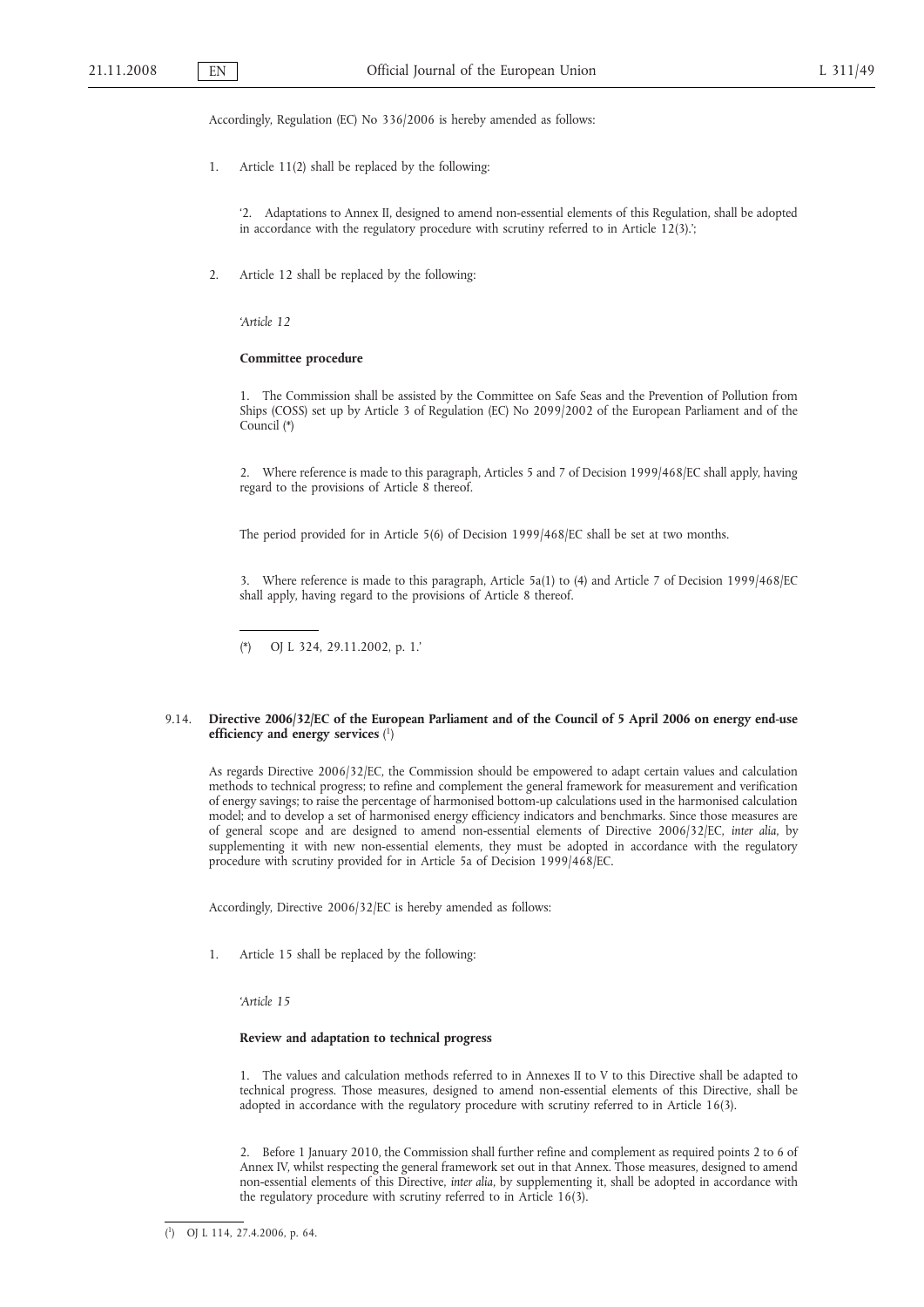3. Before 1 January 2012, the Commission shall raise the percentage of harmonised bottom-up calculations used in the harmonised calculation model referred to in point 1 of Annex IV, without prejudice to those national schemes that already use a higher percentage. This measure, designed to amend non-essential elements of this Directive, shall be adopted in accordance with the regulatory procedure with scrutiny referred to in Article 16(3). The new harmonised calculation model with a significantly higher percentage of bottom-up calculations shall be used as from 1 January 2012.

Wherever practicable and possible, the measurement of total savings over the total period of application of this Directive shall use the new harmonised calculation model referred to in the first subparagraph, without prejudice to those national schemes that use a higher percentage of bottom-up calculations.

4. Not later than 1 January 2010, the Commission shall develop a set of harmonised energy efficiency indicators and benchmarks based upon them, taking account of available data or data that can be collected in a cost-effective manner for each Member State. Those measures, designed to amend non-essential elements of this Directive by supplementing it, shall be adopted in accordance with the regulatory procedure with scrutiny referred to in Article 16(3). For the development of these harmonised energy efficiency indicators and benchmarks, the Commission shall use as a reference guide the indicative list set out in Annex V. Member States shall gradually integrate these indicators and benchmarks into the statistical data included in their EEAPs as referred to in Article 14, and use them as one of the tools at their disposal to decide on future priority areas for the EEAPs.

Not later than 17 May 2011, the Commission shall present to the European Parliament and the Council a report on progress in setting indicators and benchmarks.';

2. Article 16 shall be replaced by the following:

*'Article 16*

# **Committee procedure**

1. The Commission shall be assisted by a committee.

2. Where reference is made to this paragraph, Articles 5 and 7 of Decision 1999/468/EC shall apply, having regard to the provisions of Article 8 thereof.

The period provided for in Article 5(6) of Decision 1999/468/EC shall be set at three months.

3. Where reference is made to this paragraph, Article 5a(1) to (4) and Article 7 of Decision 1999/468/EC shall apply, having regard to the provisions of Article 8 thereof.'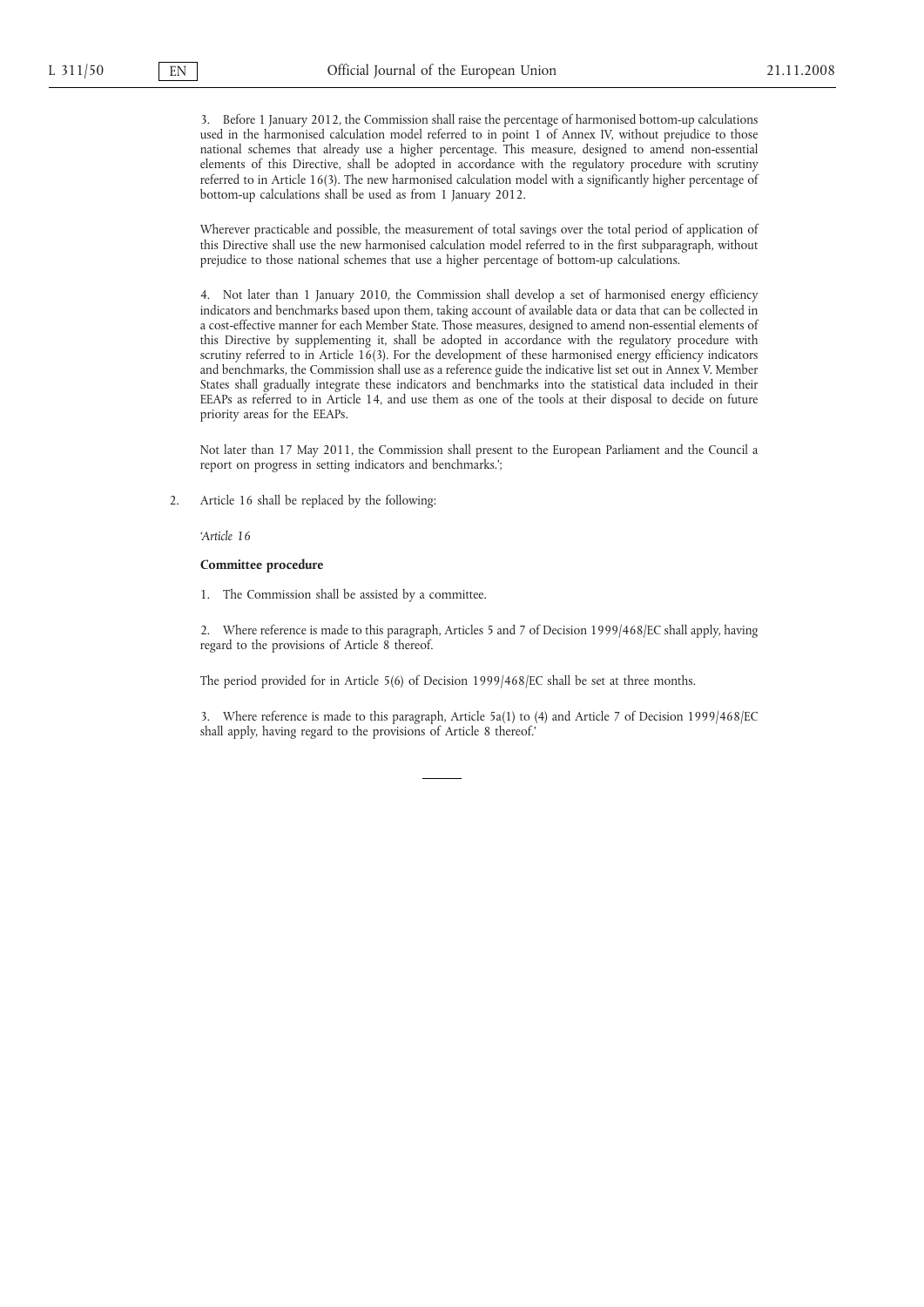#### **Chronological Index**

- 1. Council Directive 76/160/EEC of 8 December 1975 concerning the quality of bathing water
- 2. Council Directive 76/769/EEC of 27 July 1976 on the approximation of the laws, regulations and administrative provisions of the Member States relating to restrictions on the marketing and use of certain dangerous substances and preparations
- 3. Council Directive 76/767/EEC of 27 July 1976 on the approximation of the laws of the Member States relating to common provisions for pressure vessels and methods of inspecting them
- 4. Council Directive 89/108/EEC of 21 December 1988 on the approximation of the laws of the Member States relating to quick-frozen foodstuffs for human consumption
- 5. Council Directive 89/391/EEC of 12 June 1989 on the introduction of measures to encourage improvements in the safety and health of workers at work
- 6. Council Directive 90/496/EEC of 24 September 1990 on nutrition labelling for foodstuffs
- 7. Council Directive 91/271/EEC of 21 May 1991 concerning urban waste water treatment
- 8. Council Directive 91/676/EEC of 12 December 1991 concerning the protection of waters against pollution caused by nitrates from agricultural sources
- 9. Council Directive 91/672/EEC of 16 December 1991 on the reciprocal recognition of national boatmasters' certificates for the carriage of goods and passengers by inland waterway
- 10. Council Directive 92/29/EEC of 31 March 1992 on the minimum safety and health requirements for improved medical treatment on board vessels
- 11. Council Directive 92/75/EEC of 22 September 1992 on the indication by labelling and standard product information of the consumption of energy and other resources by household appliances
- 12. Council Regulation (EEC) No 696/93 of 15 March 1993 on the statistical units for the observation and analysis of the production system in the Community
- 13. Directive 94/25/EC of the European Parliament and of the Council of 16 June 1994 on the approximation of the laws, regulations and administrative provisions of the Member States relating to recreational craft
- 14. Directive 94/63/EC of the European Parliament and of the Council of 20 December 1994 on the control of volatile organic compound (VOC) emissions resulting from the storage of petrol and its distribution from terminals to service stations
- 15. Council Directive 95/57/EC of 23 November 1995 on the collection of statistical information in the field of tourism
- 16. Council Directive 96/50/EC of 23 July 1996 on the harmonization of the conditions for obtaining national boatmasters' certificates for the carriage of goods and passengers by inland waterway in the Community
- 17. Council Directive 96/82/EC of 9 December 1996 on the control of major-accident hazards involving dangerous substances
- 18. Directive 96/73/EC of the European Parliament and of the Council of 16 December 1996 on certain methods for the quantitative analysis of binary textile fibre mixtures
- 19. Council Directive 98/41/EC of 18 June 1998 on the registration of persons sailing on board passenger ships operating to or from ports of the Member States of the Community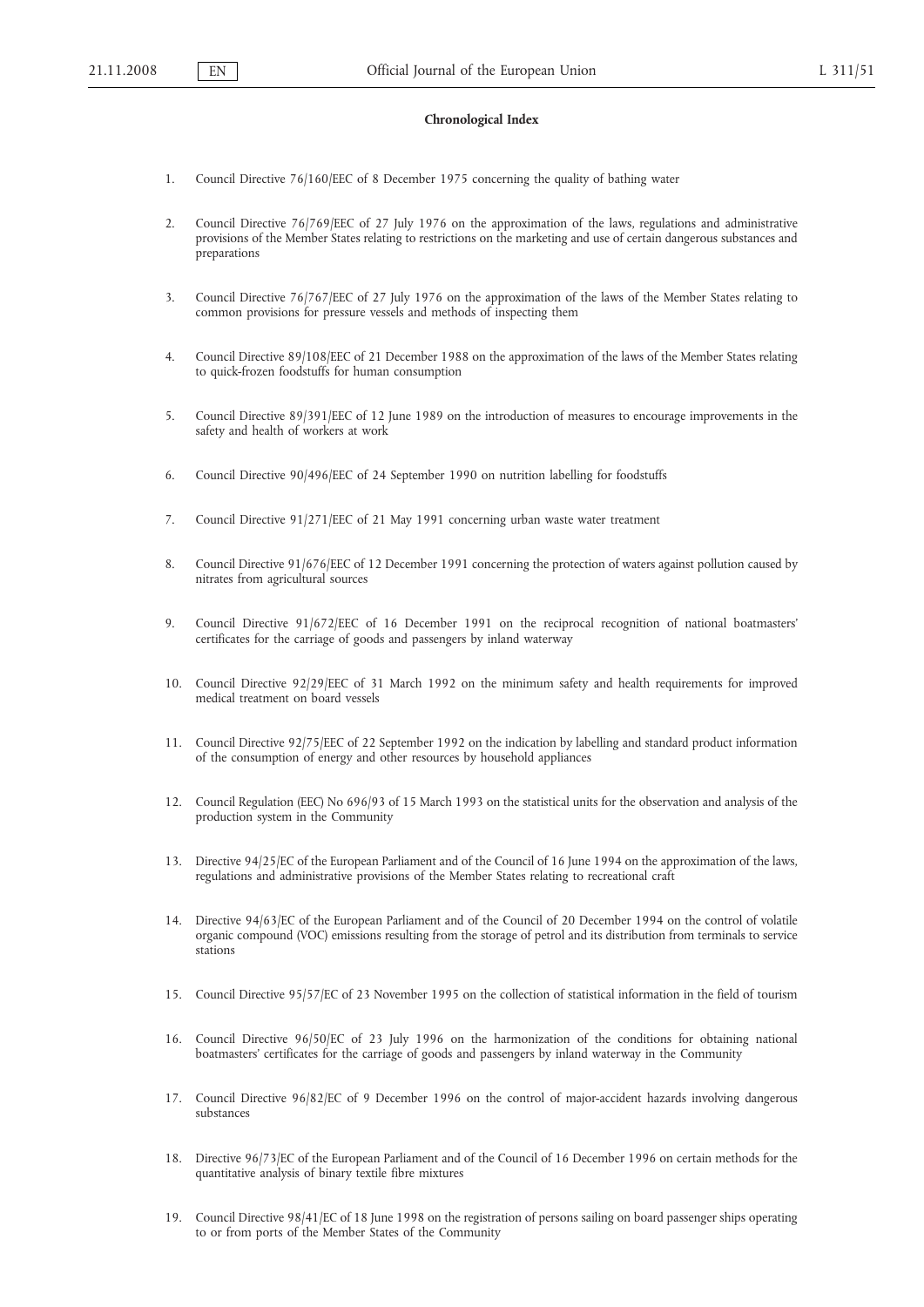- 20. Directive 1999/4/EC of the European Parliament and of the Council of 22 February 1999 relating to coffee extracts and chicory extracts
- 21. Directive 1999/2/EC of the European Parliament and of the Council of 22 February 1999 on the approximation of the laws of the Member States concerning foods and food ingredients treated with ionising radiation
- 22. Council Directive 1999/31/EC of 26 April 1999 on the landfill of waste
- 23. Directive 1999/45/EC of the European Parliament and of the Council of 31 May 1999 concerning the approximation of the laws, regulations and administrative provisions of the Member States relating to the classification, packaging and labelling of dangerous preparations
- 24. Directive 1999/93/EC of the European Parliament and of the Council of 13 December 1999 on a Community framework for electronic signatures
- 25. Directive 1999/94/EC of the European Parliament and of the Council of 13 December 1999 relating to the availability of consumer information on fuel economy and CO<sub>2</sub> emissions in respect of the marketing of new passenger cars
- 26. Directive 2000/36/EC of the European Parliament and of the Council of 23 June 2000 relating to cocoa and chocolate products intended for human consumption
- 27. Directive 2000/59/EC of the European Parliament and of the Council of 27 November 2000 on port reception facilities for ship-generated waste and cargo residues
- 28. Directive 2000/76/EC of the European Parliament and of the Council of 4 December 2000 on the incineration of waste
- 29. Directive 2001/96/EC of the European Parliament and of the Council of 4 December 2001 establishing harmonised requirements and procedures for the safe loading and unloading of bulk carriers
- 30. Directive 2002/6/EC of the European Parliament and of the Council of 18 February 2002 on reporting formalities for ships arriving in and/or departing from ports of the Member States of the Community
- 31. Directive 2002/24/EC of the European Parliament and of the Council of 18 March 2002 relating to the type-approval of two or three-wheel motor vehicles
- 32. Directive 2002/30/EC of the European Parliament and of the Council of 26 March 2002 on the establishment of rules and procedures with regard to the introduction of noise-related operating restrictions at Community airports
- 33. Regulation (EC) No 733/2002 of the European Parliament and of the Council of 22 April 2002 on the implementation of the .eu Top Level Domain
- 34. Directive 2002/46/EC of the European Parliament and of the Council of 10 June 2002 on the approximation law of the laws of the Member States relating to food supplements
- 35. Directive 2002/49/EC of the European Parliament and of the Council of 25 June 2002 relating to the assessment and management of environmental noise
- 36. Directive 2002/44/EC of the European Parliament and of the Council of 25 June 2002 on the minimum health and safety requirements regarding the exposure of workers to the risks arising from physical agents (vibration) (16th individual Directive within the meaning of Article 16(1) of Directive 89/391/EEC)
- 37. Directive 2002/91/EC of the European Parliament and of the Council of 16 December 2002 on the energy performance of buildings
- 38. Directive 2003/10/EC of the European Parliament and of the Council of 6 February 2003 on the minimum health and safety requirements regarding the exposure of workers to the risks arising from physical agents (noise) (17th individual Directive within the meaning of Article 16(1) of Directive 89/391/EEC)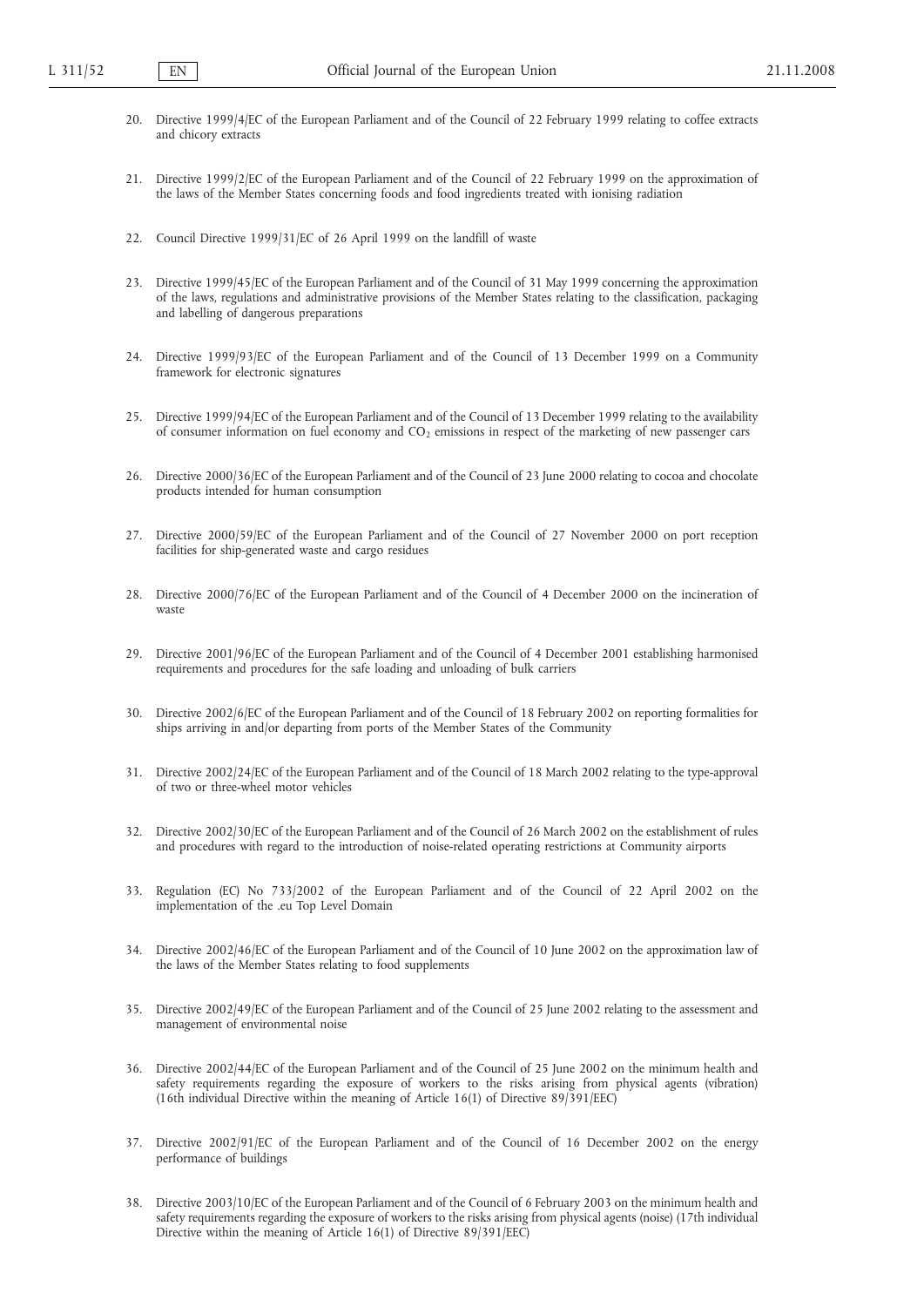- 39. Directive 2003/25/EC of the European Parliament and of the Council of 14 April 2003 on specific stability requirements for ro-ro passenger ships
- 40. Regulation (EC) No 1059/2003 of the European Parliament and of the Council of 26 May 2003 on the establishment of a common classification of territorial units for statistics (NUTS)
- 41. Directive 2003/37/EC of the European Parliament and of the Council of 26 May 2003 on type-approval of agricultural or forestry tractors, their trailers and interchangeable towed machinery, together with their systems, components and separate technical units
- 42. Regulation (EC) No 1177/2003 of the European Parliament and of the Council of 16 June 2003 concerning Community statistics on income and living conditions (EU-SILC)
- 43. Directive 2003/59/EC of the European Parliament and of the Council of 15 July 2003 on the initial qualification and periodic training of drivers of certain road vehicles for the carriage of goods or passengers
- 44. Regulation (EC) No 1830/2003 of the European Parliament and of the Council of 22 September 2003 on the traceability and labelling of genetically modified organisms and the traceability of food and feed products produced from genetically modified organisms
- 45. Regulation (EC) No 138/2004 of the European Parliament and of the Council of 5 December 2003 on the economic accounts for agriculture in the Community
- 46. Directive 2004/22/EC of the European Parliament and of the Council of 31 March 2004 on measuring instruments
- 47. Directive 2004/42/EC of the European Parliament and of the Council of 21 April 2004 on the limitation of emissions of volatile organic compounds due to the use of organic solvents in certain paints and varnishes and vehicle refinishing products
- 48. Regulation (EC) No 808/2004 of the European Parliament and of the Council of 21 April 2004 concerning Community statistics on the information society
- 49. Directive 2004/40/EC of the European Parliament and of the Council of 29 April 2004 on the minimum health and safety requirements regarding the exposure of workers to the risks arising from physical agents (electromagnetic fields) (18th individual Directive within the meaning of Article 16(1) of Directive 89/391/EEC)
- 50. Regulation (EC) No 785/2004 of the European Parliament and of the Council of 21 April 2004 on insurance requirements for air carriers and aircraft operators
- 51. Regulation (EC) No 184/2005 of the European Parliament and of the Council of 12 January 2005 on Community statistics concerning balance of payments, international trade in services and foreign direct investment
- 52. Regulation (EC) No 1161/2005 of the European Parliament and of the Council of 6 July 2005 on the compilation of quarterly non-financial accounts by institutional sector
- 53. Directive 2005/36/EC of the European Parliament and of the Council of 7 September 2005 on the recognition of professional qualifications
- 54. Regulation (EC) No 336/2006 of the European Parliament and of the Council of 15 February 2006 on the implementation of the International Safety Management Code within the Community
- 55. Directive 2006/25/EC of the European Parliament and of the Council of 5 April 2006 on the minimum health and safety requirements regarding the exposure of workers to risks arising from physical agents (artificial optical radiation) (19th individual Directive within the meaning of Article 16(1) of Directive 89/391/EEC)
- 56. Directive 2006/32/EC of the European Parliament and of the Council of 5 April 2006 on energy end-use efficiency and energy services